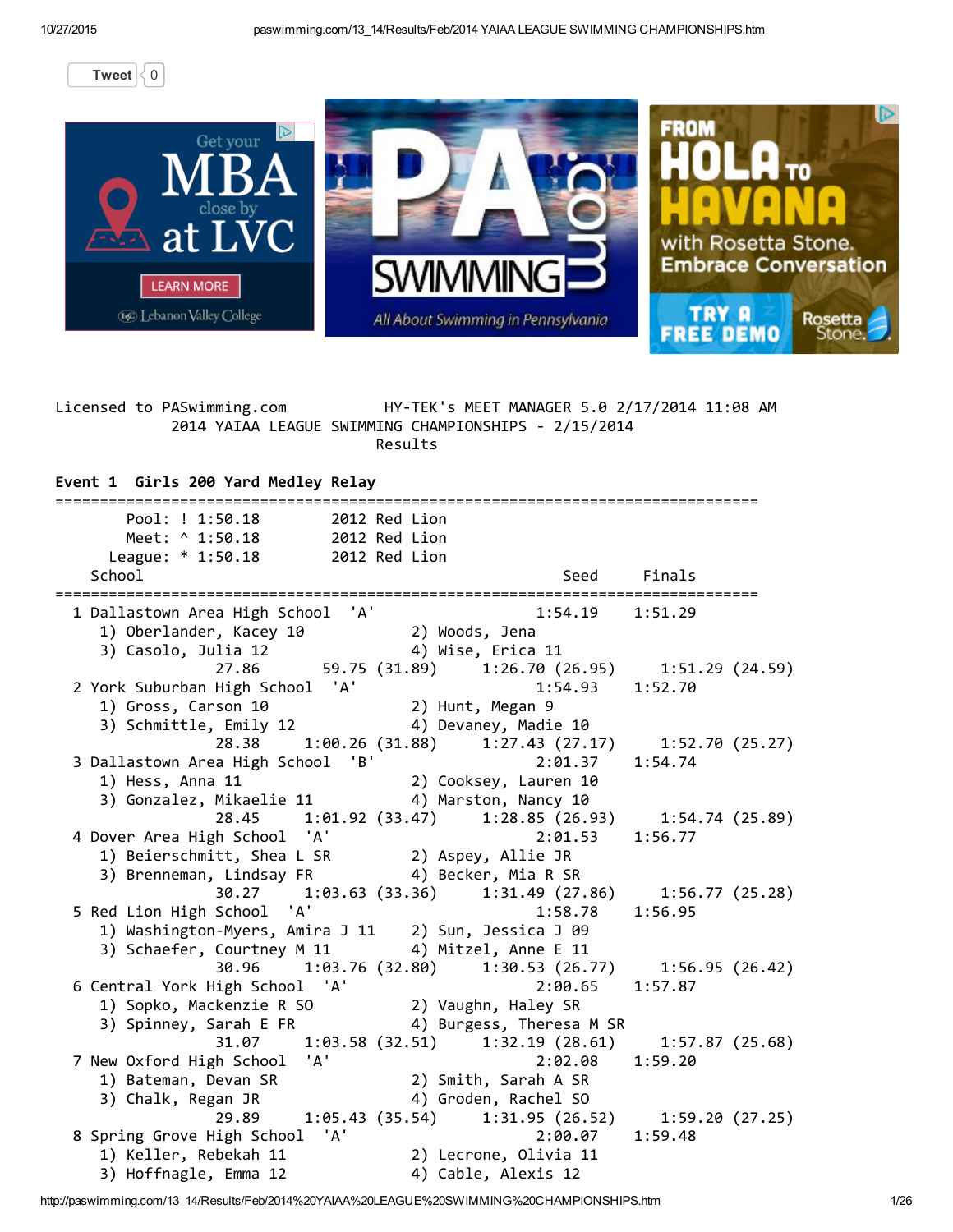31.12 1:05.87 (34.75) 1:33.39 (27.52) 1:59.48 (26.09) 9 York Suburban High School 'B' 2:04.07 2:04.48 1) Gunn, Allie 10 2) Gehly, Kristiana 11 3) Wolfenberger, Allie 12 (4) Day, Logan 10 31.45 1:07.98 (36.53) 1:36.65 (28.67) 2:04.48 (27.83) 10 Dover Area High School 'B' 2:13.81 2:06.44 1) Becker, Anna FR 2) Shoemaker, Kyra SO 3) Bollinger, Claudia JR (4) Staub, Morgan JR 34.39 1:09.25 (34.86) 1:40.52 (31.27) 2:06.44 (25.92) 11 Central York High School 'B' 2:06.99 2:08.44 1) Drosdick, Raine M SR 2) Kerchner, Shannen N SR 3) Luckenbaugh, Madison M SR 4) Bahn, Kasie SR 30.67 1:08.44 (37.77) 1:37.97 (29.53) 2:08.44 (30.47) 12 Northeastern High School 'A' 2:06.80 2:10.11 1) Rode, Katlyn 11 2) Smeltzer, Kyleigh 10 3) Hoffmaster, Jocelyn 11 4) Moyer, Coryn 11 33.15 1:11.01 (37.86) 1:42.82 (31.81) 2:10.11 (27.29) 13 Susquehannock High School 'A' 2:10.56 2:11.74 1) Mentlik, Dani SO 2) Rodgers, Courtney SO 3) Jackson, Kathryn SR 4) Krewson, Emilee SO 33.33 1:10.26 (36.93) 1:43.49 (33.23) 2:11.74 (28.25) 14 South Western 'B' 2:10.67 2:13.04 1) Rhone, Katie 12 2) Gatz, Abigail 10 3) Urakami, Maki 12 4) Assi, Olivia 12 35.03 1:11.25 (36.22) 1:42.96 (31.71) 2:13.04 (30.08) 15 West York High School 'A' 2:08.86 2:15.31 1) Keller, Claudia N 09 2) Hoover, Taylor C 10 3) Shelton, Kiersten R 09 (4) Hersey, Alyssa J 10 38.82 1:13.21 (34.39) 1:45.54 (32.33) 2:15.31 (29.77) 16 Susquehannock High School 'B' 2:16.40 2:18.73 1) Keuler, Megan SO 2) Norris, Katie SR 3) Pellissier, Hannah FR (4) Kroner, Maddie JR 33.83 1:12.69 (38.86)  $1:48.83$  (36.14) 2:18.73 (29.90)<br>17 Red Lion High School 'B' 2:35.00 2:19.49 17 Red Lion High School 'B' 2:35.00 2:19.49 1) Vernoia, Marissa L 09 2) Falatwich, Krista M 11 3) Trout, Bryn S 10 4) Helt, Sarah M 10 36.01 1:15.75 (39.74) 1:50.91 (35.16) 2:19.49 (28.58) 18 Northeastern High School 'B' 2:21.00 2:21.08 1) Myers, Lindsey 9 2) Kobus, Reilly 11 3) Kirouac, Sadie 11 (4) Wolfgang, Morgan 11 37.62 1:14.60 (36.98) 1:52.38 (37.78) 2:21.08 (28.70)<br>
gh School 'B' 2:23.69 2:24.41 19 New Oxford High School 'B' 1) Hartlaub, Brooke SR 2) Hogarty, Jamie FR 3) Brown, Courtney SR 4) Smith, Madison FR 36.16 1:17.44 (41.28) 1:55.09 (37.65) 2:24.41 (29.32) 20 West York High School 'B' 2:39.99 3:00.23 1) Fairlamb, Lydia E 09 2) Alleyne, Jahna L 11 3) Stottlemyer, Britney A 11 4) Smith, Jordan E 09 53.31 1:48.09 (54.78) 2:27.99 (39.90) 3:00.23 (32.24) ‐‐ South Western 'A' 2:04.61 DQ 1) Green, Courtney 10 2) Sell, Alison 11 3) Maas, Emma 11 4) Rohrbaugh, Briannah 12 32.63 1:04.85 (32.22) 1:35.53 (30.68) DQ (26.36) ‐‐ Spring Grove High School 'B' 2:11.83 DQ 1) Wildasin, Colby 10 2) Lecrone, Camille 09 3) Godman, Alyssa 09 4) Godman, Kaylyn 09  $\overline{33.61}$  1:09.27 (35.66) 1:41.82 (32.55) DQ (28.93)

## Event 2 Boys 200 Yard Medley Relay

===============================================================================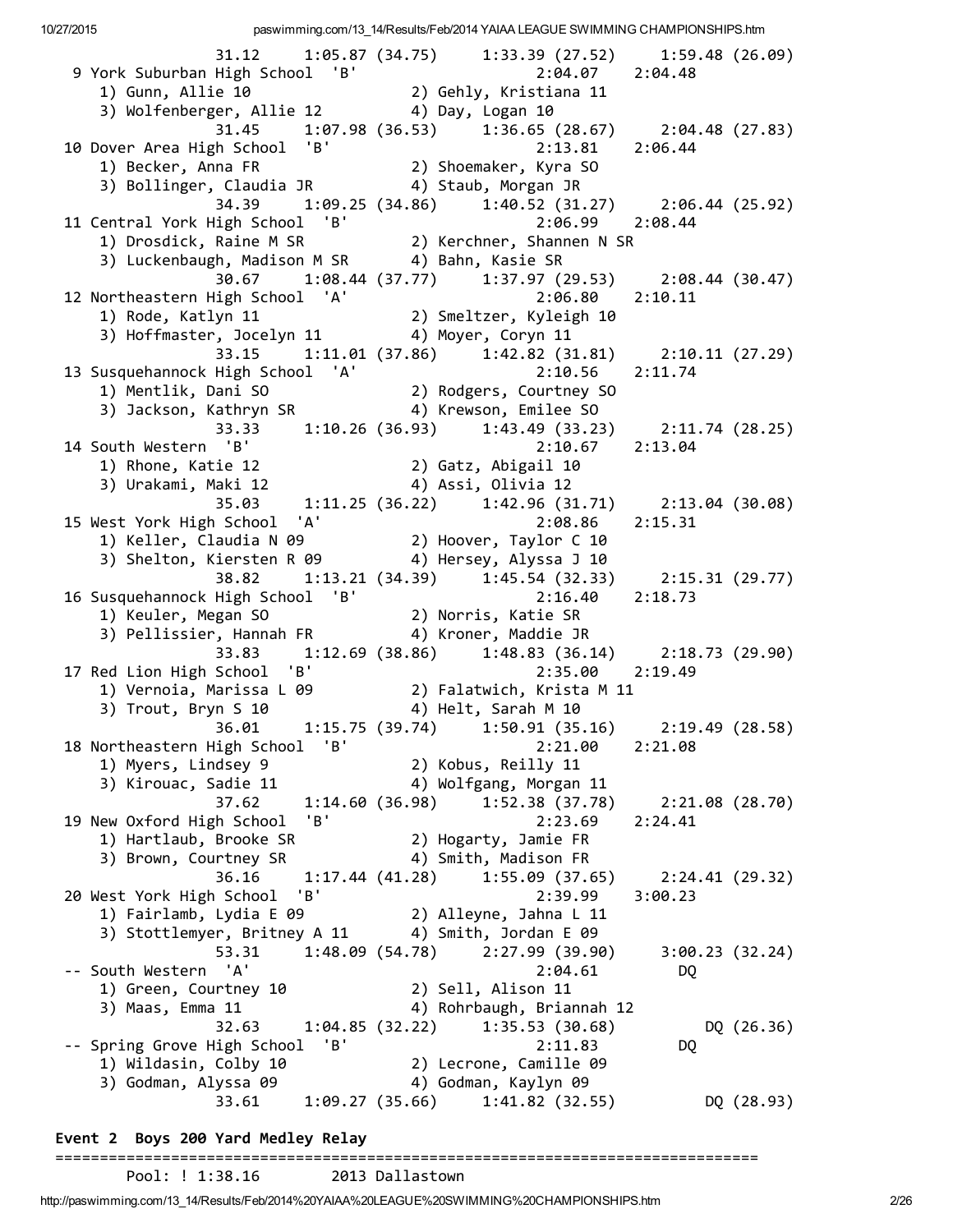Meet: ^ 1:38.16 2013 Dallastown League: \* 1:38.16 2013 Dallastown School Seed Finals =============================================================================== 1 Dallastown Area High School 'A' 1:40.68 1:38.22 1) Brockway, Noah 11 2) Tate, Mason 12 3) Hill, Spencer 10 (4) Hensel, Ashton 12 25.15 52.64 (27.49) 1:15.87 (23.23) 1:38.22 (22.35) 2 Dallastown Area High School 'B' 1:46.79 1:41.35 1) Erne, Braedon 11 2) Singh, Sreshtha 12 3) Stoner, Jacob 9 4) Hill, Gavin 12 26.11 54.34 (28.23) 1:18.96 (24.62) 1:41.35 (22.39) 3 Central York High School 'A' 1:42.57 1:42.16 1) Hartzell, Will D SO 2) Tate, Aaron C JR 3) Tate, Jesse W SO 4) Peckmann, Erik H JR 26.09 55.09 (29.00) 1:19.84 (24.75) 1:42.16 (22.32) 4 York Suburban High School 'A' 1:45.78 1:43.79 1) Massey, Will 12 2) Spinello, John 12 3) Spinello, Matt 10 (4) Fridman, Alex 12 26.09 56.39 (30.30) 1:20.95 (24.56) 1:43.79 (22.84) 5 Spring Grove High School 'A' 1:45.97 1:46.13 1) Myers, Taylor 11 2) Culp, Justin 3) Kling, Nolan 11 4) Smith, Isaac 12 26.55 56.81 (30.26) 1:22.96 (26.15) 1:46.13 (23.17) 6 South Western 'A' 1:49.54 1:46.30 1) Maxwell, Dan 11 2) Grim, Jordan 12 3) Shy, Aaron 12 (4) Yokem, Alex 09 28.53 57.23 (28.70) 1:22.75 (25.52) 1:46.30 (23.55) 7 Central York High School 'B' 1:45.99 1:46.75 1) Chu, Ben S SO 2) Gemma, Anthony FR 3) Wendt, Corey J SR 4) Johnson, Ian D SR 3) Wendt, Corey J SR  $27.01$  57.81 (30.80) 1:23.88 (26.07) 1:46.75 (22.87)<br>8 Dover Area High School 'A' 1:23.88 (26.07) 1:47.40 8 Dover Area High School 'A' 1:50.75 1:47.40 1) Marshall, Casey SO 2) Boyd, Brannon SO 3) Link, Hunter SO 4) Kwasnjuk, Tobias FR 26.21 57.87 (31.66) 1:23.91 (26.04) 1:47.40 (23.49) 9 West York High School 'A' 1:51.43 1:49.43 1) Landis, Greg N 10 2) Spangler, Ben J 11 3) Brindle, Dayne N 12 (4) Foery, David R 12 30.34 1:00.55 (30.21) 1:25.93 (25.38) 1:49.43 (23.50) 10 Susquehannock High School 'A' 1:52.22 1:50.43 1) Gloeckner, Zach SR 2) Galante, Zach SR 3) Loehmer, Brandon SR (4) Mosko, Evan JR 28.99 1:00.59 (31.60) 1:26.77 (26.18) 1:50.43 (23.66) 11 Northeastern High School 'A' 1:53.45 1:51.29 1) Linne, Ben 11 2 2) Gilchrist, Dalton 12<br>3) Bentz, Matt 12 2 4) Rambeau. Hunter 11 3) Bentz, Matt 12 4) Rambeau, Hunter 11 28.66 59.37 (30.71) 1:27.64 (28.27) 1:51.29 (23.65) 12 Red Lion High School 'A' 1:55.47 1:51.33 1) Petrella, Nick L 11 2) Clark, Alex W 12 3) Lanius, Matthew R 09 4) Sload-Diehl, Colin R 11 27.31 58.92 (31.61) 1:26.63 (27.71) 1:51.33 (24.70) 13 New Oxford High School 'A' 1:55.56 1:52.10 1) Long, Owen JR 2) DuPree, Kyle FR 3) Anderson, Hank SR 4) Jacobs, Michael SR 28.22 59.29 (31.07) 1:27.31 (28.02) 1:52.10 (24.79) 14 Spring Grove High School 'B' 1:56.02 1:53.29 1) Boyles, Colton 11 2) Cavanaugh, Jason 12 3) Seitz-Brown, Jeremy 12 4) Kuhn, Jay 10 31.54 1:01.73 (30.19) 1:28.41 (26.68) 1:53.29 (24.88) 15 Susquehannock High School 'B' 1:54.73 1:55.97

http://paswimming.com/13\_14/Results/Feb/2014%20YAIAA%20LEAGUE%20SWIMMING%20CHAMPIONSHIPS.htm 3/26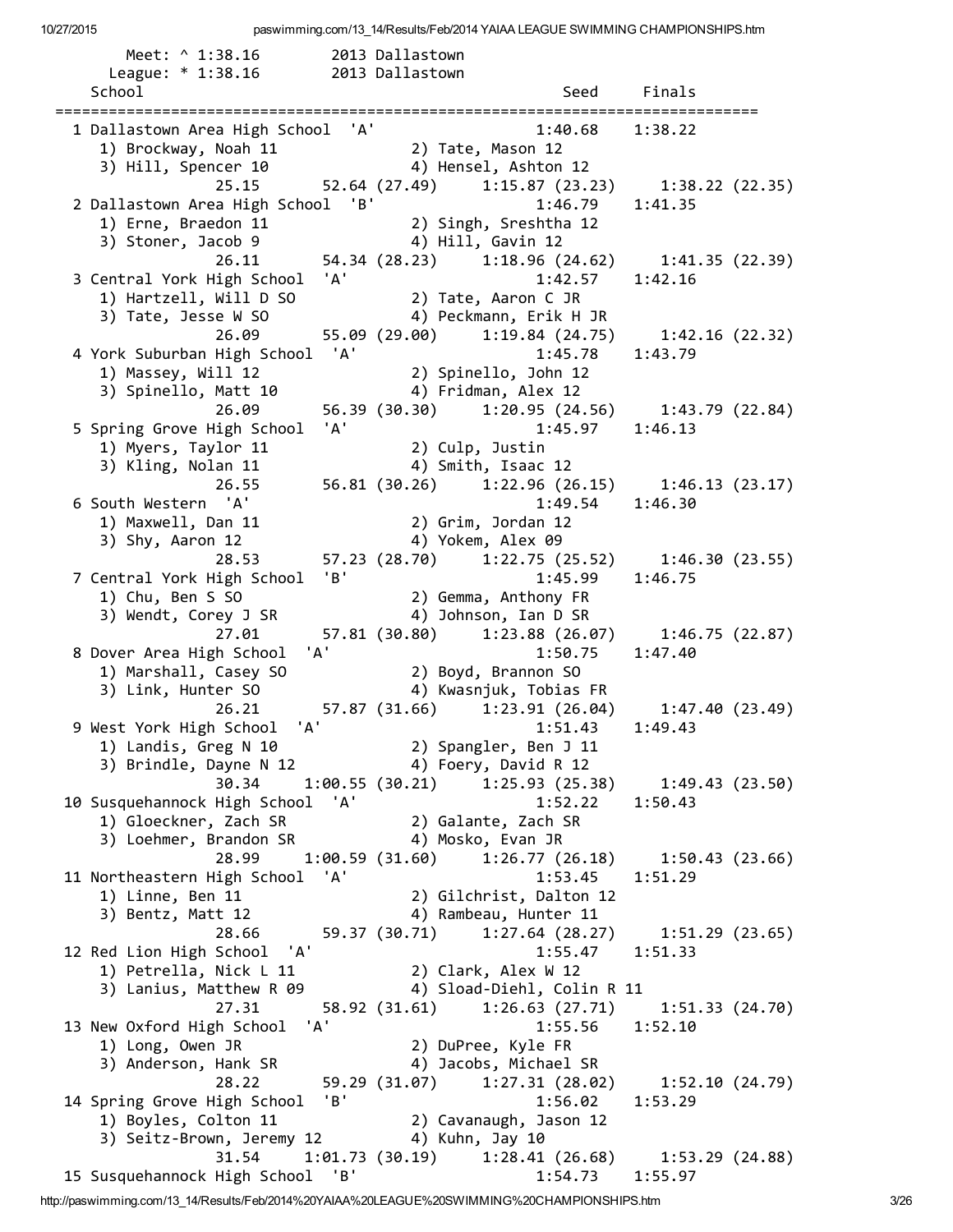| 1) Speir, Joseph SO                                                                                                                         |                |                  | 2) Porter, Gibby SO                                   |                           |  |
|---------------------------------------------------------------------------------------------------------------------------------------------|----------------|------------------|-------------------------------------------------------|---------------------------|--|
| 3) Freidhoff, Mark JR (4) Jackson, Robert SO                                                                                                |                |                  |                                                       |                           |  |
| 31.44                                                                                                                                       |                |                  | $1:03.07$ (31.63) $1:30.69$ (27.62) $1:55.97$ (25.28) |                           |  |
| 16 West York High School                                                                                                                    | 'B'            |                  | 1:59.88                                               | 1:57.75                   |  |
| 1) Rickard, Sam J 09                                                                                                                        |                |                  | 1:59.88<br>2) Inners, Collin N 12                     |                           |  |
| 3) Spangler, Jake M 09                                                                                                                      |                |                  | 4) May, Jared M 11                                    |                           |  |
| 30.82                                                                                                                                       |                |                  | 1:04.07 (33.25) 1:31.92 (27.85) 1:57.75 (25.83)       |                           |  |
| 17 South Western 'B'                                                                                                                        |                |                  | 2:05.29                                               | 2:00.94                   |  |
| 1) O'Connor, Ian 11                                                                                                                         |                |                  | 2) Koehler, Tristan 11                                |                           |  |
| 3) Ballou, Michael 11                                                                                                                       |                |                  | 4) Albin, Brandon 12                                  |                           |  |
| 36.48                                                                                                                                       |                |                  | $1:08.33$ (31.85) $1:36.22$ (27.89) $2:00.94$ (24.72) |                           |  |
| 18 Dover Area High School                                                                                                                   | 'B'            |                  | 2:06.06 2:01.32                                       |                           |  |
|                                                                                                                                             |                |                  |                                                       |                           |  |
| 1) McDaniel, Evan SO                                                                                                                        |                |                  | 2) Lloyd, Gabe SO                                     |                           |  |
| 3) Riddle, Jake M SR                                                                                                                        |                |                  | 4) Staub, Ethan FR                                    |                           |  |
|                                                                                                                                             |                |                  | $1:08.22$ ( ) $1:37.91$ (29.69) $2:01.32$ (23.41)     |                           |  |
| 19 York Suburban High School 'B'                                                                                                            |                |                  | $2:06.61$ $2:02.00$                                   |                           |  |
| 1) Lackey, Robert 12                                                                                                                        |                |                  | 2) Weber, Mitchell 11                                 |                           |  |
| 3) Pim, Rathana 11                                                                                                                          |                |                  | 4) Holsinger, Mitchell 11                             |                           |  |
|                                                                                                                                             |                |                  | 33.57 1:07.61 (34.04) 1:37.86 (30.25) 2:02.00 (24.14) |                           |  |
| 20 New Oxford High School 'B'                                                                                                               |                |                  | 2:09.75 2:06.44                                       |                           |  |
| 1) Mack, Dan FR                                                                                                                             |                |                  | 2) Pecher, Aaron SO                                   |                           |  |
| 3) Clinton, Curtis FR                                                                                                                       |                |                  | 4) DiMisa, Gabriel SO                                 |                           |  |
| 34.10                                                                                                                                       |                |                  | 1:09.52 (35.42) 1:38.83 (29.31) 2:06.44 (27.61)       |                           |  |
| 21 Red Lion High School                                                                                                                     | 'B'            |                  | 2:20.00                                               | 2:09.96                   |  |
| 1) Ward, Kris T 12                                                                                                                          |                |                  | 2) Waldrup, Quinn M 09                                |                           |  |
| 3) Brandt, Connor D 10 (4) Ondek, Mike A 11                                                                                                 |                |                  |                                                       |                           |  |
| 32.93                                                                                                                                       |                |                  | $1:11.58(38.65)$ $1:42.55(30.97)$ $2:09.96(27.41)$    |                           |  |
|                                                                                                                                             |                |                  |                                                       |                           |  |
| Event 3 Girls 200 Yard Freestyle                                                                                                            |                |                  |                                                       |                           |  |
|                                                                                                                                             |                |                  |                                                       |                           |  |
|                                                                                                                                             |                |                  |                                                       |                           |  |
|                                                                                                                                             |                |                  |                                                       |                           |  |
| Pool: ! 1:53.96 2013 Nicki Price, Northeastern                                                                                              |                |                  |                                                       |                           |  |
|                                                                                                                                             |                |                  |                                                       |                           |  |
| Name                                                                                                                                        |                |                  |                                                       | Seed Finals               |  |
| POOI: ! 1:55.50<br>Meet: ^ 1:54.35 2012 Alyssa Bixler, Dallastown<br>League: * 1:49.26 2014 Courtney Harnish, West York<br>Year School Seed |                |                  |                                                       |                           |  |
| 1 Smith, Nicole R                                                                                                                           |                |                  | $1:57.67$ $1:54.44$                                   |                           |  |
|                                                                                                                                             | SR Dover       |                  |                                                       |                           |  |
|                                                                                                                                             |                |                  | 26.03 54.58 (28.55) 1:24.23 (29.65) 1:54.44 (30.21)   |                           |  |
| 2 Thornley, Justina 10 Dallastown 2:04.54 1:58.18                                                                                           |                |                  |                                                       |                           |  |
| 26.66                                                                                                                                       | 56.02(29.36)   |                  | 1:27.18(31.16)                                        | 1:58.18(31.00)            |  |
| 3 Staub, Morgan                                                                                                                             | JR Dover       |                  | 2:06.49                                               | 2:01.09                   |  |
| 27.52                                                                                                                                       | 57.82 (30.30)  |                  | 1:29.39(31.57)                                        | 2:01.09(31.70)            |  |
| 4 Hunt, Megan                                                                                                                               |                | 9 York Suburban  | 2:07.05                                               | 2:02.85                   |  |
| 28.52                                                                                                                                       | 59.57 (31.05)  |                  | 1:31.33(31.76)                                        | 2:02.85(31.52)            |  |
| 5 Schmittle, Anna                                                                                                                           |                | 11 York Suburban | 2:05.12                                               | 2:03.67                   |  |
| 27.55                                                                                                                                       | 58.17 (30.62)  |                  | 1:30.49(32.32)                                        | 2:03.67(33.18)            |  |
| 6 Brown, Rebekah                                                                                                                            | 10 Dallastown  |                  | 2:09.77                                               | 2:03.86                   |  |
| 28.41                                                                                                                                       | 59.64 (31.23)  |                  | 1:31.93(32.29)                                        | 2:03.86(31.93)            |  |
| 7 Staub, Haley                                                                                                                              |                | 12 Spring Grove  | 2:07.41                                               | 2:04.78                   |  |
| 28.60                                                                                                                                       | 59.43 (30.83)  |                  | 1:32.03(32.60)                                        | 2:04.78(32.75)            |  |
| 8 Burgess, Theresa M                                                                                                                        |                | SR Central York  | 2:07.82                                               | 2:06.01                   |  |
| 28.27                                                                                                                                       | 59.68 (31.41)  |                  | 1:32.56 (32.88)                                       | 2:06.01(33.45)            |  |
| 9 Sevret, Devin                                                                                                                             |                | 9 Northeastern   | 2:06.28                                               | 2:06.76                   |  |
| 29.03                                                                                                                                       | 1:00.56(31.53) |                  | 1:33.62 (33.06)                                       | 2:06.76(33.14)            |  |
| 10 Pechinski, Ashley                                                                                                                        | 9 Dallastown   |                  | 2:14.51                                               | 2:09.00                   |  |
| 29.54                                                                                                                                       | 1:02.03(32.49) |                  | 1:36.06(34.03)                                        | 2:09.00(32.94)            |  |
| 11 Hanlon, Teagan                                                                                                                           | 12 Dallastown  |                  | 2:20.04                                               | 2:10.53                   |  |
| 30.36                                                                                                                                       | 1:03.01(32.65) |                  | 1:37.28(34.27)                                        | 2:10.53(33.25)            |  |
| 12 Suarez, Havannah                                                                                                                         |                | 9 York Suburban  | 2:14.63                                               | 2:11.14                   |  |
| 30.78                                                                                                                                       | 1:04.16(33.38) |                  | 1:38.02(33.86)                                        | 2:11.14(33.12)            |  |
| 13 Gochnauer, Morgan                                                                                                                        | 1:03.31(33.11) | 9 York Suburban  | 2:21.58<br>1:37.51(34.20)                             | 2:11.61<br>2:11.61(34.10) |  |

http://paswimming.com/13\_14/Results/Feb/2014%20YAIAA%20LEAGUE%20SWIMMING%20CHAMPIONSHIPS.htm 4/26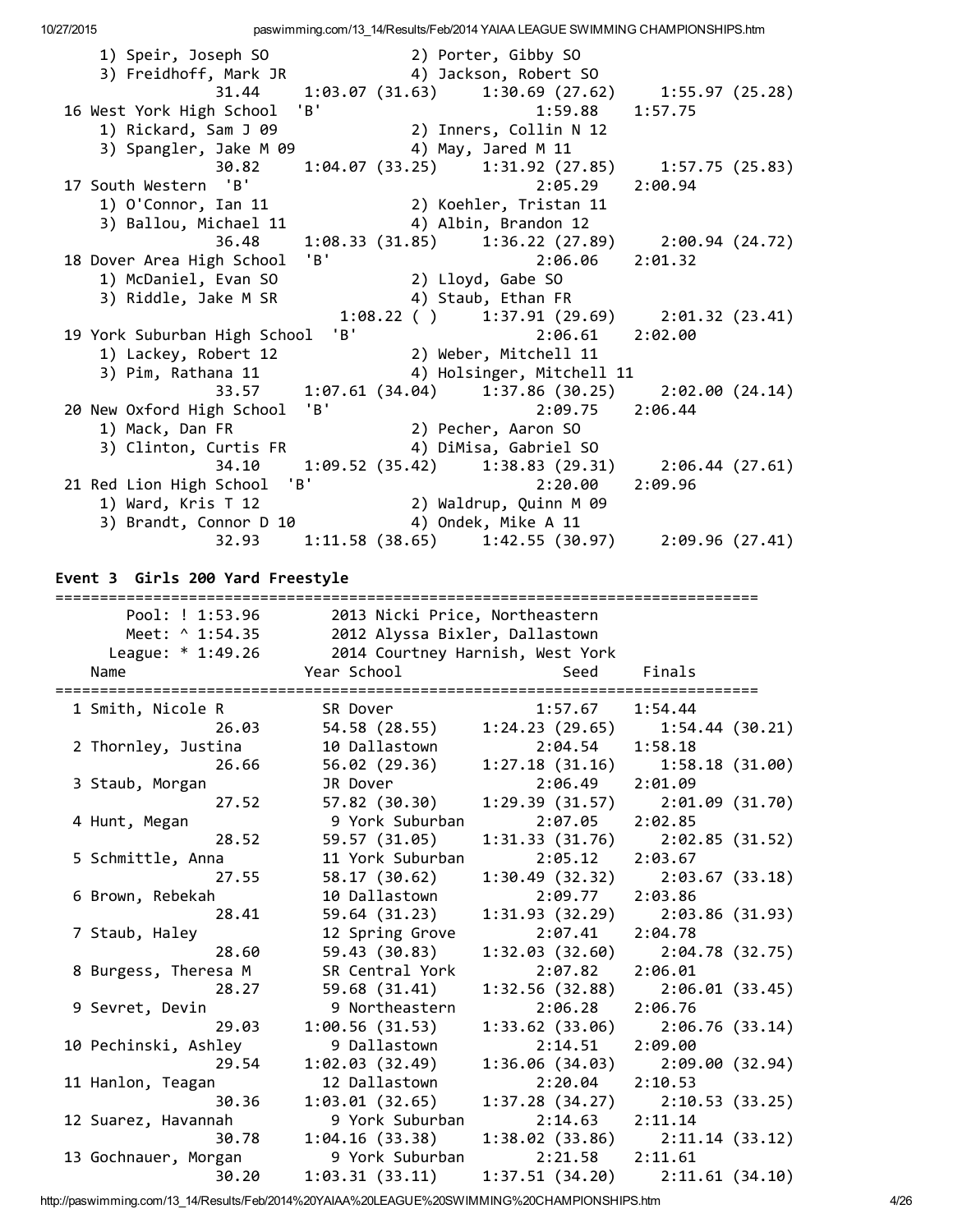| 14 Miller, Ashton      | 11 Spring Grove          | 2:17.02             | 2:12.27                             |
|------------------------|--------------------------|---------------------|-------------------------------------|
| 28.51                  | 1:01.40(32.89)           |                     | $1:37.38$ (35.98) $2:12.27$ (34.89) |
| 15 Steines, Katie      | SR Susquehannock         | 2:17.41             | 2:15.05                             |
| 30.56                  | 1:04.50(33.94)           |                     | $1:39.71(35.21)$ $2:15.05(35.34)$   |
| 16 Kerchner, Shannen N | SR Central York          | 2:17.97             | 2:16.45                             |
| 30.97                  | 1:05.71(34.74)           | 1:41.30(35.59)      | 2:16.45 (35.15)                     |
| 17 Assi, Olivia        | 12 South Western         | 2:16.14             | 2:19.22                             |
| 31.13                  | 1:06.10(34.97)           |                     | $1:43.21(37.11)$ $2:19.22(36.01)$   |
| 18 Helt, Sarah M       | 10 Red Lion 2:18.56      |                     | 2:19.72                             |
| 31.35                  | 1:06.21(34.86)           |                     | $1:43.67(37.46)$ $2:19.72(36.05)$   |
| 19 Mentlik, Dani       | SO Susquehannock 2:23.28 |                     | 2:21.31                             |
| 32.83                  | 1:08.42(35.59)           |                     | $1:45.72(37.30)$ $2:21.31(35.59)$   |
| 20 Craver, Amanda      | 12 Spring Grove          | 2:22.24             | 2:21.58                             |
| 32.57                  | 1:08.68(36.11)           |                     | $1:45.54$ (36.86) $2:21.58$ (36.04) |
| 21 Grove, Morgan A     | 10 Red Lion              | 2:22.29             | 2:22.69                             |
| 33.02                  | 1:09.01 (35.99)          |                     | $1:46.43(37.42)$ $2:22.69(36.26)$   |
| 22 Wolfgang, Morgan    | 11 Northeastern          | 2:23.36             | 2:23.08                             |
| 34.16                  | 1:11.05(36.89)           |                     | $1:48.36(37.31)$ $2:23.08(34.72)$   |
| 23 Rhone, Katie        | 12 South Western         | $2:20.46$ $2:23.24$ |                                     |
|                        | 31.32 1:06.75 (35.43)    |                     | $1:44.21(37.46)$ $2:23.24(39.03)$   |
| 24 Hartlaub, Brooke    |                          |                     | 2:26.02                             |
| 33.80                  | 1:10.64(36.84)           |                     | $1:48.75(38.11)$ $2:26.02(37.27)$   |

# Event 4 Boys 200 Yard Freestyle

| ================================                     |                                 | ===================================== |                |  |
|------------------------------------------------------|---------------------------------|---------------------------------------|----------------|--|
| 2009 Gabe Thran, Abbington Hts HS<br>Pool: ! 1:44.69 |                                 |                                       |                |  |
| Meet: ^ 1:43.80<br>1989 Scott Conley, Dallastown     |                                 |                                       |                |  |
| League: * 1:43.32                                    |                                 | 2009 Kevin Marsteller, York Suburban  |                |  |
| Name                                                 | Year School                     | Seed                                  | Finals         |  |
| 1 North, Dylan J                                     | 10 Red Lion                     | 1:48.31                               | 1:45.85        |  |
| 24.70                                                | 51.20 (26.50)                   | 1:17.99 (26.79)                       | 1:45.85(27.86) |  |
| 2 Tate, Mason                                        | 12 Dallastown                   | 1:49.25                               | 1:48.32        |  |
| 24.65                                                | 51.46(26.81)                    | 1:19.24 (27.78)                       | 1:48.32(29.08) |  |
| 3 Foery, David R                                     | 12 West York                    | 1:53.00                               | 1:51.03        |  |
| 25.22                                                | 52.60(27.38)                    | 1:21.70(29.10)                        | 1:51.03(29.33) |  |
| 4 Tate, Aaron C                                      | JR Central York                 | 1:54.08                               | 1:51.75        |  |
| 24.45                                                | 52.46 (28.01)                   | 1:22.11(29.65)                        | 1:51.75(29.64) |  |
| 5 Fisher, Ben C                                      | SO Central York                 | 1:56.06                               | 1:51.78        |  |
| 25.99                                                | 54.19(28.20)                    | 1:22.67(28.48)                        | 1:51.78(29.11) |  |
| 6 Boyer, DJ                                          | 12 Dallastown                   | 1:50.96                               | 1:51.79        |  |
| 24.34                                                |                                 |                                       |                |  |
|                                                      | 52.63(28.29)<br>SR Central York | 1:22.54 (29.91)                       | 1:51.79(29.25) |  |
| 7 Kerestes, Hunter H                                 |                                 | 1:55.61                               | 1:52.36        |  |
| 25.68                                                | 54.68 (29.00)                   | 1:24.22 (29.54)                       | 1:52.36(28.14) |  |
| 8 Marsico, Lucas                                     | 11 Dallastown                   | 1:56.41                               | 1:54.20        |  |
| 25.37                                                | 53.18 (27.81)                   | 1:23.30 (30.12)                       | 1:54.20(30.90) |  |
| 9 Baker, Charles                                     | 10 Dallastown                   | 1:58.71                               | 1:54.71        |  |
| 25.60                                                | 54.65 (29.05)                   | 1:25.00 (30.35)                       | 1:54.71(29.71) |  |
| 10 Seymour, James P                                  | JR Central York                 | 1:57.00                               | 1:54.74        |  |
| 25.41                                                | 53.96 (28.55)                   | 1:24.28 (30.32)                       | 1:54.74(30.46) |  |
| 11 Linne, Ben                                        | 11 Northeastern                 | 1:57.59                               | 1:56.57        |  |
| 26.24                                                | 54.83 (28.59)                   | 1:25.59 (30.76)                       | 1:56.57(30.98) |  |
| 12 Kling, Nolan                                      | 11 Spring Grove                 | 2:00.55                               | 1:58.41        |  |
| 25.84                                                | 54.88 (29.04)                   | 1:26.68 (31.80)                       | 1:58.41(31.73) |  |
| 13 Jackson, Robert                                   | SO Susquehannock                | 2:01.57                               | 1:59.86        |  |
| 27.04                                                | 56.88 (29.84)                   | 1:27.71 (30.83)                       | 1:59.86(32.15) |  |
| 14 Albin, Brandon                                    | 12 South Western                | 2:03.65                               | 2:00.10        |  |
| 27.08                                                | 57.01 (29.93)                   | 1:28.53(31.52)                        | 2:00.10(31.57) |  |
| 15 Henderson, Jared P                                | 11 West York                    | 2:04.06                               | 2:00.80        |  |
| 27.44                                                | 57.82 (30.38)                   | 1:29.44(31.62)                        | 2:00.80(31.36) |  |
| 16 Yokem, Alex                                       | 09 South Western                | 2:04.11                               | 2:03.74        |  |

http://paswimming.com/13\_14/Results/Feb/2014%20YAIAA%20LEAGUE%20SWIMMING%20CHAMPIONSHIPS.htm 5/26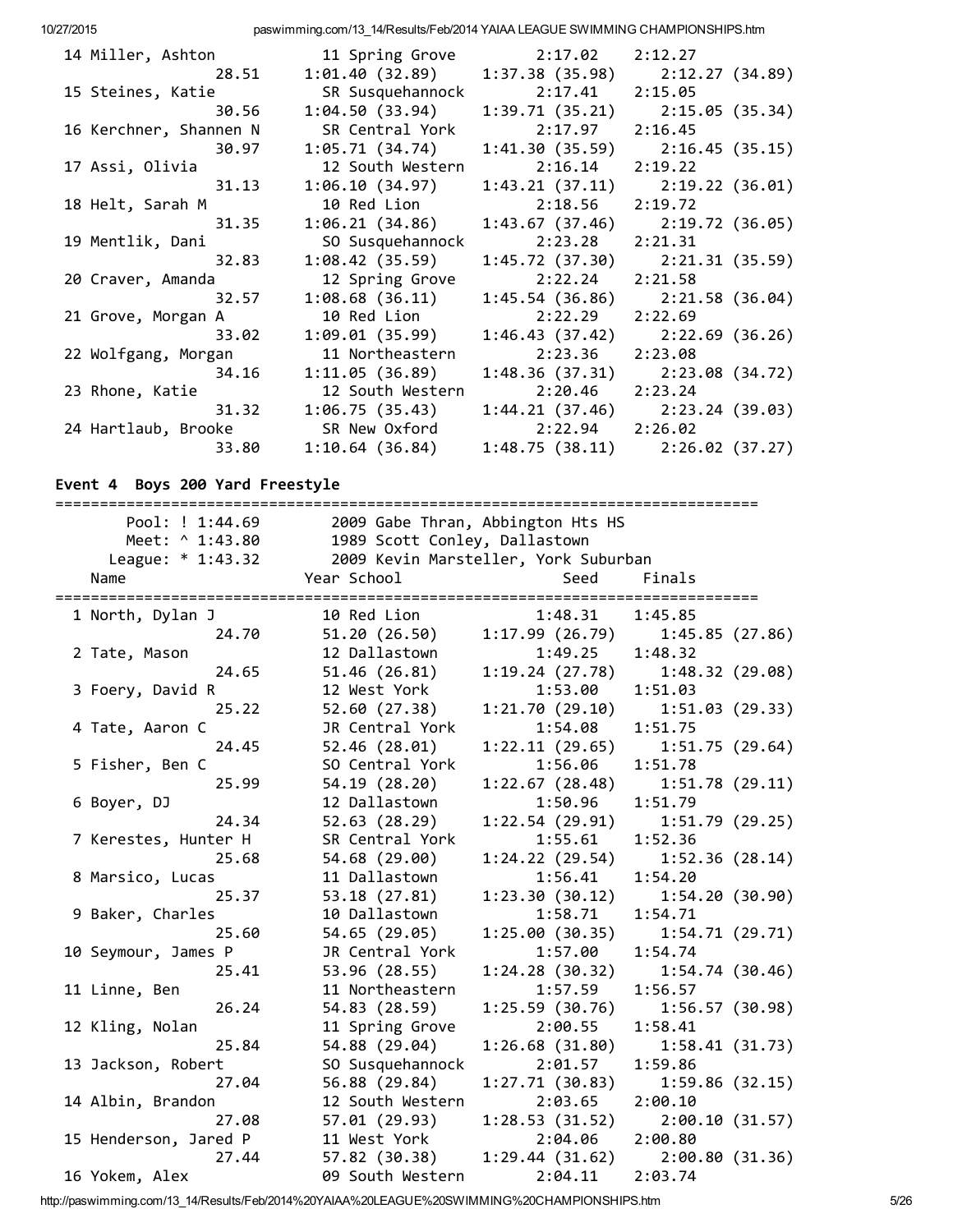|                     | 27.39 | 59.22 (31.83)    | 1:32.51 (33.29) | 2:03.74(31.23)                      |
|---------------------|-------|------------------|-----------------|-------------------------------------|
| 17 Roberts, Corey   |       | 10 Spring Grove  | 2:02.29         | 2:03.83                             |
|                     | 27.71 | 58.42 (30.71)    | 1:31.14(32.72)  | 2:03.83 (32.69)                     |
| 18 Staub, Ethan     |       | FR Dover         | 2:04.85         | 2:05.83                             |
|                     | 27.56 | 58.43 (30.87)    | 1:31.71(33.28)  | 2:05.83(34.12)                      |
| 19 Orndorff, Seth   |       | 9 York Suburban  | 2:13.93         | 2:06.91                             |
|                     | 27.96 | 59.51 (31.55)    | 1:33.88(34.37)  | 2:06.91 (33.03)                     |
| 20 Irvine, Tristan  |       | 12 Northeastern  | 2:03.73         | 2:07.14                             |
|                     | 27.73 | 59.07 (31.34)    | 1:32.67(33.60)  | 2:07.14 (34.47)                     |
| 21 Reed, Zach       |       | SR Susquehannock | 2:11.12         | 2:08.44                             |
|                     | 28.65 | 1:00.62(31.97)   | 1:34.14(33.52)  | 2:08.44 (34.30)                     |
| 22 Koehler, Tristan |       | 11 South Western | 2:12.12         | 2:11.42                             |
|                     | 28.63 | 1:01.76(33.13)   |                 | $1:36.69$ (34.93) $2:11.42$ (34.73) |
| 23 Lloyd, Gabe      |       | SO Dover         | 2:14.12         | 2:13.70                             |
|                     | 29.85 | 1:04.08(34.23)   |                 | $1:39.83(35.75)$ $2:13.70(33.87)$   |
| 24 Prince, Deion L  |       | 11 Red Lion      | 2:11.96         | 2:14.99                             |
|                     | 29.82 | 1:03.74(33.92)   |                 | $1:38.52(34.78)$ $2:14.99(36.47)$   |

#### Event 5 Girls 200 Yard IM

| ================================ |                             | ================================== |                 |
|----------------------------------|-----------------------------|------------------------------------|-----------------|
| Pool: ! 2:03.92                  | 2012 Morgan Pfaff, Red Lion |                                    |                 |
| Meet: ^ 2:03.93                  | 2012 Morgan Pfaff, Red Lion |                                    |                 |
| League: * 2:03.93                | 2012 Morgan Pfaff, Red Lion |                                    |                 |
| Name                             | Year School                 | Seed                               | Finals          |
|                                  |                             |                                    |                 |
| 1 Schaefer, Courtney M           | 11 Red Lion                 | 2:10.17                            | 2:07.11         |
| 28.27                            | 1:00.09(31.82)              | 1:37.80(37.71)                     | 2:07.11(29.31)  |
| 2 Oberlander, Kacey              | 10 Dallastown               | 2:08.58                            | 2:07.97         |
| 28.54                            | 58.98 (30.44)               | 1:37.74(38.76)                     | 2:07.97(30.23)  |
| 3 Hess, Anna                     | 11 Dallastown               | 2:20.26                            | 2:13.44         |
| 28.93                            | 1:01.38(32.45)              | 1:41.73(40.35)                     | 2:13.44(31.71)  |
| 4 Hoover, Taylor C               | 10 West York                | 2:16.63                            | 2:13.60         |
| 29.40                            | 1:04.46(35.06)              | 1:43.18(38.72)                     | 2:13.60(30.42)  |
| 5 Sun, Jessica J                 | 09 Red Lion                 | 2:17.21                            | 2:16.05         |
| 29.46                            | 1:04.58(35.12)              | 1:43.44(38.86)                     | 2:16.05(32.61)  |
| 6 Woods, Jena                    | Dallastown                  | 2:21.33                            | 2:16.53         |
| 29.39                            | 1:05.71(36.32)              | 1:45.86(40.15)                     | 2:16.53(30.67)  |
| 7 Vaughn, Haley                  | SR Central York             | 2:19.12                            | 2:16.85         |
| 29.18                            | 1:04.43(35.25)              | 1:44.85(40.42)                     | 2:16.85(32.00)  |
| 8 Sell, Alison                   | 11 South Western            | 2:22.42                            | 2:18.41         |
| 30.97                            | 1:07.87(36.90)              | 1:46.50(38.63)                     | 2:18.41(31.91)  |
| 9 Randolph, Julia                | 11 Dallastown               | 2:23.91                            | 2:18.60         |
| 30.28                            | 1:05.36(35.08)              | 1:46.56(41.20)                     | 2:18.60(32.04)  |
| 10 Sopko, Mackenzie R            | SO Central York             | 2:21.44                            | 2:19.53         |
| 30.93                            | 1:06.13(35.20)              | 1:47.52(41.39)                     | 2:19.53(32.01)  |
| 11 Hoffnagle, Emma               | 12 Spring Grove             | 2:27.93                            | 2:21.54         |
| 29.87                            | 1:05.62(35.75)              | 1:48.62(43.00)                     | 2:21.54(32.92)  |
| 12 Aspey, Allie                  | JR Dover                    | 2:26.84                            | 2:21.91         |
| 31.09                            | 1:08.89(37.80)              | 1:50.08(41.19)                     | 2:21.91(31.83)  |
| 13 Damon, Savannah               | 11 Northeastern             | 2:25.22                            | 2:25.99         |
| 31.66                            | 1:08.75(37.09)              | 1:51.38(42.63)                     | 2:25.99(34.61)  |
| 14 Bateman, Devan                | SR New Oxford               | 2:28.39                            | 2:29.73         |
| 33.64                            | 1:10.34(36.70)              | 1:54.72(44.38)                     | 2:29.73(35.01)  |
| 15 Shoemaker, Kyra               | SO Dover                    | 2:39.30                            | 2:30.70         |
| 32.35                            | 1:11.68(39.33)              | 1:54.66(42.98)                     | 2:30.70(36.04)  |
| 16 Keller, Rebekah               | 11 Spring Grove             | 2:31.20                            | 2:31.99         |
| 32.77                            | 1:10.43(37.66)              | 1:55.99(45.56)                     | 2:31.99(36.00)  |
| 17 Urakami, Maki                 | 12 South Western            | 2:36.73                            | 2:32.68         |
| 32.62                            | 1:11.27(38.65)              | 1:57.59 (46.32)                    | 2:32.68(35.09)  |
| 18 Lecrone, Olivia               | 11 Spring Grove             | 2:38.05                            | 2:34.99         |
| 33.53                            | 1:14.11(40.58)              | 1:57.38(43.27)                     | 2:34.99 (37.61) |

http://paswimming.com/13\_14/Results/Feb/2014%20YAIAA%20LEAGUE%20SWIMMING%20CHAMPIONSHIPS.htm 6/26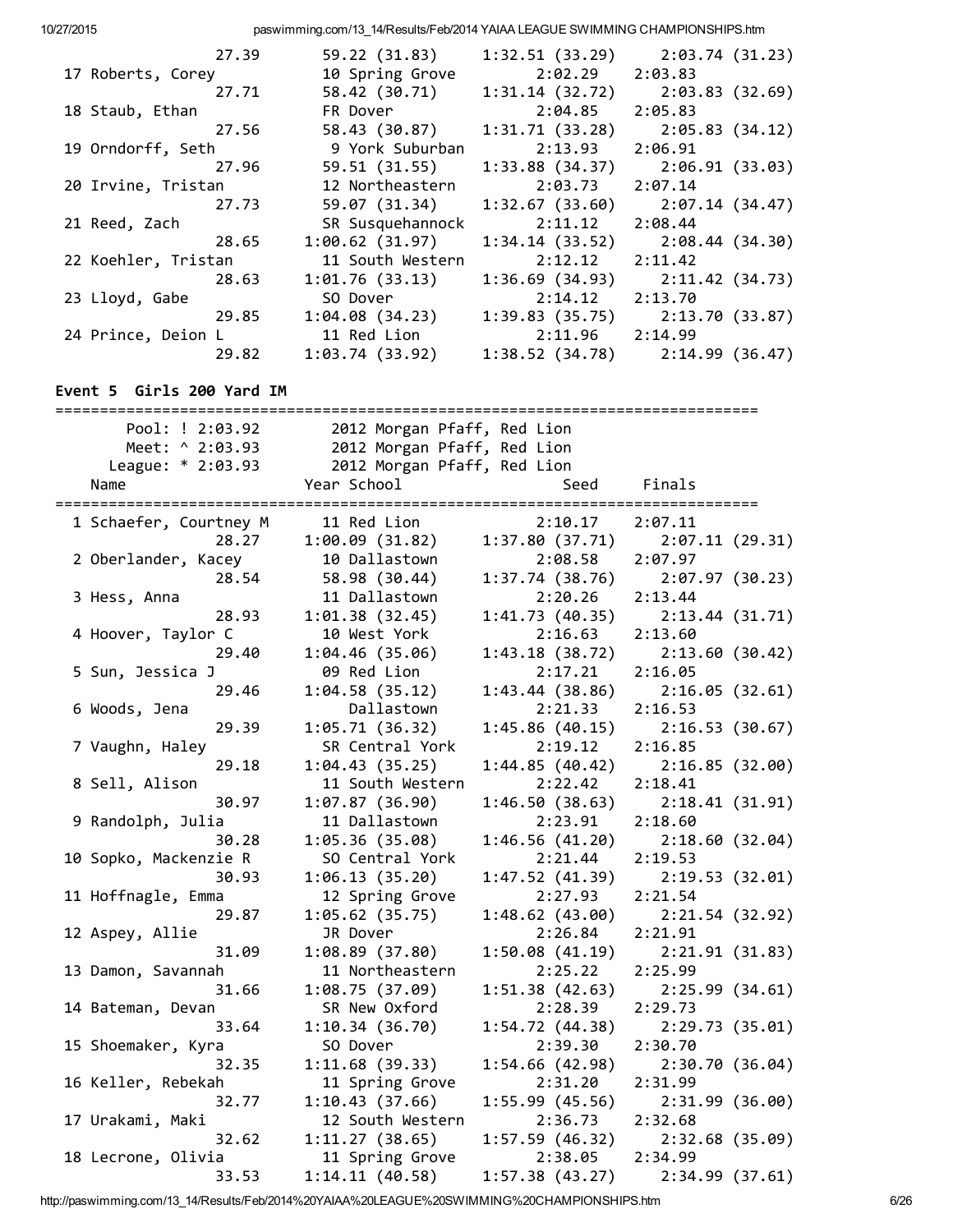| 10/27/2015 |                            | paswimming.com/13_14/Results/Feb/2014 YAIAA LEAGUE SWIMMING CHAMPIONSHIPS.htm |                                    |                           |
|------------|----------------------------|-------------------------------------------------------------------------------|------------------------------------|---------------------------|
|            | 19 Hoffmaster, Jocelyn     | 11 Northeastern                                                               | 2:36.71                            | 2:37.62                   |
|            | 34.05                      | 1:12.73(38.68)                                                                | 2:02.74(50.01)                     | 2:37.62(34.88)            |
|            | 20 Goodling, Karly         | SO Central York                                                               | 2:39.37                            | 2:37.95                   |
|            | 33.50                      | 1:15.76(42.26)                                                                | 2:01.69(45.93)                     | 2:37.95(36.26)            |
|            | 21 Godman, Alyssa          | 09 Spring Grove                                                               | 2:37.99                            | 2:41.22                   |
|            | 34.82                      | 1:15.51(40.69)                                                                | 2:04.79(49.28)                     | 2:41.22(36.43)            |
|            | 22 Rodgers, Courtney       | SO Susquehannock                                                              | 2:38.99                            | 2:41.64                   |
|            | 38.05                      | 1:21.04(42.99)                                                                | 2:04.77(43.73)                     | 2:41.64(36.87)            |
|            | 23 Gehly, Kristiana        | 11 York Suburban                                                              | 2:42.44                            | 2:41.67                   |
|            | 35.59                      | 1:16.96(41.37)                                                                | 2:03.12(46.16)                     | 2:41.67(38.55)            |
|            | 24 Bollinger, Claudia      | JR Dover                                                                      | 2:47.06                            | 2:45.40                   |
|            | 33.86                      | 1:17.07(43.21)                                                                | 2:08.91(51.84)                     | 2:45.40(36.49)            |
|            | Event 6 Boys 200 Yard IM   |                                                                               |                                    |                           |
|            | Pool: ! 1:55.03            |                                                                               | 2013 Everett Albert, Lanc Catholic |                           |
|            | Meet: ^ 1:55.38            | 2013 Trevor Hine, Dallastown                                                  |                                    |                           |
|            | League: * 1:55.38          | 2013 Trevor Hine, Dallastown                                                  |                                    |                           |
|            | Name                       | Year School                                                                   | Seed                               | Finals                    |
|            |                            |                                                                               |                                    |                           |
|            | 1 Hine, Trevor             | 12 Dallastown                                                                 | 1:56.11                            | 1:57.36                   |
|            | 25.43                      | 54.73 (29.30)                                                                 | 1:29.68(34.95)                     | 1:57.36(27.68)            |
|            | 2 Tate, Jesse W            | SO Central York                                                               | 2:04.32                            | 2:00.11                   |
|            | 25.89                      | 57.11(31.22)                                                                  | 1:32.46 (35.35)                    | 2:00.11(27.65)            |
|            | 3 Lovelace, Jacob<br>25.88 | 11 Dallastown<br>56.08 (30.20)                                                | 2:08.43<br>1:32.99(36.91)          | 2:02.01<br>2:02.01(29.02) |
|            | 4 Massey, Will             | 12 York Suburban                                                              | 2:07.55                            | 2:04.38                   |
|            | 26.53                      | 57.78 (31.25)                                                                 | 1:35.11(37.33)                     | 2:04.38(29.27)            |
|            | 5 Grim, Jordan             | 12 South Western                                                              | 2:07.30                            | 2:04.75                   |
|            | 27.87                      | 59.24 (31.37)                                                                 | 1:34.90(35.66)                     | 2:04.75(29.85)            |
|            | 6 Singh, Sreshtha          | 12 Dallastown                                                                 | 2:10.12                            | 2:06.03                   |
|            | 26.73                      | 59.43 (32.70)                                                                 | 1:35.84(36.41)                     | 2:06.03(30.19)            |
|            | 7 Brandt, Callum M         | 12 Red Lion                                                                   | 2:09.64                            | 2:08.22                   |
|            | 27.07                      | 59.72 (32.65)                                                                 | 1:38.59 (38.87)                    | 2:08.22(29.63)            |
|            | 8 Chu, Ben S               | SO Central York                                                               | 2:08.37                            | 2:10.47                   |
|            | 28.07                      | 1:00.32(32.25)                                                                | 1:40.55(40.23)                     | 2:10.47(29.92)            |
|            | 9 Link, Hunter             | SO Dover                                                                      | 2:12.70                            | 2:10.83                   |
|            | 27.14                      | 1:00.98(33.84)                                                                | 1:39.96(38.98)                     | 2:10.83(30.87)            |
|            | 10 Shy, Aaron              | 12 South Western                                                              | 2:14.45                            | 2:12.39                   |
|            | 26.54                      | 1:01.21(34.67)                                                                | 1:40.79(39.58)                     | 2:12.39(31.60)            |
|            | 11 Spangler, Ben J         | 11 West York                                                                  | 2:14.01                            | 2:13.29                   |
|            | 28.15                      | 1:03.29(35.14)                                                                | 1:41.75(38.46)                     | 2:13.29(31.54)            |
|            | 12 DuPree, Kyle            | FR New Oxford                                                                 | 2:16.46                            | 2:14.12                   |
|            | 29.42                      | 1:04.46(35.04)                                                                | 1:43.47(39.01)<br>2:15.07          | 2:14.12(30.65)            |
|            | 13 Culp, Justin<br>28.03   | Spring Grove<br>1:03.08(35.05)                                                | 1:42.60 (39.52)                    | 2:15.08<br>2:15.08(32.48) |
|            | 14 Lanius, Matthew R       | 09 Red Lion                                                                   | 2:17.13                            | 2:15.81                   |
|            | 28.32                      | 1:03.56 (35.24)                                                               | 1:43.46(39.90)                     | 2:15.81(32.35)            |
|            | 15 Freidhoff, Mark         | JR Susquehannock                                                              | 2:20.41                            | 2:17.19                   |
|            | 27.71                      | 1:03.34(35.63)                                                                | 1:46.09(42.75)                     | 2:17.19(31.10)            |
|            | 16 Pecher, Alex            | FR New Oxford                                                                 | 2:21.36                            | 2:18.44                   |
|            | 29.37                      | 1:02.88(33.51)                                                                | 1:45.88(43.00)                     | 2:18.44(32.56)            |
|            | 17 Aspey, Cameron          | FR Dover                                                                      | 2:19.13                            | 2:20.85                   |
|            | 29.38                      | 1:06.10(36.72)                                                                | 1:47.86(41.76)                     | 2:20.85(32.99)            |
|            | 18 Landis, Greg N          | 10 West York                                                                  | 2:22.83                            | 2:21.50                   |
|            | 33.52                      | 1:07.02(33.50)                                                                | 1:48.52(41.50)                     | 2:21.50(32.98)            |
|            | 19 Gemma, Anthony          | FR Central York                                                               | 2:30.51                            | 2:25.11                   |
|            | 30.56                      | 1:07.52(36.96)                                                                | 1:49.40(41.88)                     | 2:25.11(35.71)            |
|            | 20 Golden, Trent           | 9 York Suburban                                                               | 2:24.75                            | 2:25.65                   |
|            | 31.57                      | 1:09.99(38.42)                                                                | 1:52.91(42.92)                     | 2:25.65(32.74)            |
|            | 21 Porter, Gibby           | SO Susquehannock                                                              | 2:34.00                            | 2:29.31                   |

http://paswimming.com/13\_14/Results/Feb/2014%20YAIAA%20LEAGUE%20SWIMMING%20CHAMPIONSHIPS.htm 7/26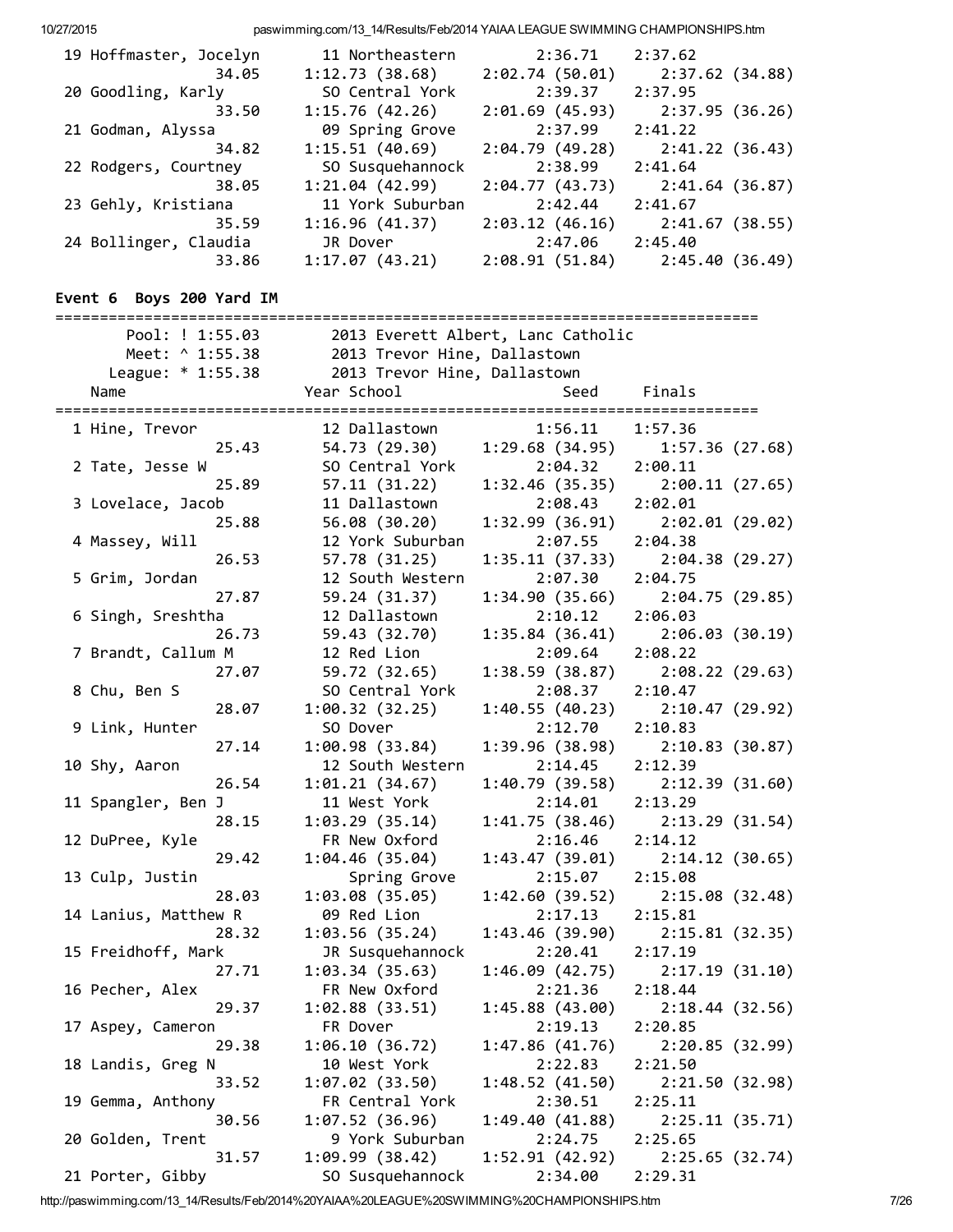| 10/27/2015 |                                                                  | paswimming.com/13_14/Results/Feb/2014 YAIAA LEAGUE SWIMMING CHAMPIONSHIPS.htm |                                    |                                          |  |
|------------|------------------------------------------------------------------|-------------------------------------------------------------------------------|------------------------------------|------------------------------------------|--|
|            | 32.31<br>22 Bentz, Matt                                          | 1:12.98(40.67)<br>12 Northeastern                                             | 1:53.60 (40.62)<br>2:33.42 2:32.42 | 2:29.31(35.71)                           |  |
|            | 30.37                                                            | 1:09.30(38.93)                                                                | 1:56.15(46.85)<br>2:33.74 2:37.46  | 2:32.42(36.27)                           |  |
|            | 23 Becker, Scott A<br>31.29                                      | SR Dover<br>1:13.28 (41.99)                                                   | 2:02.05 (48.77)                    | 2:37.46(35.41)                           |  |
|            | -- Jacobson, Patrick                                             | 09 Dallastown                                                                 | 2:24.05                            | DQ                                       |  |
|            | 27.95                                                            | 1:00.50 (32.55)                                                               | 1:39.40(38.90)                     | DQ (32.08)                               |  |
|            | Event 7 Girls 50 Yard Freestyle                                  |                                                                               |                                    |                                          |  |
|            | =================================<br>Pool: ! 23.97               | 2012 Alyssa Bixler, Dallastown                                                |                                    |                                          |  |
|            | Meet: ^ 23.73                                                    | 2005 Michele King, Spring Grove                                               |                                    |                                          |  |
|            | League: * 23.73                                                  | 2005 Michele King, Spring Grove                                               |                                    |                                          |  |
|            | Name                                                             | Year School                                                                   | Seed                               | Finals                                   |  |
|            | 1 Bixler, Alyssa                                                 | 12 Dallastown                                                                 | 24.47                              | 24.56                                    |  |
|            | 2 Wise, Erica                                                    | 11 Dallastown                                                                 | 25.08                              | 25.03                                    |  |
|            | 3 Becker, Mia R                                                  | SR Dover                                                                      | 26.40                              | 25.72                                    |  |
|            | 4 Cable, Alexis                                                  | 12 Spring Grove                                                               | 26.27                              | 25.79                                    |  |
|            | 5 Devaney, Madie                                                 | 10 York Suburban                                                              | 25.90                              | 25.97                                    |  |
|            | 6 Zortman, Cara                                                  | 9 York Suburban                                                               | 27.57                              | 26.15                                    |  |
|            | 7 Balderson, Emma                                                | 9 Dallastown                                                                  | 26.54<br>26.57                     | 26.40                                    |  |
|            | 8 Washington-Myers, Amira<br>9 Bahn, Kasie                       | 11 Red Lion<br>SR Central York                                                | 26.71                              | 26.41<br>26.51                           |  |
|            | 10 Cooksey, Lauren                                               | 10 Dallastown                                                                 | 27.51                              | 26.52                                    |  |
|            | 11 Drosdick, Raine M                                             | SR Central York                                                               | 27.86                              | 26.68                                    |  |
|            | 12 Sutton, Ona                                                   | 9 Northeastern                                                                | 27.31                              | 26.85                                    |  |
|            | 13 Luckenbaugh, Madison M                                        | SR Central York                                                               | 27.78                              | 26.98                                    |  |
|            | 14 Rohrbaugh, Briannah                                           | 12 South Western                                                              | 27.39                              | 27.18                                    |  |
|            | 15 Reed, Kristen A                                               | 10 Red Lion                                                                   | 27.78                              | 27.29                                    |  |
|            | 16 Welchans, Hailey E                                            | 09 Red Lion                                                                   | 27.27                              | 27.45                                    |  |
|            | 17 Spaulding, Emily                                              | SO Dover                                                                      | 28.38                              | 27.69                                    |  |
|            | 18 Moyer, Coryn                                                  | 11 Northeastern                                                               | 28.16                              | 27.80                                    |  |
|            | 18 Sweeney, Lili P                                               | SO Central York                                                               | 27.51                              | 27.80                                    |  |
|            | 20 Gunn, Allie                                                   | 10 York Suburban                                                              | 28.43                              | 27.99                                    |  |
|            | 21 Hersey, Alyssa J                                              | 10 West York                                                                  | 28.01                              | 28.01                                    |  |
|            | 22 Groden, Rachel<br>23 Krewson, Emilee                          | SO New Oxford                                                                 | 28.33<br>28.46                     | 28.02<br>28.49                           |  |
|            | 24 Lecrone, Camille                                              | SO Susquehannock<br>09 Spring Grove                                           | 28.05                              | 28.51                                    |  |
|            |                                                                  |                                                                               |                                    |                                          |  |
|            | Event 8 Boys 50 Yard Freestyle<br>============================== |                                                                               |                                    |                                          |  |
|            | Pool: ! 21.11                                                    | 2009 Kevin Marsteller, York Suburban                                          |                                    |                                          |  |
|            | Meet: ^ 21.11                                                    | 2009 Kevin Marsteller, York Suburban                                          |                                    |                                          |  |
|            | League: $* 21.11$                                                | 2009 Kevin Marsteller, York Suburban                                          |                                    |                                          |  |
|            | Name                                                             | Year School<br>:============                                                  | Seed                               | Finals<br>============================== |  |
|            | 1 Stauffer, Corey                                                | 12 Dallastown                                                                 | 22.34                              | 22.50                                    |  |
|            | 2 Hill, Gavin                                                    | 12 Dallastown                                                                 | 23.95                              | 22.72                                    |  |
|            | 3 Peckmann, Erik H                                               | JR Central York                                                               | 22.45                              | 22.85                                    |  |
|            | 4 Erne, Braedon                                                  | 11 Dallastown                                                                 | 23.57                              | 22.92                                    |  |
|            | 5 Hensel, Ashton                                                 | 12 Dallastown                                                                 | 22.82                              | 23.01                                    |  |
|            | 6 Hartzell, Will D                                               | SO Central York                                                               | 23.52                              | 23.14                                    |  |
|            | 6 Maxwell, Dan                                                   | 11 South Western                                                              | 23.55                              | 23.14                                    |  |
|            | 8 Smith, Isaac                                                   | 12 Spring Grove                                                               | 23.33                              | 23.16                                    |  |
|            | 9 Aggen, Eli C                                                   | 12 Red Lion                                                                   | 23.00                              | 23.18                                    |  |
|            | 10 Fridman, Alex                                                 | 12 York Suburban                                                              | 23.62                              | 23.41                                    |  |
|            | 11 Johnson, Ian D<br>12 Soop, Devin                              | SR Central York<br>11 Northeastern                                            | 23.49<br>23.93                     | 23.45<br>23.62                           |  |
|            | 13 Rambeau, Hunter                                               | 11 Northeastern                                                               | 24.53                              | 24.04                                    |  |
|            | 14 Brindle, Dayne N                                              | 12 West York                                                                  | 24.20                              | 24.17                                    |  |
|            |                                                                  |                                                                               |                                    |                                          |  |

http://paswimming.com/13\_14/Results/Feb/2014%20YAIAA%20LEAGUE%20SWIMMING%20CHAMPIONSHIPS.htm 8/26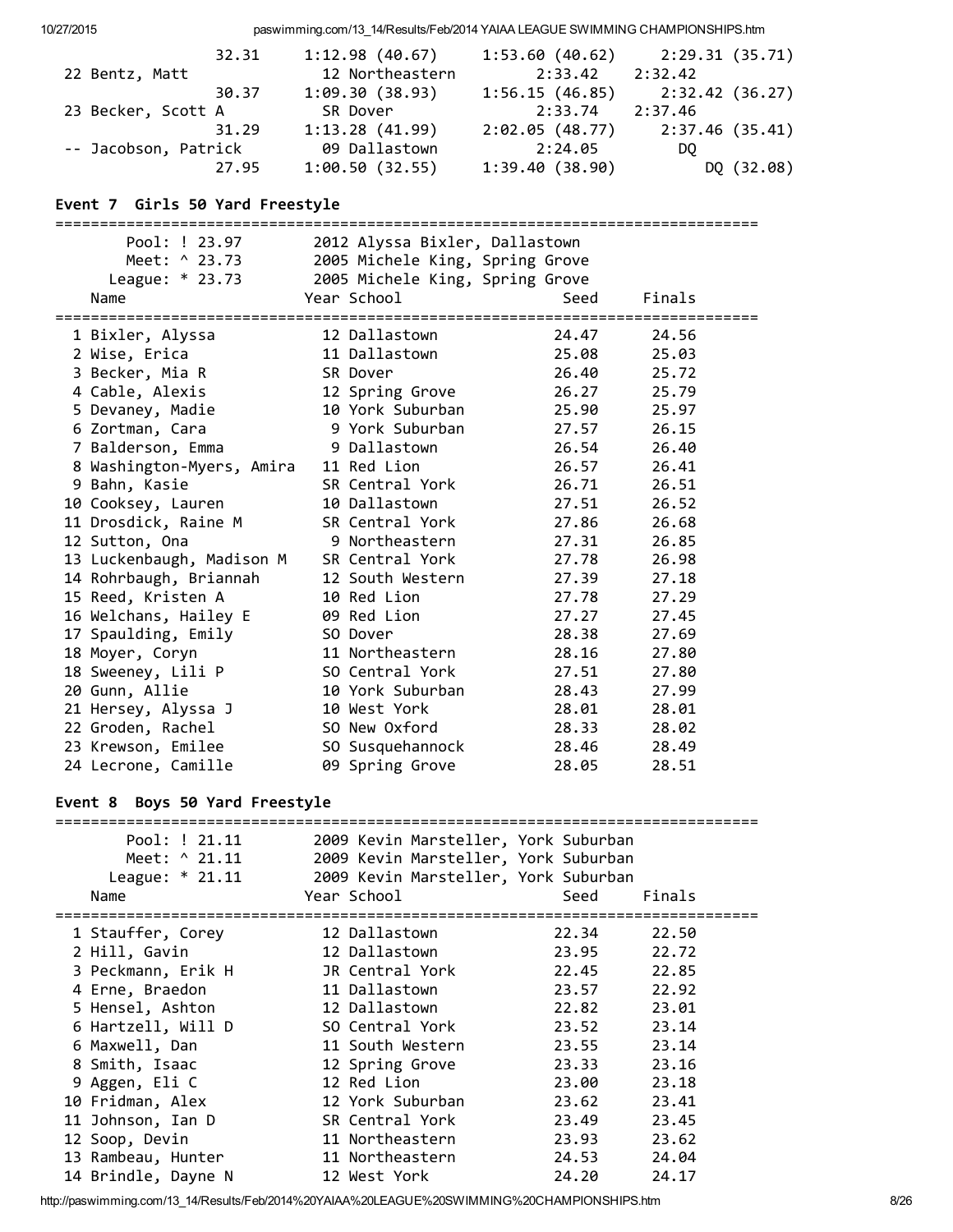| 10/27/2015          |                                                 | paswimming.com/13_14/Results/Feb/2014 YAIAA LEAGUE SWIMMING CHAMPIONSHIPS.htm |         |           |  |
|---------------------|-------------------------------------------------|-------------------------------------------------------------------------------|---------|-----------|--|
| 15 Mosko, Evan      |                                                 | JR Susquehannock                                                              | 24.75   | 24.18     |  |
| 16 Herrera, Diego   |                                                 | 11 York Suburban                                                              | 24.41   | 24.28     |  |
| 17 Yokem, Alex      |                                                 | 09 South Western                                                              | 24.65   | 24.32     |  |
| 18 Clark, Jack      |                                                 | SR New Oxford                                                                 | 24.52   | 24.33     |  |
| 19 Spinello, John   |                                                 | 12 York Suburban                                                              | 24.48   | 24.35     |  |
| 20 Kwasnjuk, Tobias |                                                 | FR Dover                                                                      | 25.00   | 24.38     |  |
| 21 Darrah, Nathan   |                                                 | 11 Northeastern                                                               | 24.64   | 24.57     |  |
|                     | 22 Holsinger, Mitchell                          | 11 York Suburban                                                              | 25.05   | 24.90     |  |
| 23 Wunsch, Logan    |                                                 | 11 Northeastern                                                               | 25.17   | 24.97     |  |
| 24 Altom, Robert    |                                                 | SR Susquehannock                                                              | 24.81   | 25.05     |  |
|                     |                                                 |                                                                               |         |           |  |
|                     | Event 9 Girls 100 Yard Butterfly                |                                                                               |         |           |  |
|                     | ==============================<br>Pool: ! 56.91 | 2013 Nicki Price, Northeastern                                                |         |           |  |
|                     | Meet: ^ 58.30                                   | 2013 Aniella Janosky, Dover                                                   |         |           |  |
|                     |                                                 | League: * 55.25 2014 Courtney Harnish, West York                              |         |           |  |
| Name                |                                                 | Year School                                                                   | Seed    | Finals    |  |
|                     |                                                 |                                                                               |         | ========= |  |
| 1 Chalk, Regan      |                                                 | JR New Oxford                                                                 | 1:01.09 | 58.74     |  |
|                     | 27.18                                           | 58.74 (31.56)                                                                 |         |           |  |
|                     | 2 Spaulding, Rachel C                           | SR Dover                                                                      | 1:01.98 | 1:00.44   |  |
|                     | 27.96                                           |                                                                               |         |           |  |
|                     |                                                 | 1:00.44(32.48)                                                                |         | 1:00.82   |  |
| 3 Casolo, Julia     |                                                 | 12 Dallastown                                                                 | 1:01.04 |           |  |
|                     | 28.13                                           | 1:00.82(32.69)                                                                |         |           |  |
|                     | 3 Gonzalez, Mikaelie                            | 11 Dallastown                                                                 | 1:01.85 | 1:00.82   |  |
|                     | 28.04                                           | 1:00.82(32.78)                                                                |         |           |  |
|                     | 5 Brenneman, Lindsay                            | FR Dover                                                                      | 1:03.51 | 1:01.82   |  |
|                     | 28.76                                           | 1:01.82(33.06)                                                                |         |           |  |
|                     | 6 Schmittle, Emily                              | 12 York Suburban                                                              | 1:02.47 | 1:02.41   |  |
|                     | 28.76                                           | 1:02.41(33.65)                                                                |         |           |  |
|                     | 7 Beierschmitt, Shea L                          | SR Dover                                                                      | 1:05.32 | 1:02.53   |  |
|                     | 28.75                                           | 1:02.53(33.78)                                                                |         |           |  |
|                     | 8 Dacheux, Summer A                             | SR Dover                                                                      | 1:03.42 | 1:02.63   |  |
|                     | 28.53                                           | 1:02.63(34.10)                                                                |         |           |  |
|                     | 9 Spinney, Sarah E                              | FR Central York                                                               | 1:02.74 | 1:03.66   |  |
|                     | 28.97                                           | 1:03.66 (34.69)                                                               |         |           |  |
| 10 Hoffnagle, Emma  |                                                 | 12 Spring Grove                                                               | 1:04.60 | 1:04.20   |  |
|                     | 29.79                                           | 1:04.20(34.41)                                                                |         |           |  |
|                     | 11 Wolfenberger, Allie                          | 12 York Suburban                                                              | 1:11.47 | 1:05.85   |  |
|                     | 29.67                                           | 1:05.85(36.18)                                                                |         |           |  |
|                     | 12 Luckenbaugh, Madison M                       | SR Central York                                                               | 1:09.04 | 1:07.16   |  |
|                     | 30.64                                           | 1:07.16(36.52)                                                                |         |           |  |
| 13 Snyder, Aubree L |                                                 | 11 Red Lion                                                                   | 1:09.11 | 1:09.18   |  |
|                     | 31.96                                           | 1:09.18(37.22)                                                                |         |           |  |
| 14 Maas, Emma       |                                                 | 11 South Western                                                              | 1:11.88 | 1:10.29   |  |
|                     | 32.22                                           | 1:10.29(38.07)                                                                |         |           |  |
| 15 Rinehart, Emma M |                                                 | 10 Red Lion                                                                   | 1:13.18 | 1:10.60   |  |
|                     |                                                 |                                                                               |         |           |  |
|                     | 32.73                                           | 1:10.60(37.87)                                                                |         |           |  |
| 16 Urakami, Maki    |                                                 | 12 South Western                                                              | 1:11.91 | 1:11.43   |  |
|                     | 33.55                                           | 1:11.43(37.88)                                                                |         |           |  |
| 17 Goodling, Karly  |                                                 | SO Central York                                                               | 1:10.98 | 1:11.68   |  |
|                     | 33.34                                           | 1:11.68(38.34)                                                                |         |           |  |
|                     | 18 Shelton, Kiersten R                          | 09 West York                                                                  | 1:13.36 | 1:11.74   |  |
|                     | 33.68                                           | 1:11.74(38.06)                                                                |         |           |  |
| 19 Eckenrode, Hali  |                                                 | 10 Northeastern                                                               | 1:12.27 | 1:11.81   |  |
|                     | 32.86                                           | 1:11.81(38.95)                                                                |         |           |  |
| 20 Rode, Katlyn     |                                                 | 11 Northeastern                                                               | 1:11.69 | 1:12.00   |  |
|                     | 32.75                                           | 1:12.00(39.25)                                                                |         |           |  |
| 21 Day, Logan       |                                                 | 10 York Suburban                                                              | 1:15.20 | 1:13.43   |  |
|                     | 32.95                                           | 1:13.43(40.48)                                                                |         |           |  |
| 22 Godman, Alyssa   |                                                 | 09 Spring Grove                                                               | 1:12.18 | 1:15.10   |  |

http://paswimming.com/13\_14/Results/Feb/2014%20YAIAA%20LEAGUE%20SWIMMING%20CHAMPIONSHIPS.htm 9/26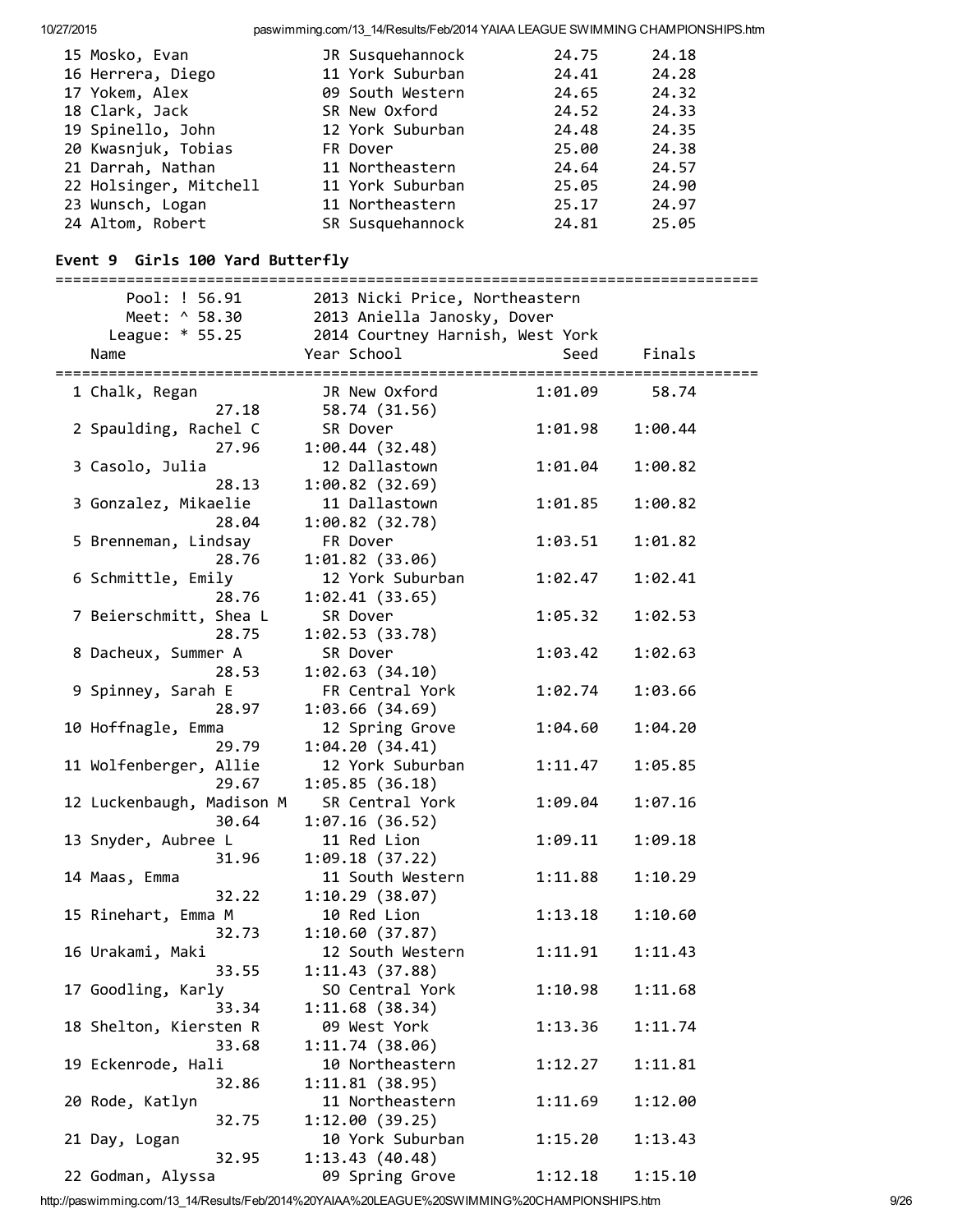| 35.27               | 1:15.10(39.83)   |         |         |
|---------------------|------------------|---------|---------|
| 23 Wade, Joi        | 10 Dallastown    | 1:13.95 | 1:15.92 |
| 33.33               | 1:15.92(42.59)   |         |         |
| 24 Jackson, Kathryn | SR Susquehannock | 1:14.50 | 1:17.74 |
| 34.75               | 1:17.74(42.99)   |         |         |

# Event 10 Boys 100 Yard Butterfly

| Pool: ! 52.02<br>Meet: ^ 52.02 | 2014 Spencer Hill, Dallastown                        |              |         |
|--------------------------------|------------------------------------------------------|--------------|---------|
|                                | 2014 Spencer Hill, Dallastown                        |              |         |
|                                | League: * 50.62 2008 Kevin Marsteller, York Suburban |              |         |
| Name                           | Year School                                          | Seed         | Finals  |
| 1 Hill, Spencer<br>24.29       | 10 Dallastown                                        | 52.38 52.02! |         |
| 2 Marshall, Casey              | 52.02 (27.73)<br>SO Dover                            | 55.98        | 53.98   |
| 25.08                          | 53.98 (28.90)                                        |              |         |
| 3 Tate, Jesse W                | SO Central York                                      | 55.57        | 54.88   |
| 25.96                          | 54.88 (28.92)                                        |              |         |
| 4 Stoner, Jacob                | 9 Dallastown                                         | 56.68        | 54.89   |
| 25.46                          | 54.89 (29.43)                                        |              |         |
| 5 King, Chance T               | 12 Red Lion                                          | 53.25        | 55.52   |
| 25.42                          | 55.52 (30.10)                                        |              |         |
| 5 Spinello, Matt               | 10 York Suburban                                     | 55.79        | 55.52   |
| 26.61                          |                                                      |              |         |
|                                | 55.52 (28.91)<br>11 Dallastown                       |              |         |
| 7 Lovelace, Jacob              |                                                      | 57.39        | 55.63   |
| 25.73                          | 55.63 (29.90)                                        |              |         |
| 8 Brandt, Callum M             | 12 Red Lion                                          | 55.72        | 56.34   |
| 26.15                          | 56.34(30.19)                                         |              |         |
| 9 Shy, Aaron                   | 12 South Western                                     | 58.62        | 56.53   |
| 27.07                          | 56.53 (29.46)                                        |              |         |
| 10 Myers, Taylor               | 11 Spring Grove                                      | 57.62        | 56.72   |
| 25.61                          | 56.72 (31.11)                                        |              |         |
| 11 Loehmer, Brandon            | SR Susquehannock                                     | 1:00.91      | 59.31   |
| 28.22                          | 59.31 (31.09)                                        |              |         |
| 12 Gloeckner, Zach             | SR Susquehannock                                     | 1:04.95      | 59.33   |
| 28.13                          | 59.33 (31.20)                                        |              |         |
| 13 Freidhoff, Mark             | JR Susquehannock                                     | 1:00.07      | 59.49   |
| 28.06                          | 59.49 (31.43)                                        |              |         |
| 14 Schmittle, Karl             | 9 York Suburban                                      | 59.37        | 1:00.04 |
|                                | 27.90 1:00.04 (32.14)                                |              |         |
| 15 Seitz-Brown, Jeremy         | 12 Spring Grove                                      | 1:02.20      | 1:00.27 |
|                                | 28.32 1:00.27 (31.95)                                |              |         |
| 16 Wendt, Corey J              | SR Central York                                      | 1:01.00      | 1:00.34 |
| 27.73                          | 1:00.34 (32.61)                                      |              |         |
| 17 Waltemeyer, Keenan          | 11 Dallastown                                        | 1:04.59      | 1:00.62 |
| 26.33                          | 1:00.62(34.29)                                       |              |         |
| 18 Boyles, Colton              | 11 Spring Grove                                      | 1:00.82      | 1:01.49 |
| 28.34                          | 1:01.49(33.15)                                       |              |         |
| 19 Anderson, Hank              | SR New Oxford                                        | 1:04.70      | 1:01.75 |
| 29.42                          | 1:01.75(32.33)                                       |              |         |
| 20 Cavanaugh, Jason            | 12 Spring Grove                                      | 1:04.42      | 1:02.09 |
| 28.30                          | 1:02.09(33.79)                                       |              |         |
| 21 Ballou, Michael             | 11 South Western                                     | 1:02.16      | 1:02.45 |
| 29.44                          | 1:02.45(33.01)                                       |              |         |
| 22 Bui, Tim J                  | SO Central York                                      | 1:04.20      | 1:06.20 |
| 30.58                          | 1:06.20(35.62)                                       |              |         |
| 23 Bentz, Matt                 | 12 Northeastern                                      | 1:05.77      | 1:06.81 |
| 30.74                          | 1:06.81(36.07)                                       |              |         |
| 24 Gloeckner, Ryan             | SO Susquehannock                                     | 1:07.10      | 1:06.89 |
| 31.54                          | 1:06.89(35.35)                                       |              |         |
|                                |                                                      |              |         |

http://paswimming.com/13\_14/Results/Feb/2014%20YAIAA%20LEAGUE%20SWIMMING%20CHAMPIONSHIPS.htm 10/26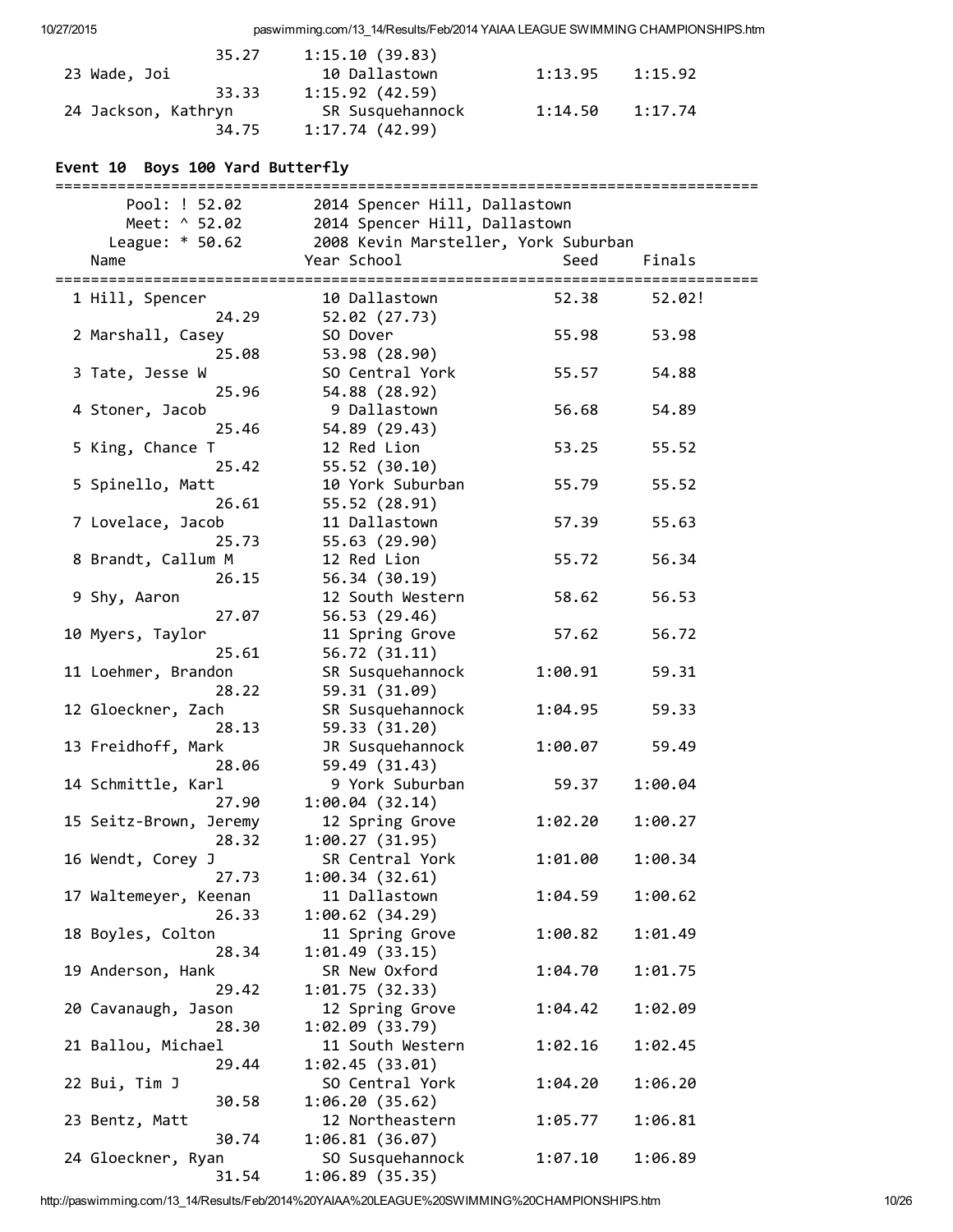10/27/2015 paswimming.com/13\_14/Results/Feb/2014 YAIAA LEAGUE SWIMMING CHAMPIONSHIPS.htm 25 Inners, Collin N 12 West York 1:06.89 1:10.52 31.07 1:10.52 (39.45) Event 11 Girls 200 Yard Freestyle Relay =============================================================================== Pool: ! 1:38.41 2013 Dallastown Meet: ^ 1:38.41 2013 Dallastown League: \* 1:38.41 2013 Dallastown School School Seed Finals =============================================================================== 1 Dover Area High School 'A' 1:43.53 1:38.99 1) Spaulding, Rachel C SR 2) Becker, Mia R SR 3) Dacheux, Summer A SR 4) Smith, Nicole R SR 25.06 50.14 (25.08) 1:15.05 (24.91) 1:38.99 (23.94) 2 Dallastown Area High School 'A' 1:39.90 1:39.27 1) Bixler, Alyssa 12 2) Wise, Erica 11 3) Thornley, Justina 10 (4) Casolo, Julia 12  $24.80$   $49.88$   $(25.08)$   $1.14.48$   $(24.60)$   $1.39.27$   $(24.79)$ 3 York Suburban High School 'A' 1:40.63 1:41.96 1) Gross, Carson 10 2) Schmittle, Anna 11 3) Devaney, Madie 10 4) Schmittle, Emily 12 24.60 50.24 (25.64) 1:16.00 (25.76) 1:41.96 (25.96) 4 Dallastown Area High School 'B' 1:51.28 1:44.40 1) Cooksey, Lauren 10 2) Balderson, Emma 9 3) Marston, Nancy 10 (4) Woods, Jena 26.88 52.80 (25.92) 1:19.10 (26.30) 1:44.40 (25.30) 5 Central York High School 'A' 1:47.42 1:46.18 1) Vaughn, Haley SR 2) Spinney, Sarah E FR 3) Sopko, Mackenzie R SO 4) Burgess, Theresa M SR 26.71 53.67 (26.96) 1:20.66 (26.99) 1:46.18 (25.52) 6 Spring Grove High School 'A' 1:50.44 1:46.56 1) Hoffnagle, Emma 12 2) Keller, Rebekah 11 3) Staub, Haley 12 (4) Cable, Alexis 12 27.21 54.44 (27.23) 1:21.00 (26.56) 1:46.56 (25.56) 7 York Suburban High School 'B' 1:52.38 1:47.98 1) Zortman, Cara 9 2) Suarez, Havannah 9 3) Gochnauer, Morgan 9 (4) Gunn, Allie 10 25.99 53.27 (27.28) 1:20.36 (27.09) 1:47.98 (27.62) 8 New Oxford High School 'A' 1:50.93 1:49.69 1) Chalk, Regan JR 2) Hartlaub, Brooke SR 3) Groden, Rachel SO 4) Bateman, Devan SR 27.42 57.21 (29.79) 1:24.86 (27.65) 1:49.69 (24.83) 9 Northeastern High School 'A' 1:51.26 1:51.13 1) Sutton, Ona 9 2) Sevret, Devin 9 3) Damon, Savannah 11 (4) Moyer, Coryn 11 27.74 55.24 (27.50) 1:23.28 (28.04) 1:51.13 (27.85) 10 Central York High School 'B' 1:49.07 1:51.15 1) Bahn, Kasie SR 2) Sweeney, Lili P SO 3) Luckenbaugh, Madison M SR 4) Drosdick, Raine M SR 27.33 54.60 (27.27) 1:24.99 (30.39) 1:51.15 (26.16) 11 Red Lion High School 'A' 1:53.70 1:51.59 1) Welchans, Hailey E 09 2) Reed, Kristen A 10 3) Snyder, Aubree L 11 4) Rinehart, Emma M 10 27.39 58.30 (30.91) 1:23.31 (25.01) 1:51.59 (28.28) 12 South Western 'A' 1:51.84 1:52.37 1) Rohrbaugh, Briannah 12 2) Sigmon, Alicia 12 3) Assi, Olivia 12 4) Sell, Alison 11 27.45 56.14 (28.69) 1:26.22 (30.08) 1:52.37 (26.15) 13 West York High School 'A' 1:52.26 1:54.10 1) Hoover, Taylor C 10 2) Keller, Claudia N 09 3) Shelton, Kiersten R 09 4) Hersey, Alyssa J 10

http://paswimming.com/13\_14/Results/Feb/2014%20YAIAA%20LEAGUE%20SWIMMING%20CHAMPIONSHIPS.htm 11/26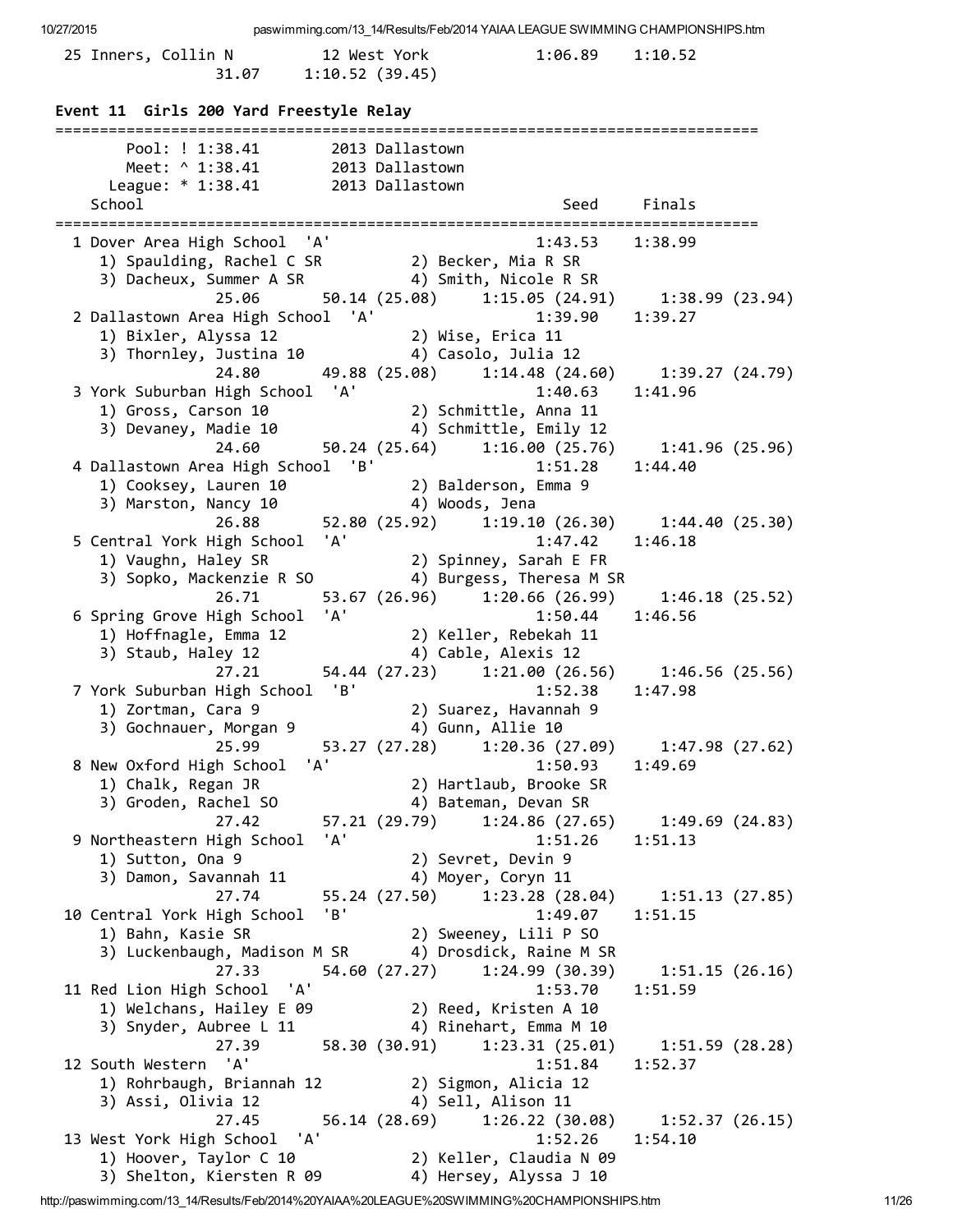28.48 56.49 (28.01) 1:25.40 (28.91) 1:54.10 (28.70) 14 Northeastern High School 'B' 1:54.25 1:55.85 1) Wolfgang, Morgan 11 2) Hoffmaster, Jocelyn 11 3) Eckenrode, Hali 10 (4) Kobus, Reilly 11 28.64 56.48 (27.84) 1:27.44 (30.96) 1:55.85 (28.41) 15 South Western 'B' 2:01.41 1:57.01 outh western<br>1) Green, Courtney 10 2) Culp, Janna 09 3) Martin, Alaina 11 4) Gatz, Abigail 10 28.86 58.92 (30.06) 1:29.18 (30.26) 1:57.01 (27.83) 16 Spring Grove High School 'B' 2:01.23 1:58.93 1) Godman, Alyssa 09 2) Wildasin, Colby 10 3) Bankert, Emily 09 4) Miller, Ashton 11 29.77 1:00.68 (30.91) 1:31.10 (30.42) 1:58.93 (27.83) 17 Susquehannock High School 'A' 1:54.62 1:59.02 1) Keuler, Megan SO 2) Mentlik, Dani SO 3) Kroner, Maddie JR (4) Krewson, Emilee SO 29.63 59.79 (30.16) 1:29.30 (29.51) 1:59.02 (29.72) 18 Red Lion High School 'B' 2:02.51 2:00.74 1) Trout, Bryn S 10 2) Grove, Morgan A 10 3) Ward, Kaylin N 10 4) Helt, Sarah M 10 31.48 1:01.37 (29.89) 1:32.06 (30.69) 2:00.74 (28.68) 19 New Oxford High School 'B' 2:07.14 2:04.15 1) Smith, Madison FR 2) Hogarty, Jamie FR 3) Arnold, Ophelia FR 4) Smith, Sarah A SR 30.16 1:01.77 (31.61) 1:34.05 (32.28) 2:04.15 (30.10) 20 Susquehannock High School 'B' 2:00.64 2:05.86 1) Jacque, Haley JR 2) Rodgers, Courtney SO 3) Leslie, Sadie SR 4) Steines, Katie SR 30.94 1:02.94 (32.00) 1:41.95 (39.01) 2:05.86 (23.91) 21 West York High School 'B' 2:14.06 2:06.95 1) Gross, Tori E 10 2) Stottlemyer, Britney A 11 3) Smith, Jordan E 09 (4) Portillo, Jocelyn J 10 33.22 1:04.54 (31.32) 1:37.13 (32.59) 2:06.95 (29.82) ‐‐ Dover Area High School 'B' 1:55.90 DQ 1) Riddle, Hannah FR 2) Bollinger, Claudia JR<br>2) Socialism Emily SO 3) Becker, Anna FR 4) Spaulding, Emily SO 29.16 1:00.02 (30.86) 1:28.45 (28.43) DQ (27.44) Event 12 Boys 200 Yard Freestyle Relay =============================================================================== Pool: ! 1:27.08 2013 Dallastown Meet: ^ 1:27.08 2013 Dallastown League: \* 1:27.08 2013 Dallastown School Seed Finals =============================================================================== 1 Dallastown Area High School 'A' 1:28.43 1:27.99 1) Hine, Trevor 12 2) Stauffer, Corey 12 3) Hill, Spencer 10 (4) Brockway, Noah 11 22.54 44.20 (21.66) 1:06.18 (21.98) 1:27.99 (21.81) 2 Dallastown Area High School 'B' 1:33.41 1:29.47 1) Hensel, Ashton 12 1) Hensel, Ashton 12 (2) Erne, Braedon 11<br>3) Hill, Gavin 12 (4) Boyer, DJ 12  $22.81$  44.87 (22.06) 1:06.91 (22.04) 1:29.47 (22.56) 3 Central York High School 'A' 1:32.18 1:32.27 1) Johnson, Ian D SR 2) Kerestes, Hunter H SR 3) Peckmann, Erik H JR 4) Tate, Aaron C JR 23.15 46.09 (22.94) 1:09.30 (23.21) 1:32.27 (22.97) 4 York Suburban High School 'A' 1:34.41 1:32.95 1) Fridman, Alex 12 2) Herrera, Diego 11 3) Massey, Will 12 4) Spinello, Matt 10 23.58 47.52 (23.94) 1:10.35 (22.83) 1:32.95 (22.60)

http://paswimming.com/13\_14/Results/Feb/2014%20YAIAA%20LEAGUE%20SWIMMING%20CHAMPIONSHIPS.htm 12/26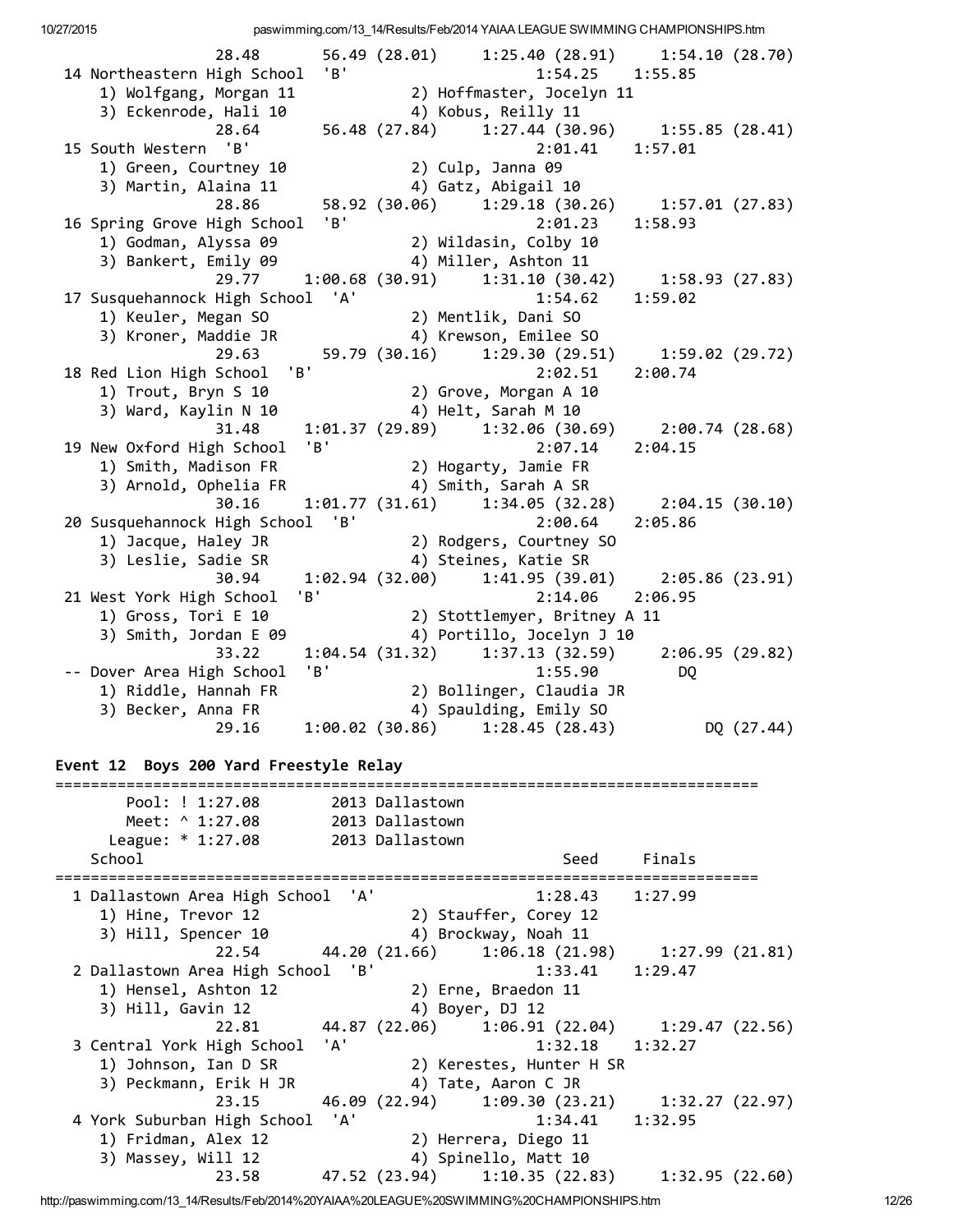5 Red Lion High School 'A' 1:34.98 1:33.31 1) Aggen, Eli C 12 2) North, Dylan J 10 3) Brandt, Callum M 12 4) King, Chance T 12 23.51 46.34 (22.83)  $\begin{array}{cccc} 1:10.00 & (23.66) & 1:33.31 & (23.31) \\ 1:37.17 & 1:36.05 \end{array}$ 6 South Western 'A' 1) Yokem, Alex 09 2) Shy, Aaron 12 3) Grim, Jordan 12 4) Maxwell, Dan 11 24.75 22.2..., 22.2... --<br>24.75 49.33 (24.58) 1:13.38 (24.05) 1:36.05 (22.67)<br>7 Northeastern High School 'A' 1:38.09 1:36.94 7 Northeastern High School 'A' 1:38.09 1:36.94 1) Rambeau, Hunter 11 2) Wunsch, Logan 11 3) Darrah, Nathan 11 4) Soop, Devin 11 24.39 1, Nambetar, Nathan 11 11 124.39 49.10 (24.71) 1:13.80 (24.70) 1:36.94 (23.14) 8 West York High School 'A' 1:39.10 1:37.02 1) Foery, David R 12 2) Henderson, Jared P 11 3) Spangler, Ben J 11 4) Brindle, Dayne N 12 24.44 49.36 (24.92) 1:14.24 (24.88) 1:37.02 (22.78) 9 New Oxford High School 'A' 1:41.21 1:37.63 1) Clark, Jack SR 2) Jacobs, Michael SR 3) Long, Owen JR 4) DuPree, Kyle FR 24.57 49.23 (24.66) 1:13.24 (24.01) 1:37.63 (24.39) 10 Red Lion High School 'B' 1:40.56 1:37.88 1) Clark, Alex W 12 2) Petrella, Nick L 11<br>3) Prince, Deion L 11 4) Sload-Diehl, Colin R 11 3) Prince, Deion L 11 4) Sload-Diehl, Colin R 11 24.02 47.83 (23.81) 1:13.11 (25.28) 1:37.88 (24.77) 11 Susquehannock High School 'A' 1:37.64 1:38.20 1) Mosko, Evan JR 2) Altom, Robert SR 3) Gloeckner, Ryan SO 4) Jackson, Robert SO 24.38 49.28 (24.90) 1:14.43 (25.15) 1:38.20 (23.77) 12 Central York High School 'B' 1:38.06 1:39.29 1) Fisher, Ben C SO 2) Chu, Ben S SO 3) Seymour, James P JR 4) Wendt, Corey J SR 24.37 48.90 (24.53) 1:14.57 (25.67) 1:39.29 (24.72) 13 York Suburban High School 'B' 1:38.49 1:39.81 1) Spinello, John 12 2) Holsinger, Mitchell 11<br>
3) Golden, Trent 9 3 4) Schmittle, Karl 9 3) Golden, Trent 9 (4) Schmittle, Karl 9 24.62 49.05 (24.43) 1:15.23 (26.18) 1:39.81 (24.58) 14 Dover Area High School 'A' 1:40.18 1:43.37 1) Aspey, Cameron FR 2) Lloyd, Gabe SO 3) Riddle, Jake M SR 4) Staub, Ethan FR 25.58 53.08 (27.50) 1:18.38 (25.30) 1:43.37 (24.99) 15 West York High School 'B' 1:48.44 1:44.15 1) Rickard, Sam J 09 2) Inners, Collin N 12 3) Landis, Greg N 10  $\hspace{1cm}$  4) May, Jared M 11 26.08 51.89 (25.81) 1:18.83 (26.94) 1:44.15 (25.32) 16 Susquehannock High School 'B' 1:42.48 1:44.44 1) Mosko, Will SO 2) Rohrbaugh, Alex JR 3) Hogan, Patrick JR 4) Gloeckner, Zach SR 25.90 52.15 (26.25) 1:18.93 (26.78) 1:44.44 (25.51) 17 New Oxford High School 'B' 1:49.31 1:46.63 1) Pecher, Alex FR 2) DiMisa, Gabriel SO 3) Pecher, Aaron SO 4) Clinton, Curtis FR 25.30 53.57 (28.27) 1:20.10 (26.53) 1:46.63 (26.53) 18 Dover Area High School 'B' 1:50.50 1:48.21 1) Becker, Scott A SR 2) Boyd, Brannon SO 3) Edgar, Matt 10 4) McDaniel, Evan SO 25.95 54.66 (28.71) 1:21.70 (27.04) 1:48.21 (26.51) 19 Northeastern High School 'B' 1:51.11 1:48.65 1) Irvine, Tristan 12 2) Linne, Ben 11 3) Myers, Grant 12 (4) Gilchrist, Dalton 12 26.58 52.15 (25.57) 1:20.77 (28.62) 1:48.65 (27.88) 20 South Western 'B' 1:57.74 1:59.81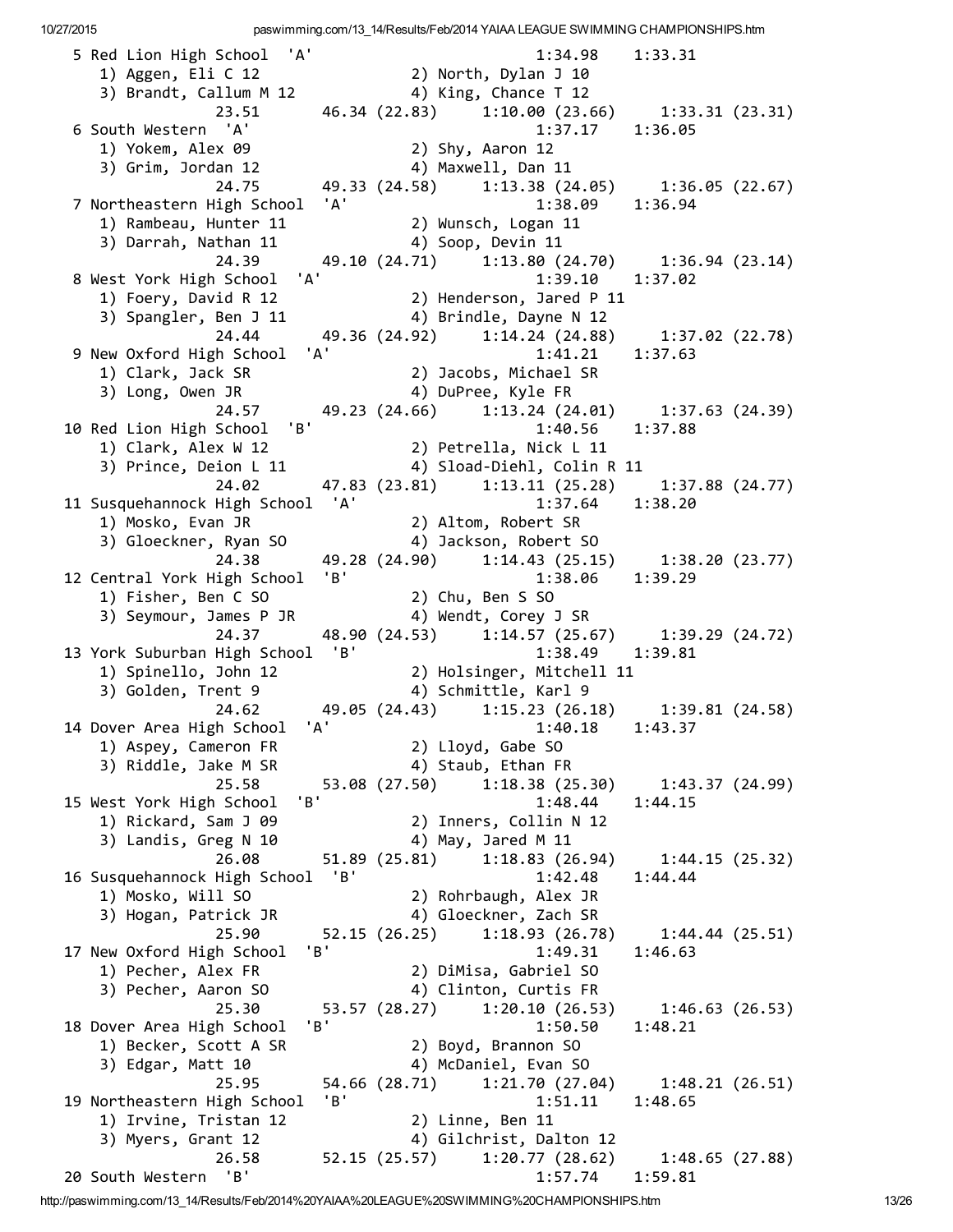| 1) Wetzel, Anthony 11<br>3) Zakirov, Abdulla 12<br>28.37<br>21 Spring Grove High School<br>1) Barley, Jesse 10<br>3) Morin, Benjamen 09<br>31.92<br>-- Spring Grove High School<br>1) Roberts, Corey 10<br>3) Cavanaugh, Jason 12<br>26.66 | 2) Fahs, Brenden 12<br>4) O'Connor, Ian 11<br>58.11 (29.74) 1:37.64 (39.53) 1:59.81 (22.17)<br>'B'<br>2) Miller, Montana<br>$1:00.84$ (28.92) $1:31.85$ (31.01)<br>'A'<br>4) Culp, Justin<br>52.57 (25.91) 1:17.97 (25.40) | 2:05.12<br>4) Mascaro, Dominic 09<br>1:44.45<br>2) Seitz-Brown, Jeremy 12 | 2:00.09<br>DQ | 2:00.09(28.24)<br>DQ (24.52) |
|--------------------------------------------------------------------------------------------------------------------------------------------------------------------------------------------------------------------------------------------|----------------------------------------------------------------------------------------------------------------------------------------------------------------------------------------------------------------------------|---------------------------------------------------------------------------|---------------|------------------------------|
| Event 13 Girls 100 Yard Freestyle                                                                                                                                                                                                          |                                                                                                                                                                                                                            |                                                                           |               |                              |
| Pool: ! 51.69<br>Meet: ^ 52.12                                                                                                                                                                                                             | 2013 Courtney Harnish, West York<br>2013 Alyssa Bixler, Dallastown                                                                                                                                                         |                                                                           |               |                              |
| League: * 51.60                                                                                                                                                                                                                            | 2014 Courtney Harnish, West York                                                                                                                                                                                           |                                                                           |               |                              |
| Name                                                                                                                                                                                                                                       | Year School                                                                                                                                                                                                                | Seed                                                                      | Finals        |                              |
| 1 Bixler, Alyssa<br>25.54                                                                                                                                                                                                                  | 12 Dallastown                                                                                                                                                                                                              | 52.74                                                                     | 52.84         |                              |
| 2 Smith, Nicole R<br>25.65                                                                                                                                                                                                                 | 52.84 (27.30)<br>SR Dover<br>53.07 (27.42)                                                                                                                                                                                 | 55.18                                                                     | 53.07         |                              |
| 3 Schaefer, Courtney M<br>25.93                                                                                                                                                                                                            | 11 Red Lion<br>53.75 (27.82)                                                                                                                                                                                               | 54.00                                                                     | 53.75         |                              |
| 4 Schmittle, Anna<br>27.39                                                                                                                                                                                                                 | 11 York Suburban<br>56.54(29.15)                                                                                                                                                                                           | 57.14                                                                     | 56.54         |                              |
| 5 Devaney, Madie<br>27.37                                                                                                                                                                                                                  | 10 York Suburban<br>57.18(29.81)                                                                                                                                                                                           | 57.32                                                                     | 57.18         |                              |
| 6 Cable, Alexis<br>27.63                                                                                                                                                                                                                   | 12 Spring Grove<br>57.26 (29.63)                                                                                                                                                                                           | 58.27                                                                     | 57.26         |                              |
| 7 Balderson, Emma<br>27.37                                                                                                                                                                                                                 | 9 Dallastown<br>57.92 (30.55)                                                                                                                                                                                              | 59.43                                                                     | 57.92         |                              |
| 8 Staub, Haley<br>28.11                                                                                                                                                                                                                    | 12 Spring Grove<br>58.01 (29.90)                                                                                                                                                                                           | 59.66                                                                     | 58.01         |                              |
| 9 Washington-Myers, Amira<br>27.41                                                                                                                                                                                                         | 11 Red Lion<br>58.61(31.20)                                                                                                                                                                                                | 59.01                                                                     | 58.61         |                              |
| 10 Marston, Nancy<br>28.11                                                                                                                                                                                                                 | 10 Dallastown<br>58.76 (30.65)                                                                                                                                                                                             | 1:00.45                                                                   | 58.76         |                              |
| 11 Sutton, Ona<br>28.18                                                                                                                                                                                                                    | 9 Northeastern<br>59.06 (30.88)                                                                                                                                                                                            | 59.57                                                                     | 59.06         |                              |
| 12 Rohrbaugh, Briannah<br>28.04                                                                                                                                                                                                            | 12 South Western<br>59.22 (31.18)                                                                                                                                                                                          | 59.91                                                                     | 59.22         |                              |
| 13 Gochnauer, Morgan<br>29.16                                                                                                                                                                                                              | 9 York Suburban<br>1:00.44(31.28)                                                                                                                                                                                          | 1:02.17                                                                   | 1:00.44       |                              |
| 14 Bahn, Kasie<br>28.65                                                                                                                                                                                                                    | SR Central York<br>1:00.58(31.93)                                                                                                                                                                                          | 1:00.40                                                                   | 1:00.58       |                              |
| 15 Reed, Kristen A<br>29.11                                                                                                                                                                                                                | 10 Red Lion<br>1:00.66(31.55)                                                                                                                                                                                              | 1:03.32                                                                   | 1:00.66       |                              |
| 16 Spaulding, Emily<br>29.38                                                                                                                                                                                                               | SO Dover<br>1:01.47(32.09)                                                                                                                                                                                                 | 1:03.98                                                                   | 1:01.47       |                              |
| 17 Welchans, Hailey E<br>29.42                                                                                                                                                                                                             | 09 Red Lion<br>1:01.62(32.20)                                                                                                                                                                                              | 1:01.82                                                                   | 1:01.62       |                              |
| 18 Hersey, Alyssa J<br>29.52                                                                                                                                                                                                               | 10 West York<br>1:02.09(32.57)                                                                                                                                                                                             | 1:01.58                                                                   | 1:02.09       |                              |
| 19 Moyer, Coryn<br>29.92                                                                                                                                                                                                                   | 11 Northeastern<br>1:02.23(32.31)                                                                                                                                                                                          | 1:02.87                                                                   | 1:02.23       |                              |
| 20 Krewson, Emilee<br>30.42                                                                                                                                                                                                                | SO Susquehannock<br>1:02.83(32.41)                                                                                                                                                                                         | 1:02.94                                                                   | 1:02.83       |                              |
| 21 Alleyne, Jahna L<br>30.04                                                                                                                                                                                                               | 11 West York<br>1:03.02 (32.98)                                                                                                                                                                                            | 1:03.29                                                                   | 1:03.02       |                              |

http://paswimming.com/13\_14/Results/Feb/2014%20YAIAA%20LEAGUE%20SWIMMING%20CHAMPIONSHIPS.htm 14/26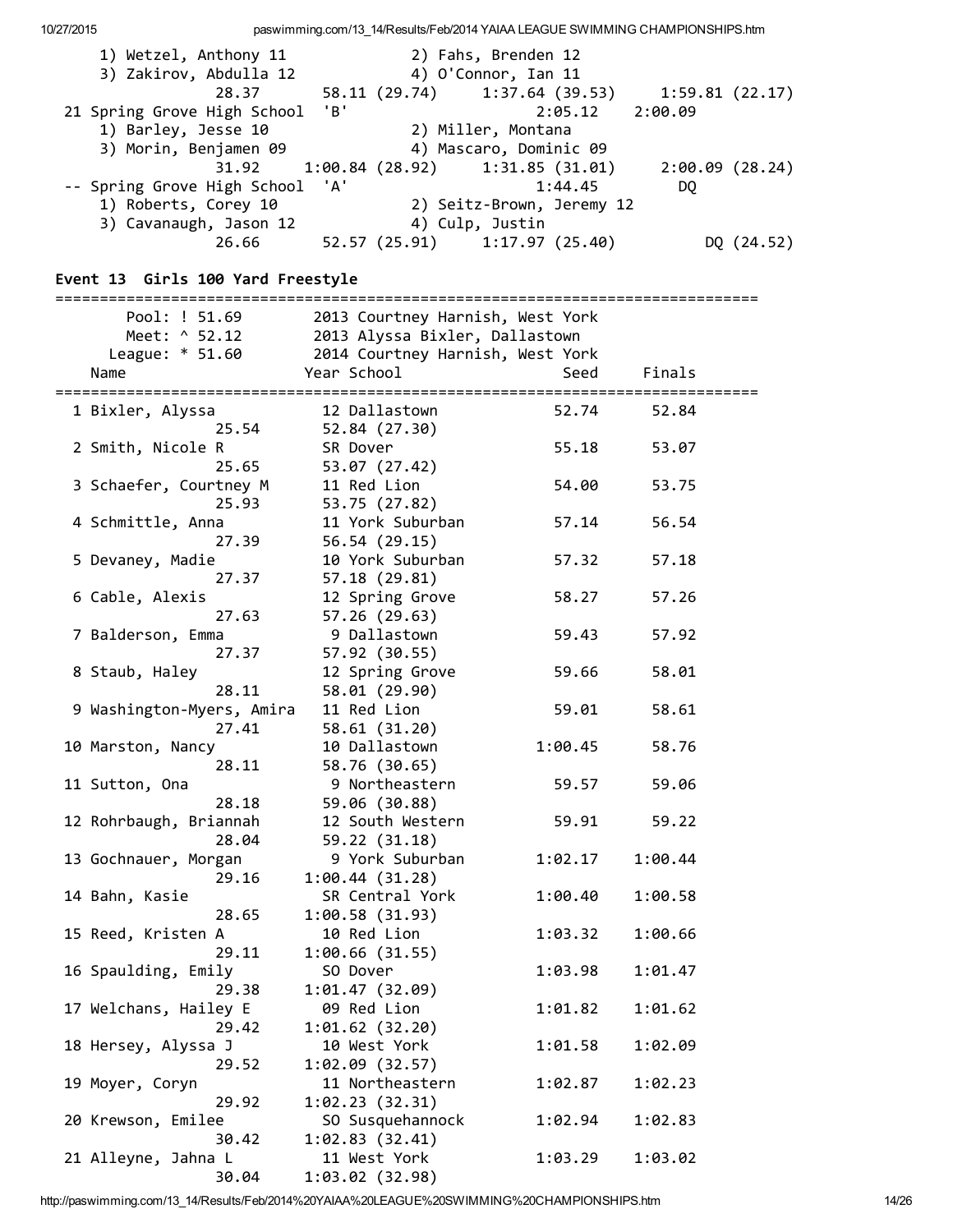|  |  | 10/27/2015 |  |
|--|--|------------|--|

| 22 Groden, Rachel  | SO New Oxford   | 1:03.53 | 1:03.08 |
|--------------------|-----------------|---------|---------|
| 30.14              | 1:03.08(32.94)  |         |         |
| 23 Eckenrode, Hali | 10 Northeastern | 1:01.12 | 1:03.15 |
| 29.88              | 1:03.15(33.27)  |         |         |
| -- Sharp, Taylor   | 9 Dallastown    | 1:03.35 | DQ.     |
| 28.73              | DQ (32.14)      |         |         |

## Event 14 Boys 100 Yard Freestyle

| Pool: ! 46.40           | 2009 Kevin Marsteller, York Suburban |             |        |
|-------------------------|--------------------------------------|-------------|--------|
| Meet: ^ 46.40           | 2009 Kevin Marsteller, York Suburban |             |        |
| League: * 46.40         | 2009 Kevin Marsteller, York Suburban |             |        |
| Name                    | Year School                          | Seed        | Finals |
|                         |                                      |             |        |
| 1 Stauffer, Corey       | 12 Dallastown                        | 48.22 48.79 |        |
| 23.47                   | 48.79 (25.32)                        |             |        |
| 2 Foery, David R        | 12 West York                         | 52.10       | 50.31  |
| 24.70                   | 50.31(25.61)                         |             |        |
| 3 Kerestes, Hunter H    | SR Central York                      | 51.45       | 50.67  |
| 24.63                   | 50.67 (26.04)                        |             |        |
| 4 Peckmann, Erik H      | JR Central York                      | 50.94       | 51.02  |
| 24.40                   | 51.02(26.62)                         |             |        |
| 5 Smith, Isaac          | 12 Spring Grove                      | 51.97       | 51.12  |
| 24.77                   | 51.12(26.35)                         |             |        |
| 6 Marsico, Lucas        | 11 Dallastown                        | 52.56       | 51.14  |
| 24.81                   | 51.14(26.33)                         |             |        |
| 7 Fisher, Ben C         | SO Central York                      | 51.96       | 51.31  |
| 24.32                   | 51.31(26.99)                         |             |        |
|                         | 12 Red Lion                          | 51.58       | 51.52  |
| 8 Aggen, Eli C<br>24.84 |                                      |             |        |
|                         | 51.52(26.68)                         |             |        |
| 9 Maxwell, Dan          | 11 South Western                     | 52.28       | 52.02  |
| 24.62                   | 52.02 (27.40)                        |             |        |
| 10 Stoner, Jacob        | 9 Dallastown                         | 53.86       | 52.09  |
| 24.77                   | 52.09(27.32)                         |             |        |
| 11 Herrera, Diego       | 11 York Suburban                     | 52.74       | 52.34  |
| 25.30                   | 52.34 (27.04)                        |             |        |
| 12 Kling, Nolan         | 11 Spring Grove                      | 52.40       | 52.43  |
| 24.87                   | 52.43(27.56)                         |             |        |
| 13 Hensel, Ashton       | 12 Dallastown                        | 51.58       | 52.45  |
| 24.82                   | 52.45 (27.63)                        |             |        |
| 13 Johnson, Ian D       | SR Central York                      | 53.40       | 52.45  |
| 25.20                   | 52.45(27.25)                         |             |        |
| 15 Soop, Devin          | 11 Northeastern                      | 52.99       | 52.49  |
| 25.17                   | 52.49 (27.32)                        |             |        |
| 16 Clark, Alex W        | 12 Red Lion                          | 54.56       | 53.25  |
| 25.00                   | 53.25(28.25)                         |             |        |
| 17 Jackson, Robert      | SO Susquehannock                     | 54.25       | 54.43  |
| 26.60                   | 54.43 (27.83)                        |             |        |
| 18 Kwasnjuk, Tobias     | FR Dover                             | 55.75       | 54.56  |
| 25.94                   | 54.56 (28.62)                        |             |        |
| 19 Holsinger, Mitchell  | 11 York Suburban                     | 55.74       | 54.67  |
| 25.79                   | 54.67 (28.88)                        |             |        |
| 20 Altom, Robert        | SR Susquehannock                     | 55.71       | 54.69  |
| 26.31                   | 54.69 (28.38)                        |             |        |
| 21 Mosko, Evan          | JR Susquehannock                     | 55.48       | 55.02  |
| 25.70                   | 55.02 (29.32)                        |             |        |
| 22 Wunsch, Logan        | 11 Northeastern                      | 55.91       | 55.27  |
| 26.35                   | 55.27 (28.92)                        |             |        |
| 23 Darrah, Nathan       | 11 Northeastern                      | 55.99       | 55.41  |
| 26.39                   | 55.41 (29.02)                        |             |        |
| 24 Jacobs, Michael      | SR New Oxford                        | 55.93       | 56.80  |

http://paswimming.com/13\_14/Results/Feb/2014%20YAIAA%20LEAGUE%20SWIMMING%20CHAMPIONSHIPS.htm 15/26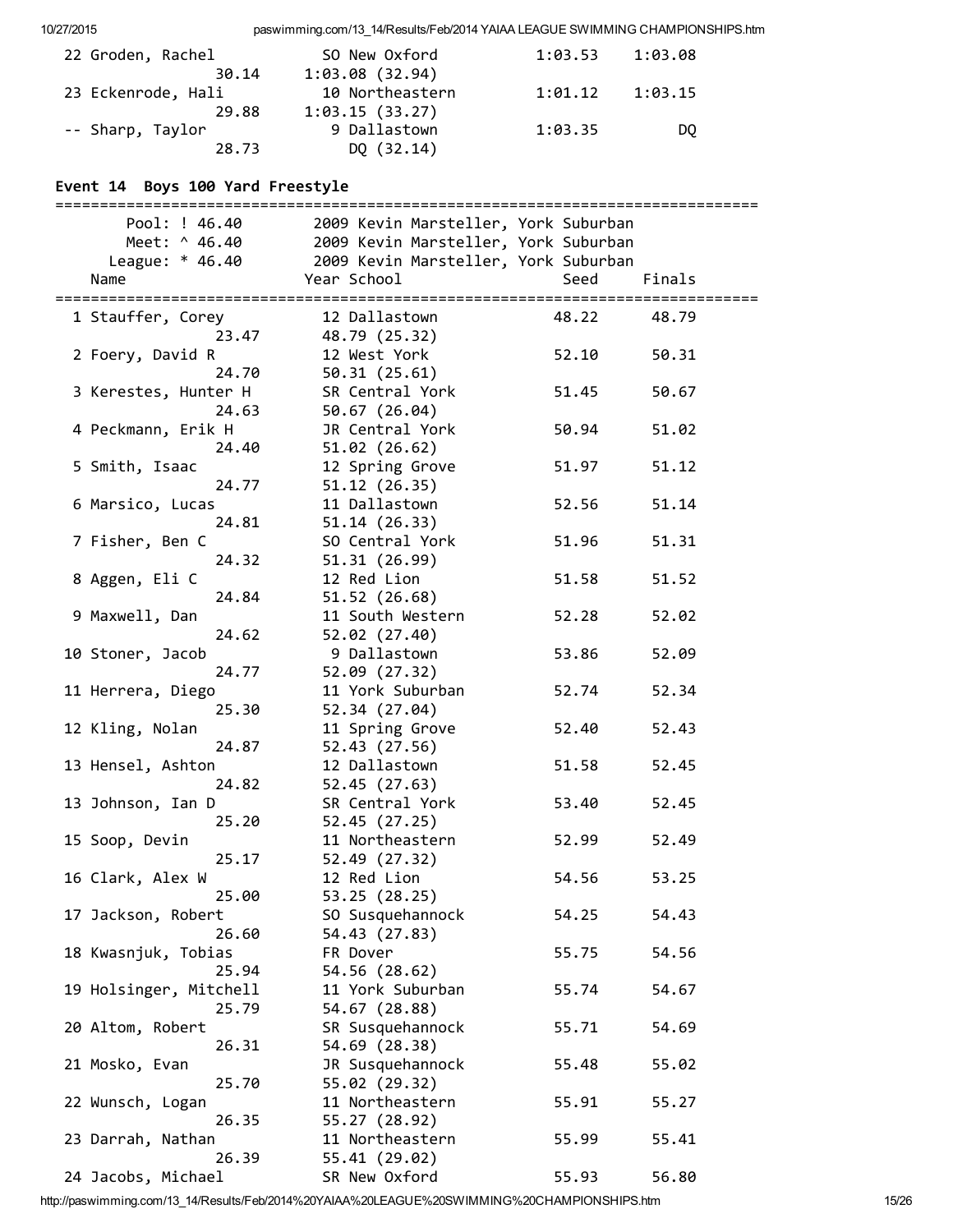27.07 56.80 (29.73)

| Pool: $! 5:01.33$<br>Meet: ^ 5:02.23 | 1988 Becky Krone, Dover          | 2014 Mia Nonnenberg, Scranton Prep |                       |  |
|--------------------------------------|----------------------------------|------------------------------------|-----------------------|--|
| League: * 4:46.66                    | 2014 Courtney Harnish, West York |                                    |                       |  |
| Name                                 | Year School                      | Seed                               | Finals<br>=========== |  |
| 1 Gross, Carson                      | 10 York Suburban                 | 5:16.72                            | 5:13.79               |  |
| 26.92                                | 57.30 (30.38)                    | $1:28.78(31.48)$ $2:00.85(32.07)$  |                       |  |
| 2:32.99(32.14)                       | 3:05.32(32.33)                   | 3:37.80 (32.48) 4:09.90 (32.10)    |                       |  |
| 4:42.24(32.34)                       | 5:13.79(31.55)                   |                                    |                       |  |
| 2 Thornley, Justina                  | 10 Dallastown                    | 5:30.53 5:18.68                    |                       |  |
| 28.20                                | 59.41 (31.21)                    | 1:31.42 (32.01) 2:04.14 (32.72)    |                       |  |
| 2:36.56(32.42)                       | 3:09.39(32.83)                   | $3:42.16(32.77)$ $4:14.57(32.41)$  |                       |  |
| 4:47.04 (32.47)                      | 5:18.68(31.64)                   |                                    |                       |  |
| 3 Spaulding, Rachel C                | SR Dover                         | $5:24.70$ $5:20.12$                |                       |  |
| 27.50                                | 57.72 (30.22)                    | 1:29.31 (31.59) 2:01.82 (32.51)    |                       |  |
| 2:35.03(33.21)                       | 3:07.84(32.81)                   | $3:41.45(33.61)$ $4:15.13(33.68)$  |                       |  |
| 4:48.06 (32.93)                      | 5:20.12(32.06)                   |                                    |                       |  |
| 4 Brenneman, Lindsay                 | FR Dover                         | 5:24.68 5:20.73                    |                       |  |
| 28.50                                | 59.70 (31.20)                    | 1:31.87 (32.17) 2:04.45 (32.58)    |                       |  |
| 2:36.82(32.37)                       | 3:09.69(32.87)                   | $3:42.95(33.26)$ $4:15.98(33.03)$  |                       |  |
| 4:49.13(33.15)                       | 5:20.73(31.60)                   |                                    |                       |  |
| 5 Randolph, Julia                    | 11 Dallastown                    | 5:39.42 5:29.64                    |                       |  |
| 29.65                                | 1:02.25(32.60)                   | 1:35.37 (33.12) 2:08.81 (33.44)    |                       |  |
| 2:42.39 (33.58)                      | 3:15.93(33.54)                   | 3:49.80 (33.87) 4:23.52 (33.72)    |                       |  |
| 4:57.10(33.58)                       | 5:29.64(32.54)                   |                                    |                       |  |
| 6 Sopko, Mackenzie R                 | SO Central York                  |                                    |                       |  |
| 28.99                                | 1:01.19(32.20)                   | $1:34.57(33.38)$ $2:08.13(33.56)$  |                       |  |
| 2:41.83(33.70)                       | 3:15.88(34.05)                   | 3:49.74 (33.86) 4:23.83 (34.09)    |                       |  |
| 4:57.57(33.74)                       | 5:30.01(32.44)                   |                                    |                       |  |
| 7 Staub, Morgan                      | JR Dover                         | 5:39.91    5:32.21                 |                       |  |
| 28.85                                | 1:01.34(32.49)                   | $1:34.60(33.26)$ $2:08.37(33.77)$  |                       |  |
| 2:42.62(34.25)                       | 3:16.88(34.26)                   | $3:50.97(34.09)$ $4:25.74(34.77)$  |                       |  |
| 4:59.69(33.95)                       | 5:32.21(32.52)                   |                                    |                       |  |
| 8 Brown, Rebekah                     | 10 Dallastown                    | $5:43.32$ $5:32.69$                |                       |  |
| 29.36                                | 1:01.78(32.42)                   | $1:35.32(33.54)$ $2:09.28(33.96)$  |                       |  |
| 2:43.32(34.04)                       | 3:17.22(33.90)                   | 3:51.68 (34.46)                    | 4:26.02(34.34)        |  |
| 5:00.37(34.35)                       | 5:32.69(32.32)                   |                                    |                       |  |
| 9 Burgess, Theresa M                 | SR Central York                  | 5:47.07                            | 5:37.83               |  |
| 28.38                                | 1:00.50(32.12)                   | 1:33.47(32.97)                     | 2:07.38 (33.91)       |  |
| 2:41.87(34.49)                       | 3:17.11(35.24)                   | $3:52.40(35.29)$ $4:28.83(36.43)$  |                       |  |
|                                      | 5:37.83(33.44)                   |                                    |                       |  |
| 5:04.39(35.56)                       | 11 Red Lion                      |                                    | 5:43.91               |  |
| 10 Mitzel, Anne E                    |                                  | 5:42.58                            |                       |  |
| 31.23                                | 1:05.34(34.11)                   | 1:39.94 (34.60) 2:14.98 (35.04)    |                       |  |
| 2:50.16(35.18)                       | 3:25.54(35.38)                   | 4:00.56 (35.02) 4:36.57 (36.01)    |                       |  |
| 5:11.42(34.85)                       | 5:43.91(32.49)                   |                                    |                       |  |
| 11 Sevret, Devin                     | 9 Northeastern                   | 5:38.31                            | 5:47.72               |  |
| 29.60                                | 1:01.86(32.26)                   | 1:35.41(33.55)                     | 2:10.47(35.06)        |  |
| 2:46.17(35.70)                       | 3:21.85(35.68)                   | $3:58.21(36.36)$ $4:34.82(36.61)$  |                       |  |
| 5:11.46(36.64)                       | 5:47.72(36.26)                   |                                    |                       |  |
| 12 Hanlon, Teagan                    | 12 Dallastown                    | 6:05.55 5:51.99                    |                       |  |
| 31.80                                | 1:07.26(35.46)                   | $1:42.33$ (35.07) 2:18.55 (36.22)  |                       |  |
| 2:54.85(36.30)                       | 3:30.69(35.84)                   | 4:06.76 (36.07) 4:42.42 (35.66)    |                       |  |
| 5:19.25(36.83)                       | 5:51.99(32.74)                   |                                    |                       |  |
| 13 Suarez, Havannah                  | 9 York Suburban                  | 6:06.20 5:52.81                    |                       |  |
| 32.39                                | 1:07.69(35.30)                   | 1:43.47 (35.78) 2:19.10 (35.63)    |                       |  |
| 2:55.06(35.96)                       | 3:31.36 (36.30)                  | 4:07.72 (36.36) 4:43.97 (36.25)    |                       |  |
| 5:19.78(35.81)                       | 5:52.81(33.03)                   |                                    |                       |  |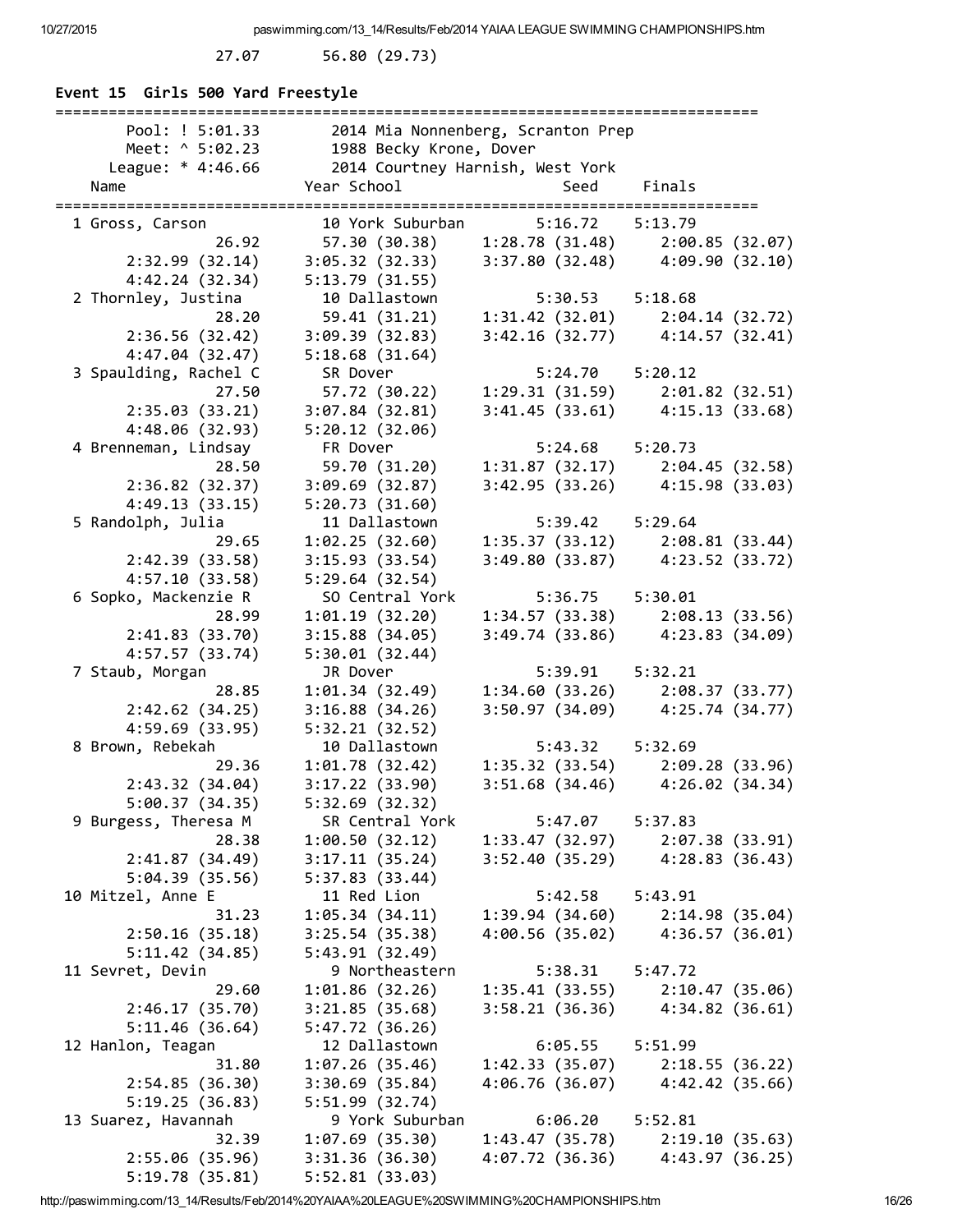| 14 Keller, Claudia N | 09 West York                     |                                    |                                                                                                                       |
|----------------------|----------------------------------|------------------------------------|-----------------------------------------------------------------------------------------------------------------------|
| 31.36                | 1:06.57(35.21)                   |                                    | 6:05.89 6:01.44<br>1:43.64 (37.07) 2:20.68 (37.04)                                                                    |
| 2:58.56(37.88)       | 3:35.89(37.33)                   |                                    | 4:13.69 (37.80) 4:51.53 (37.84)                                                                                       |
| 5:26.74(35.21)       | 6:01.44(34.70)                   |                                    |                                                                                                                       |
| 15 Snyder, Aubree L  | 11 Red Lion                      | 5:56.60 6:02.95<br>1:44.71 (36.03) |                                                                                                                       |
| 32.07                | 1:07.79(35.72)                   |                                    | $1:44.71(36.92)$ $2:21.42(36.71)$                                                                                     |
| 2:58.51(37.09)       | 3:35.44(36.93)                   |                                    | 4:13.08 (37.64) 4:50.53 (37.45)                                                                                       |
| 5:27.81(37.28)       | 6:02.95(35.14)                   |                                    |                                                                                                                       |
| 16 Miller, Ashton    | 11 Spring Grove                  | 6:00.56                            | 6:05.13                                                                                                               |
| 31.32                | 1:06.68(35.36)                   | 1:43.73(37.05)                     | 2:21.27 (37.54)                                                                                                       |
| 2:58.97(37.70)       | 3:35.17(36.20)                   | 4:13.26(38.09)                     | 4:51.44 (38.18)                                                                                                       |
| 5:29.65(38.21)       | 6:05.13(35.48)                   |                                    |                                                                                                                       |
| 17 Steines, Katie    | SR Susquehannock 6:13.48 6:06.46 |                                    |                                                                                                                       |
| 32.15                | 1:07.89(35.74)                   |                                    | $1:44.68(36.79)$ $2:21.60(36.92)$                                                                                     |
| 2:58.83(37.23)       | 3:35.88(37.05)                   |                                    | 4:13.80 (37.92) 4:51.65 (37.85)                                                                                       |
| 5:29.33(37.68)       | 6:06.46(37.13)                   |                                    |                                                                                                                       |
| 18 Craver, Amanda    |                                  |                                    |                                                                                                                       |
| 32.60                |                                  |                                    |                                                                                                                       |
| 3:02.10(38.21)       |                                  |                                    |                                                                                                                       |
| 5:36.13(38.60)       | 6:13.13(37.00)                   |                                    | 12 Spring Grove<br>1:08.42 (35.82) 1:45.78 (37.36) 2:23.89 (38.11)<br>3:40.63 (38.53) 4:19.36 (38.73) 4:57.53 (38.17) |
| 19 Fairlamb, Lydia E | 09 West York                     |                                    |                                                                                                                       |
| 31.66                | 1:06.39(34.73)                   |                                    | $6:11.58$ $6:13.72$<br>$1:42.80$ (36.41) 2:20.37 (37.57)                                                              |
| 2:58.97(38.60)       | 3:37.55(38.58)                   |                                    | 4:16.27 (38.72) 4:55.62 (39.35)                                                                                       |
| 5:35.16(39.54)       | 6:13.72(38.56)                   |                                    |                                                                                                                       |
| 20 Maas, Emma        | 11 South Western                 | $6:16.08$ $6:16.58$                |                                                                                                                       |
| 31.85                | 1:08.07(36.22)                   |                                    | $1:45.10(37.03)$ $2:23.55(38.45)$                                                                                     |
| 3:02.65(39.10)       | 3:41.47(38.82)                   |                                    | $4:20.90(39.43)$ $5:00.49(39.59)$                                                                                     |
| 5:39.36(38.87)       | 6:16.58(37.22)                   |                                    |                                                                                                                       |
| 21 Martin, Sabrina   | 12 Spring Grove                  | $6:19.68$ $6:16.88$                |                                                                                                                       |
| 32.44                | 1:08.67(36.23)                   |                                    | $1:46.19(37.52)$ $2:24.36(38.17)$                                                                                     |
| 3:02.95(38.59)       | 3:42.44(39.49)                   |                                    | 4:22.20 (39.76) 5:02.07 (39.87)                                                                                       |
| 5:41.17(39.10)       | 6:16.88(35.71)                   |                                    |                                                                                                                       |
| 22 Becker, Anna      | FR Dover                         | $6:21.41$ $6:21.94$                |                                                                                                                       |
| 33.06                | 1:10.88(37.82)                   |                                    | $1:50.61(39.73)$ $2:30.02(39.41)$                                                                                     |
| 3:09.84(39.82)       | 3:49.23(39.39)                   |                                    | 4:28.98 (39.75) 5:08.07 (39.09)                                                                                       |
| 5:45.78(37.71)       | 6:21.94(36.16)                   |                                    |                                                                                                                       |
| 23 Assi, Olivia      |                                  | 12 South Western 6:16.02 6:36.49   |                                                                                                                       |
| 33.02                | 1:11.48(38.46)                   |                                    | 1:51.57 (40.09) 2:32.18 (40.61)                                                                                       |
| 3:13.35(41.17)       | 3:54.39(41.04)                   |                                    | 4:35.68 (41.29) 5:17.54 (41.86)                                                                                       |
| 5:58.20(40.66)       | 6:36.49(38.29)                   |                                    |                                                                                                                       |
|                      |                                  |                                    |                                                                                                                       |

## Event 16 Boys 500 Yard Freestyle

| Pool: ! 4:37.66     | 2014 J. Kehl, West Allegheny |                     |                                     |
|---------------------|------------------------------|---------------------|-------------------------------------|
| Meet: ^ 4:39.33     | 2014 Trevor Hine, Dallastown |                     |                                     |
| League: $* 4:39.33$ | 2014 Trevor Hine, Dallastown |                     |                                     |
| Name                | Year School                  | Seed                | Finals                              |
| 1 Hine, Trevor      | 12 Dallastown                | 4:41.45             | 4:39.33^                            |
| 25.56               | 53.14 (27.58)                |                     | $1:21.39(28.25)$ $1:49.57(28.18)$   |
| 2:17.69(28.12)      | 2:45.79(28.10)               | 3:14.23(28.44)      | 3:42.69(28.46)                      |
| 4:11.21(28.52)      | 4:39.33(28.12)               |                     |                                     |
| 2 North, Dylan J    | 10 Red Lion                  | 4:50.28             | 4:40.35                             |
| 25.79               | 53.41 (27.62)                |                     | $1:21.28$ (27.87) $1:49.80$ (28.52) |
| 2:17.93(28.13)      | 2:46.26(28.33)               | 3:14.93(28.67)      | 3:43.81(28.88)                      |
| 4:12.21(28.40)      | 4:40.35(28.14)               |                     |                                     |
| 3 Boyer, DJ         | 12 Dallastown                | $5:01.65$ $5:01.52$ |                                     |
| 26.34               | 55.65(29.31)                 |                     | $1:25.88$ (30.23) $1:56.67$ (30.79) |
| 2:27.76(31.09)      | 2:58.40(30.64)               |                     | $3:29.34(30.94)$ $4:00.42(31.08)$   |
| 4:31.26(30.84)      | 5:01.52(30.26)               |                     |                                     |
| 4 Baker, Richard    | 12 Dallastown                | 5:19.71 5:03.02     |                                     |

http://paswimming.com/13\_14/Results/Feb/2014%20YAIAA%20LEAGUE%20SWIMMING%20CHAMPIONSHIPS.htm 17/26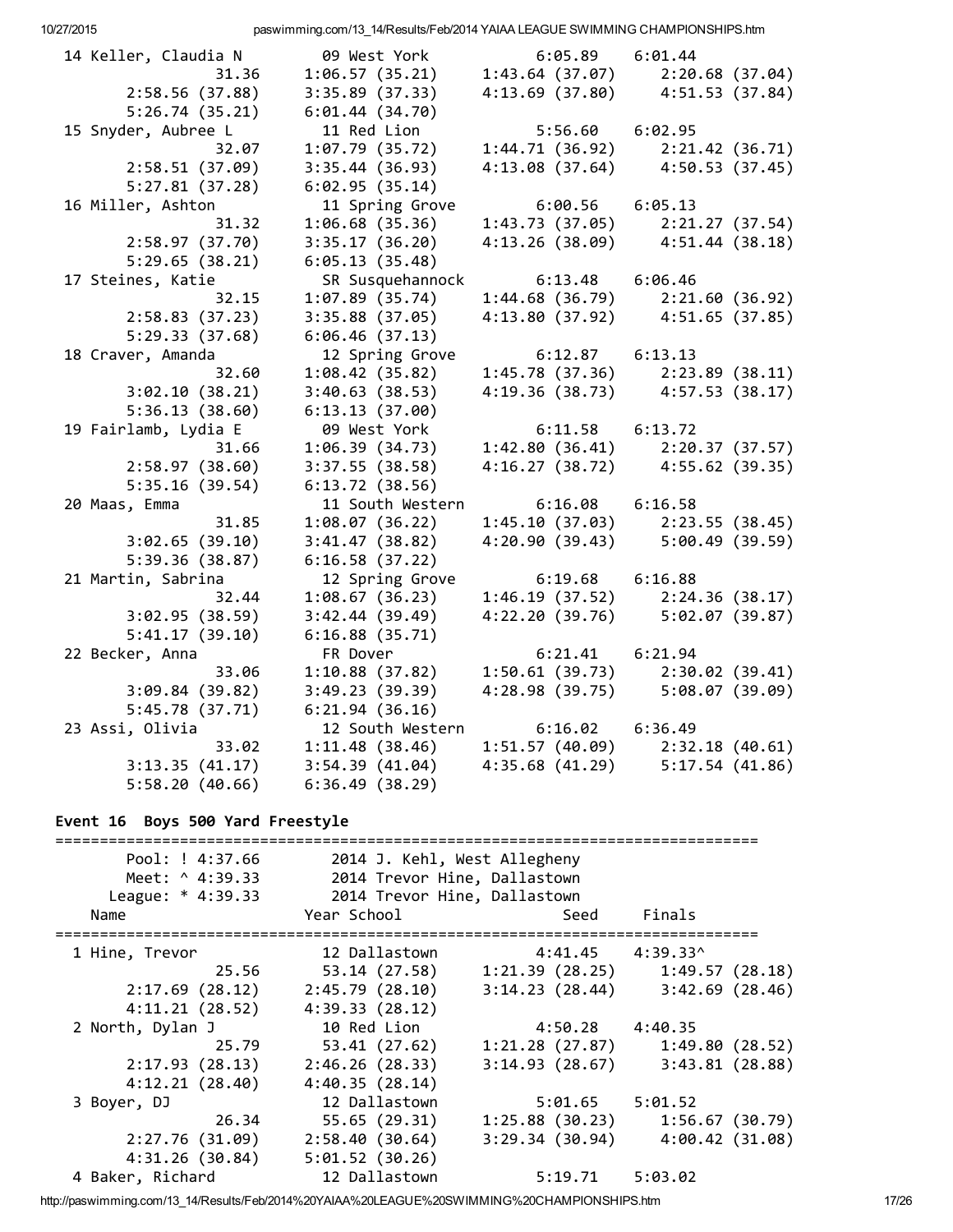4:32.62 (31.26) 5:03.02 (30.40) 4:43.25 (32.41) 5:13.05 (29.80) 4:43.67 (32.96) 5:14.79 (31.12) 4:46.53 (32.04) 5:17.09 (30.56) 4:49.20 (33.38) 5:20.73 (31.53) 4:48.92 (34.07) 5:22.03 (33.11) 4:53.62 (32.60) 5:26.01 (32.39) 4:56.89 (32.79) 5:27.56 (30.67) 4:57.51 (34.70) 5:29.05 (31.54) 4:55.50 (35.43) 5:29.28 (33.78) 4:59.64 (34.99) 5:33.15 (33.51) 5:05.68 (33.40) 5:36.87 (31.19) 5:02.74 (35.82) 5:36.95 (34.21) 5:08.07 (34.86) 5:40.42 (32.35) 5:09.40 (34.74) 5:40.73 (31.33)

26.84 56.56 (29.72) 1:26.97 (30.41) 1:57.44 (30.47) 2:28.16 (30.72) 2:59.09 (30.93) 3:30.37 (31.28) 4:01.36 (30.99) 5 Baker, Charles 10 Dallastown 5:20.90 5:13.05 27.64 57.80 (30.16) 1:29.30 (31.50) 2:01.28 (31.98) 2:33.36 (32.08) 3:06.00 (32.64) 3:38.69 (32.69) 4:10.84 (32.15) 6 Linne, Ben 11 Northeastern 5:17.85 5:14.79 27.22 57.20 (29.98) 1:28.92 (31.72) 2:00.56 (31.64) 2:33.00 (32.44) 3:05.14 (32.14) 3:37.88 (32.74) 4:10.71 (32.83) 7 Petrella, Nick L 11 Red Lion 5:28.55 5:17.09 28.75 1:00.05 (31.30) 1:32.29 (32.24) 2:05.10 (32.81) 2:37.74 (32.64) 3:10.54 (32.80) 3:43.11 (32.57) 4:14.49 (31.38) 8 Link, Hunter SO Dover 5:34.78 5:20.73 27.68 58.46 (30.78) 1:30.69 (32.23) 2:03.25 (32.56) 2:36.30 (33.05) 3:09.17 (32.87) 3:42.24 (33.07) 4:15.82 (33.58) 9 Seymour, James P JR Central York 5:29.36 5:22.03 26.73 56.84 (30.11) 1:28.24 (31.40) 2:00.46 (32.22) 2:33.75 (33.29) 3:07.16 (33.41) 3:40.98 (33.82) 4:14.85 (33.87) 10 Loehmer, Brandon SR Susquehannock 5:40.86 5:26.01 29.43 1:02.01 (32.58) 1:35.15 (33.14) 2:08.37 (33.22) 2:41.62 (33.25) 3:14.75 (33.13) 3:47.77 (33.02) 4:21.02 (33.25) 11 DuPree, Kyle FR New Oxford 5:34.24 5:27.56 28.73 1:01.90 (33.17) 1:35.05 (33.15) 2:09.24 (34.19) 2:43.38 (34.14) 3:16.81 (33.43) 3:50.54 (33.73) 4:24.10 (33.56) 12 Roberts, Corey 10 Spring Grove 5:34.98 5:29.05 28.63 1:00.47 (31.84) 1:33.06 (32.59) 2:06.32 (33.26) 2:39.98 (33.66) 3:13.95 (33.97) 3:48.10 (34.15) 4:22.81 (34.71) 13 Boyles, Colton 11 Spring Grove 5:34.31 5:29.28 28.73 1:00.19 (31.46) 1:32.76 (32.57) 2:05.48 (32.72) 2:38.15 (32.67) 3:11.31 (33.16) 3:45.35 (34.04) 4:20.07 (34.72) 14 Spangler, Jake M 09 West York 5:38.49 5:33.15 28.41 1:00.18 (31.77) 1:33.47 (33.29) 2:07.27 (33.80) 2:41.22 (33.95) 3:15.39 (34.17) 3:49.68 (34.29) 4:24.65 (34.97) 15 Henderson, Jared P 11 West York 6:01.31 5:36.87 29.61 1:02.71 (33.10) 1:37.56 (34.85) 2:12.59 (35.03) 2:48.13 (35.54) 3:23.55 (35.42) 3:57.92 (34.37) 4:32.28 (34.36) 16 Irvine, Tristan 12 Northeastern 5:46.96 5:36.95 28.76 1:00.18 (31.42) 1:33.03 (32.85) 2:06.71 (33.68) 2:40.95 (34.24) 3:15.65 (34.70) 3:51.03 (35.38) 4:26.92 (35.89) 17 Ballou, Michael 11 South Western 5:40.70 5:40.42 29.77 1:03.35 (33.58) 1:38.07 (34.72) 2:13.00 (34.93) 2:48.04 (35.04) 3:22.93 (34.89) 3:58.02 (35.09) 4:33.21 (35.19) 18 Boyd, Brannon SO Dover 5:41.18 5:40.73 30.14 1:03.65 (33.51) 1:38.24 (34.59) 2:14.44 (36.20) 2:49.27 (34.83) 3:24.41 (35.14) 3:59.63 (35.22) 4:34.66 (35.03) 19 Anderson, Hank SR New Oxford 5:50.99 5:48.08

http://paswimming.com/13\_14/Results/Feb/2014%20YAIAA%20LEAGUE%20SWIMMING%20CHAMPIONSHIPS.htm 18/26

30.02 1:02.81 (32.79) 1:37.15 (34.34) 2:12.51 (35.36)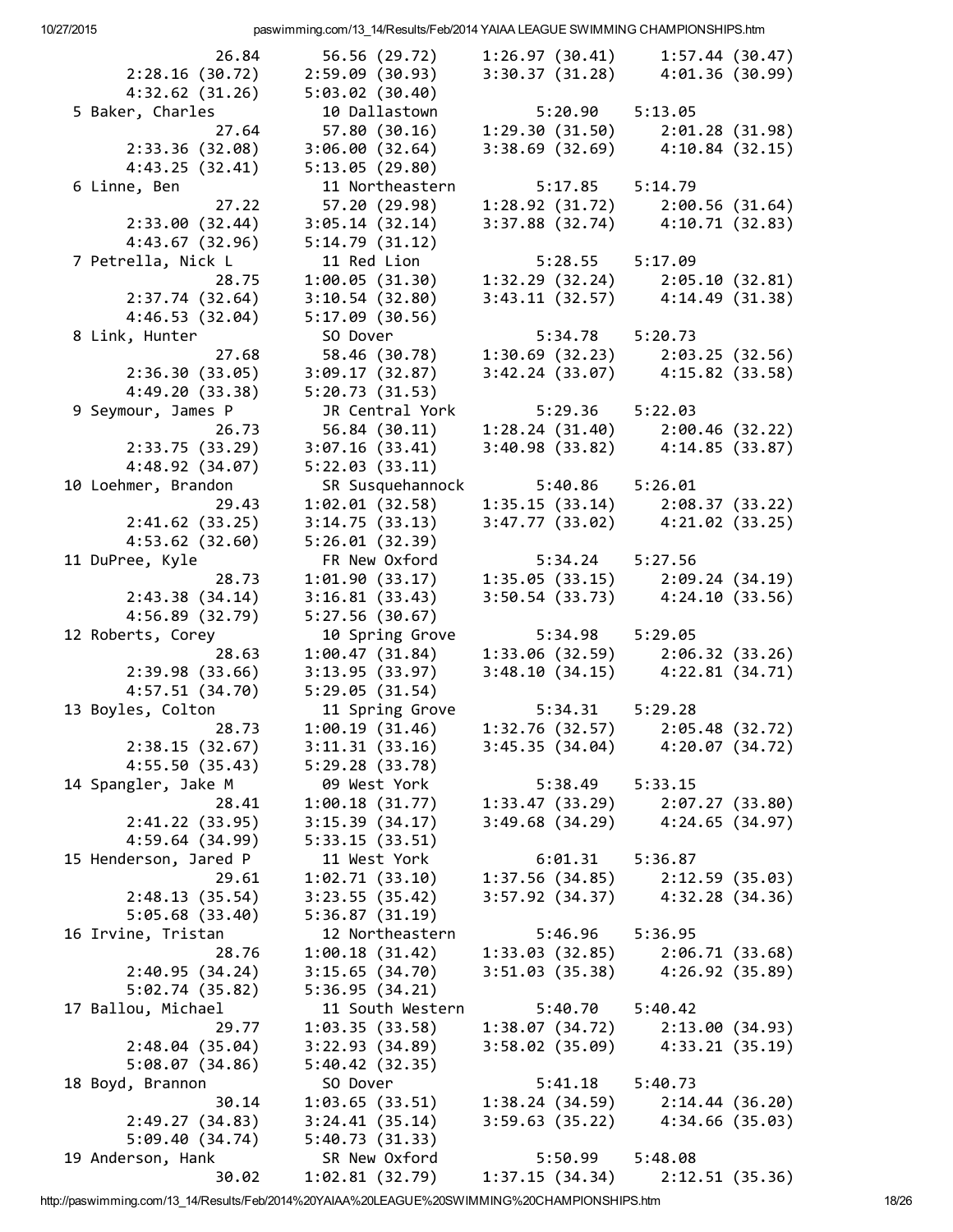| 2:48.13(35.62)      | 3:24.48 (36.35)                                       |                     | 4:00.91 (36.43) 4:37.62 (36.71)                 |
|---------------------|-------------------------------------------------------|---------------------|-------------------------------------------------|
| 5:13.88(36.26)      | 5:48.08(34.20)                                        |                     |                                                 |
| 20 Reed, Zach       | SR Susquehannock                                      | 6:00.71 5:50.20     |                                                 |
| 30.65               | 1:04.97(34.32)                                        |                     | $1:40.83(35.86)$ $2:16.77(35.94)$               |
| 2:53.14 (36.37)     | 3:29.14(36.00)                                        |                     | 4:05.20 (36.06) 4:41.59 (36.39)                 |
| 5:16.66(35.07)      | 5:50.20(33.54)                                        |                     |                                                 |
| 21 Koehler, Tristan | 11 South Western                                      | $6:07.25$ $5:57.73$ |                                                 |
| 32.10               | 1:08.01(35.91)                                        |                     | $1:44.42$ (36.41) $2:21.03$ (36.61)             |
| 2:58.68(37.65)      | 3:35.20(36.52)                                        |                     | $4:11.50(36.30)$ $4:48.00(36.50)$               |
| 5:24.36 (36.36)     | 5:57.73(33.37)                                        |                     |                                                 |
| 22 Pecher, Aaron    | SO New Oxford                                         | $6:00.25$ $5:58.24$ |                                                 |
| 30.02               | 1:04.17(34.15)                                        |                     | 1:40.01(35.84)2:16.83(36.82)                    |
| 2:54.10 (37.27)     | 3:32.40 (38.30)                                       |                     | 4:10.05 (37.65) 4:47.00 (36.95)                 |
| 5:24.74(37.74)      | 5:58.24(33.50)                                        |                     |                                                 |
| 23 McDaniel, Evan   | SO Dover                                              | $5:59.61$ $6:04.01$ |                                                 |
| 30.29               | 1:05.67 (35.38)                                       |                     | $1:42.81(37.14)$ $2:21.03(38.22)$               |
| 2:58.49(37.46)      | 3:37.17(38.68)                                        |                     | 4:15.00 (37.83) 4:52.03 (37.03)                 |
| 5:29.17(37.14)      | 6:04.01(34.84)                                        |                     |                                                 |
| 24 Weber, Mitchell  |                                                       |                     |                                                 |
| 31.33               | $1:06.98$ (35.65) $1:43.88$ (36.90) $2:22.05$ (38.17) |                     |                                                 |
| 2:59.84 (37.79)     |                                                       |                     | 3:38.44 (38.60) 4:17.01 (38.57) 4:55.97 (38.96) |
| 5:34.93 (38.96)     | 6:09.65(34.72)                                        |                     |                                                 |

### Event 17 Girls 100 Yard Backstroke

| Pool: ! 54.91<br>Meet: ^ 54.91<br>League: * 54.91 |       | 2012 Morgan Pfaff, Red Lion<br>2012 Morgan Pfaff, Red Lion<br>2012 Morgan Pfaff, Red Lion |         |         |
|---------------------------------------------------|-------|-------------------------------------------------------------------------------------------|---------|---------|
| Name                                              |       | Year School                                                                               | Seed    | Finals  |
| 1 Oberlander, Kacey                               | 28.26 | 10 Dallastown<br>57.32 (29.06)                                                            | 57.11   | 57.32   |
| 2 Dacheux, Summer A                               | 29.13 | SR Dover<br>59.55 (30.42)                                                                 | 1:01.74 | 59.55   |
| 3 Chalk, Regan                                    | 28.93 | JR New Oxford<br>59.56 (30.63)                                                            | 1:02.26 | 59.56   |
| 4 Hess, Anna                                      | 29.35 | 11 Dallastown<br>1:00.21(30.86)                                                           | 1:03.56 | 1:00.21 |
| 5 Beierschmitt, Shea L                            | 31.25 | SR Dover<br>1:04.08(32.83)                                                                | 1:07.19 | 1:04.08 |
| 6 Spinney, Sarah E                                | 30.79 | FR Central York<br>1:04.37(33.58)                                                         | 1:04.76 | 1:04.37 |
| 7 Gonzalez, Mikaelie                              | 31.58 | 11 Dallastown<br>1:04.48(32.90)                                                           | 1:06.42 | 1:04.48 |
| 8 Drosdick, Raine M                               | 31.07 | SR Central York<br>1:05.64(34.57)                                                         | 1:09.70 | 1:05.64 |
| 9 Zortman, Cara                                   | 31.53 | 9 York Suburban<br>1:05.86(34.33)                                                         | 1:11.38 | 1:05.86 |
| 10 Bateman, Devan                                 | 31.68 | SR New Oxford<br>1:06.26(34.58)                                                           | 1:07.24 | 1:06.26 |
| 11 Keller, Claudia N                              | 32.00 | 09 West York<br>1:06.31(34.31)                                                            | 1:06.82 | 1:06.31 |
| 12 Wolfenberger, Allie                            | 32.39 | 12 York Suburban<br>1:07.53(35.14)                                                        | 1:10.48 | 1:07.53 |
| 13 Keller, Rebekah                                | 32.97 | 11 Spring Grove<br>1:07.83(34.86)                                                         | 1:08.41 | 1:07.83 |
| 14 Gunn, Allie                                    | 33.39 | 10 York Suburban<br>1:08.25(34.86)                                                        | 1:07.95 | 1:08.25 |
| 15 Rinehart, Emma M                               | 33.86 | 10 Red Lion<br>1:10.01(36.15)                                                             | 1:12.09 | 1:10.01 |
| 15 Urbaniak, Emily                                |       | 09 Dallastown                                                                             | 1:11.43 | 1:10.01 |

http://paswimming.com/13\_14/Results/Feb/2014%20YAIAA%20LEAGUE%20SWIMMING%20CHAMPIONSHIPS.htm 19/26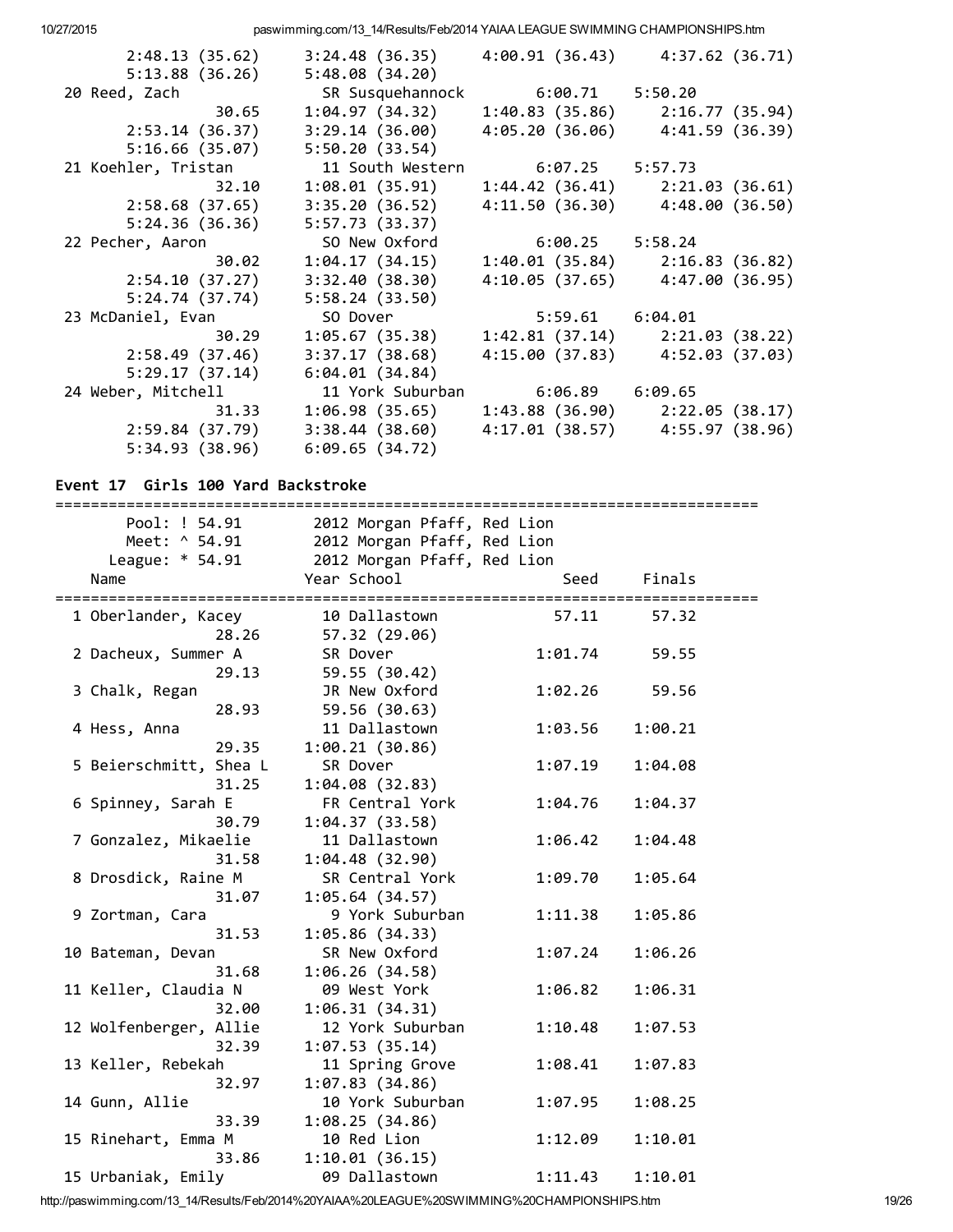| 33.86                  | 1:10.01(36.15)   |         |         |
|------------------------|------------------|---------|---------|
| 17 Hoffmaster, Jocelyn | 11 Northeastern  | 1:11.00 | 1:11.64 |
| 34.18                  | 1:11.64(37.46)   |         |         |
| 18 Green, Courtney     | 10 South Western | 1:14.55 | 1:12.64 |
| 34.69                  | 1:12.64(37.95)   |         |         |
| 19 Keuler, Megan       | SO Susquehannock | 1:12.98 | 1:13.28 |
| 35.60                  | 1:13.28(37.68)   |         |         |
| 20 Mentlik, Dani       | SO Susquehannock | 1:13.53 | 1:13.81 |
| 35.76                  | 1:13.81(38.05)   |         |         |
| 21 Rhone, Katie        | 12 South Western | 1:13.65 | 1:14.31 |
| 35.41                  | 1:14.31(38.90)   |         |         |
| 22 Martin, Sabrina     | 12 Spring Grove  | 1:15.06 | 1:15.02 |
| 36.59                  | 1:15.02(38.43)   |         |         |
| 23 Fairlamb, Lydia E   | 09 West York     | 1:14.71 | 1:15.61 |
| 36.28                  | 1:15.61(39.33)   |         |         |
| 24 Wildasin, Colby     | 10 Spring Grove  | 1:14.70 | 1:15.79 |
| 36.50                  | 1:15.79(39.29)   |         |         |

### Event 18 Boys 100 Yard Backstroke

| Pool: ! 51.59       | 2009 Kevin Marsteller, York Suburban |         |         |  |
|---------------------|--------------------------------------|---------|---------|--|
| Meet: ^ 50.43       | 1998 Josh Weaver, Dallastown         |         |         |  |
| League: * 50.43     | 1998 Josh Weaver, Dallastown         |         |         |  |
| Name                | Year School                          | Seed    | Finals  |  |
|                     |                                      |         |         |  |
| 1 Brockway, Noah    | 11 Dallastown                        | 53.71   | 53.19   |  |
| 25.59               | 53.19 (27.60)                        |         |         |  |
| 2 Tate, Mason       | 12 Dallastown                        | 54.05   | 53.50   |  |
| 25.66               | 53.50 (27.84)                        |         |         |  |
| 3 Hill, Spencer     | 10 Dallastown                        | 55.43   | 55.03   |  |
| 26.72               | 55.03 (28.31)                        |         |         |  |
| 4 King, Chance T    | 12 Red Lion                          | 54.38   | 55.60   |  |
| 27.27               | 55.60 (28.33)                        |         |         |  |
| 5 Erne, Braedon     | 11 Dallastown                        | 58.11   | 55.89   |  |
| 27.29               | 55.89 (28.60)                        |         |         |  |
| 6 Marshall, Casey   | SO Dover                             | 56.40   | 56.10   |  |
| 26.88               | 56.10(29.22)                         |         |         |  |
| 7 Hartzell, Will D  | SO Central York                      | 56.97   | 56.45   |  |
| 27.49               | 56.45 (28.96)                        |         |         |  |
| 8 Massey, Will      | 12 York Suburban                     | 57.82   | 57.08   |  |
| 27.31               | 57.08 (29.77)                        |         |         |  |
| 9 Myers, Taylor     | 11 Spring Grove                      | 58.45   | 57.27   |  |
| 27.82               | 57.27 (29.45)                        |         |         |  |
| 10 Chu, Ben S       | SO Central York                      | 56.29   | 57.36   |  |
| 27.98               | 57.36 (29.38)                        |         |         |  |
| 11 Petrella, Nick L | 11 Red Lion                          | 58.19   | 1:00.48 |  |
| 29.51               | 1:00.48(30.97)                       |         |         |  |
| 12 Gloeckner, Zach  | SR Susquehannock                     | 1:04.12 | 1:01.74 |  |
| 30.17               | 1:01.74(31.57)                       |         |         |  |
| 13 Clark, Alex W    | 12 Red Lion                          | 1:05.00 | 1:02.03 |  |
| 30.75               | 1:02.03(31.28)                       |         |         |  |
| 14 Long, Owen       | JR New Oxford                        | 1:04.43 | 1:02.36 |  |
| 30.32               | 1:02.36(32.04)                       |         |         |  |
| 15 Schmittle, Karl  | 9 York Suburban                      | 1:03.24 | 1:02.39 |  |
| 30.14               | 1:02.39(32.25)                       |         |         |  |
| 16 Pecher, Alex     | FR New Oxford                        | 1:04.88 | 1:02.55 |  |
| 30.32               | 1:02.55(32.23)                       |         |         |  |
| 17 Jacobs, Michael  | SR New Oxford                        | 1:03.09 | 1:03.52 |  |
| 30.35               | 1:03.52(33.17)                       |         |         |  |
| 18 Sommer, Garrett  | FR Central York                      | 1:07.14 | 1:04.79 |  |
| 30.77               | 1:04.79 (34.02)                      |         |         |  |

http://paswimming.com/13\_14/Results/Feb/2014%20YAIAA%20LEAGUE%20SWIMMING%20CHAMPIONSHIPS.htm 20/26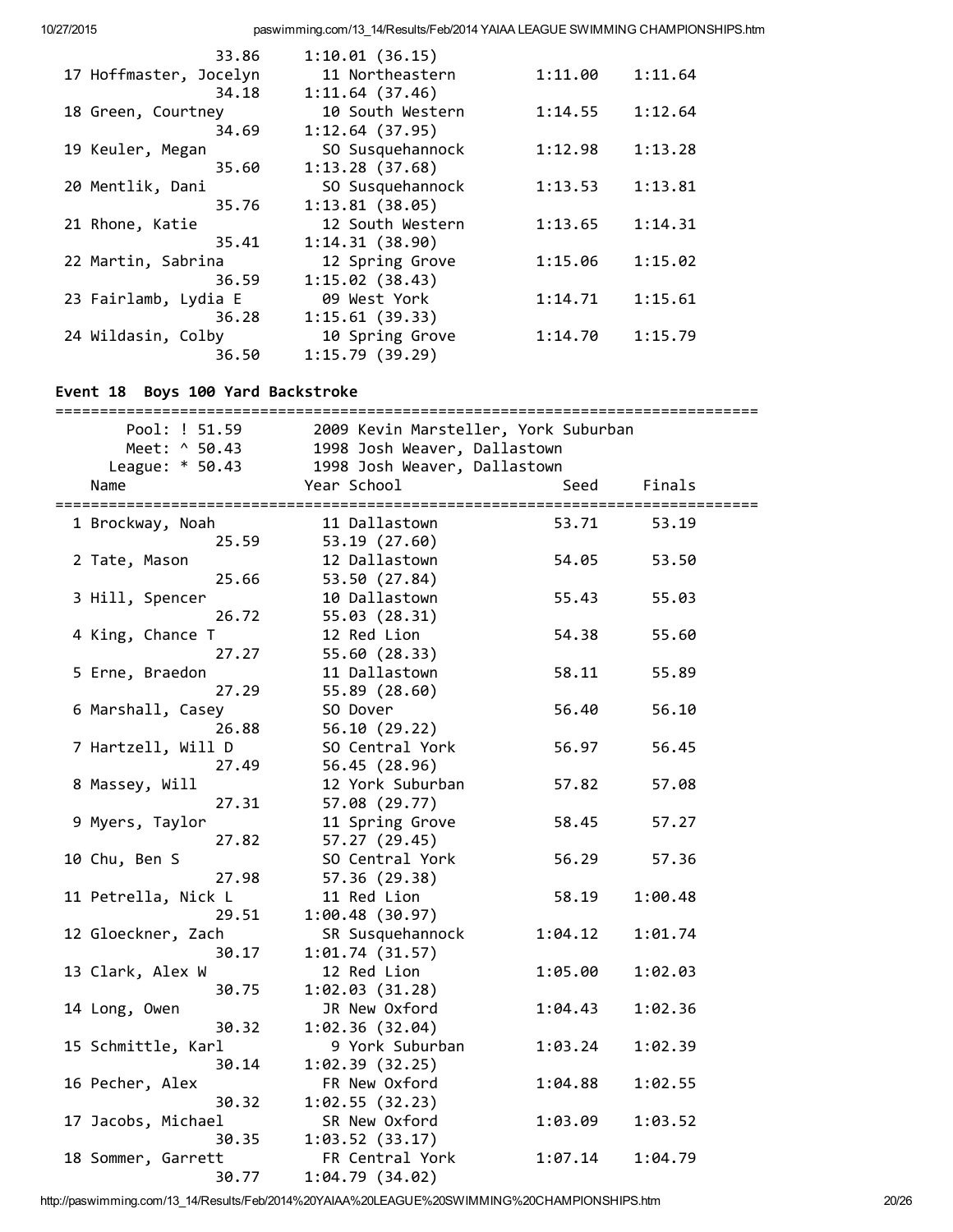| 19 Landis, Greg N | 10 West York     | 1:04.55 | 1:05.33 |
|-------------------|------------------|---------|---------|
| 31.41             | 1:05.33(33.92)   |         |         |
| 20 Rickard, Sam J | 09 West York     | 1:09.16 | 1:07.09 |
| 21 Speir, Joseph  | SO Susquehannock | 1:09.82 | 1:09.14 |
| 34.89             | 1:09.14(34.25)   |         |         |
| 22 Hogan, Patrick | JR Susquehannock | 1:10.03 | 1:09.47 |
| 33.56             | 1:09.47(35.91)   |         |         |
| 23 Worley, Caleb  | JR Central York  | 1:11.07 | 1:11.40 |
| 34.27             | 1:11.40(37.13)   |         |         |
| 24 Boyer, David   | 9 York Suburban  | 1:11.89 | 1:12.57 |
| 34.33             | 1:12.57(38.24)   |         |         |

#### Event 19 Girls 100 Yard Breaststroke

|                      | Pool: ! 1:07.63 2012 Rebekah Campo, Scranton Prep |                     |         |
|----------------------|---------------------------------------------------|---------------------|---------|
| Meet: ^ 1:05.83      | 2005 Michele King, Spring Grove                   |                     |         |
|                      | League: * 1:05.64 2005 Michele King, Spring Grove |                     |         |
| Name                 | Year School                                       | Seed                | Finals  |
|                      |                                                   |                     |         |
| 1 Sun, Jessica J     | 09 Red Lion                                       | $1:10.43$ $1:09.73$ |         |
| 33.38                | 1:09.73(36.35)                                    |                     |         |
|                      |                                                   |                     |         |
| 2 Hunt, Megan        | 9 York Suburban                                   | 1:12.35             | 1:09.88 |
| 33.37                | 1:09.88(36.51)                                    |                     |         |
| 3 Woods, Jena        | Dallastown                                        | 1:12.07             | 1:10.99 |
| 32.73                | 1:10.99(38.26)                                    |                     |         |
| 4 Sell, Alison       | 11 South Western                                  | 1:12.99             | 1:11.09 |
| 33.52                | 1:11.09(37.57)                                    |                     |         |
| 5 Mitzel, Anne E     | 11 Red Lion                                       | 1:13.17             | 1:11.52 |
| 33.57                | 1:11.52(37.95)                                    |                     |         |
| 6 Vaughn, Haley      | SR Central York                                   | 1:13.65             | 1:12.36 |
| 34.02                | 1:12.36(38.34)                                    |                     |         |
| 7 Aspey, Allie       | JR Dover                                          | 1:15.92             | 1:14.17 |
| 34.78                | 1:14.17(39.39)                                    |                     |         |
| 8 Shoemaker, Kyra    | SO Dover                                          | 1:21.58             | 1:15.29 |
|                      |                                                   |                     |         |
| 35.83                | 1:15.29(39.46)                                    |                     |         |
| 9 Cooksey, Lauren    | 10 Dallastown                                     | 1:18.12             | 1:15.30 |
| 35.21                | 1:15.30(40.09)                                    |                     |         |
| 10 Marston, Nancy    | 10 Dallastown                                     | 1:18.15             | 1:15.46 |
| 35.65                | 1:15.46(39.81)                                    |                     |         |
| 11 Lecrone, Camille  | 09 Spring Grove                                   | 1:19.08             | 1:16.85 |
| 36.12                | 1:16.85(40.73)                                    |                     |         |
| 12 Smith, Sarah A    | SR New Oxford                                     | 1:22.62             | 1:18.28 |
| 36.97                | 1:18.28(41.31)                                    |                     |         |
| 13 Wade, Joi         | 10 Dallastown                                     | 1:21.54             | 1:18.32 |
| 36.95                | 1:18.32(41.37)                                    |                     |         |
| 14 Rodgers, Courtney | SO Susquehannock                                  | 1:19.98             | 1:18.89 |
| 37.00                | 1:18.89(41.89)                                    |                     |         |
| 15 Lecrone, Olivia   | 11 Spring Grove                                   | 1:19.02             | 1:18.93 |
| 36.38                | 1:18.93(42.55)                                    |                     |         |
|                      | 10 South Western                                  |                     |         |
| 16 Gatz, Abigail     |                                                   | 1:23.07             | 1:21.11 |
| 37.33                | 1:21.11(43.78)                                    |                     |         |
| 17 Gehly, Kristiana  | 11 York Suburban                                  | 1:22.90             | 1:22.06 |
| 38.64                | 1:22.06(43.42)                                    |                     |         |
| 17 Green, Allyson    | 09 South Western                                  | 1:22.78             | 1:22.06 |
| 38.92                | 1:22.06(43.14)                                    |                     |         |
| 19 Helt, Sarah M     | 10 Red Lion                                       | 1:22.27             | 1:22.31 |
| 38.79                | 1:22.31(43.52)                                    |                     |         |
| 20 Smeltzer, Kyleigh | 10 Northeastern                                   | 1:22.90             | 1:22.63 |
| 39.08                | 1:22.63(43.55)                                    |                     |         |
| 21 Norris, Katie     | SR Susquehannock                                  | 1:24.57             | 1:23.74 |
| 39.47                | 1:23.74(44.27)                                    |                     |         |
|                      |                                                   |                     |         |

http://paswimming.com/13\_14/Results/Feb/2014%20YAIAA%20LEAGUE%20SWIMMING%20CHAMPIONSHIPS.htm 21/26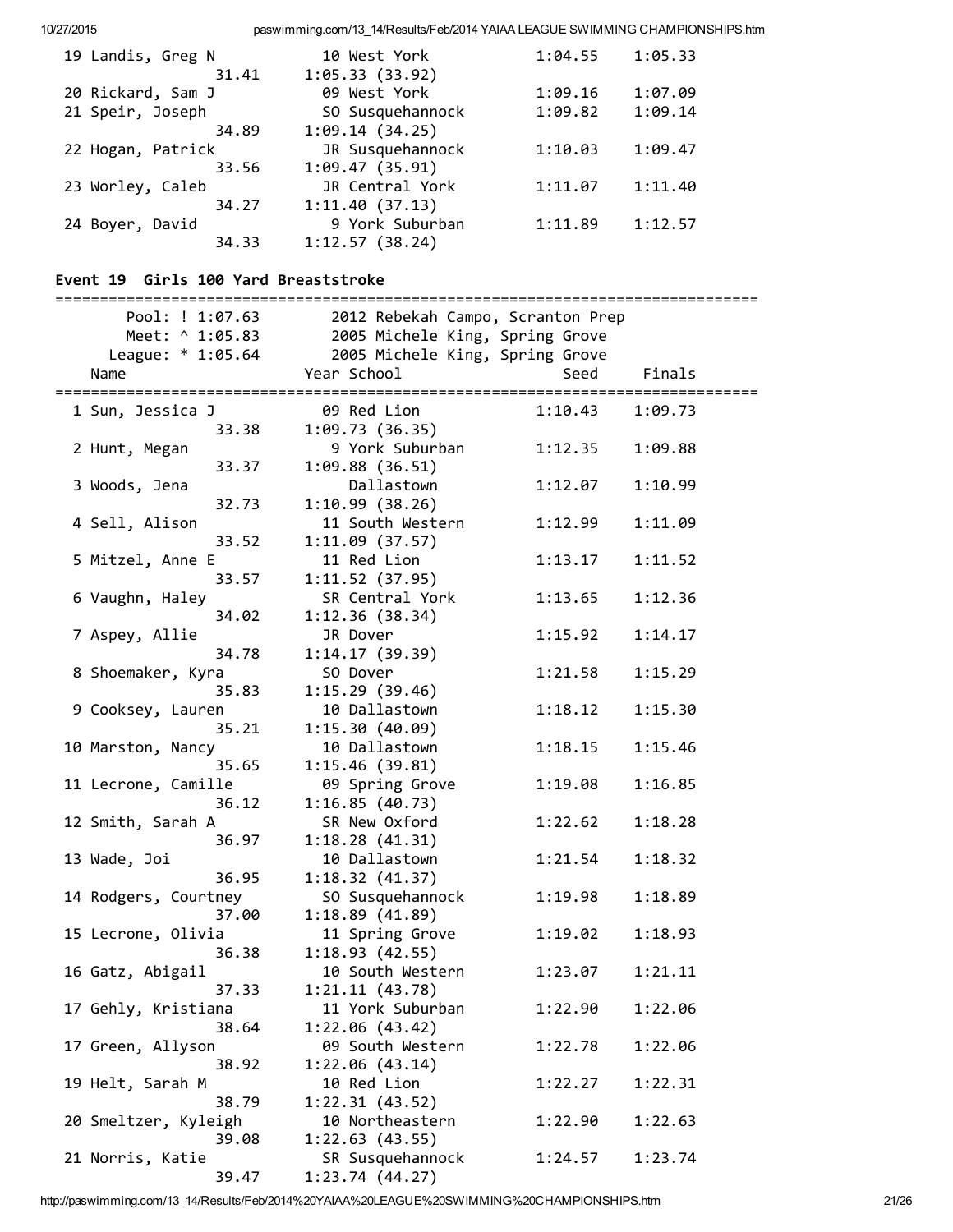| 22 Kerchner, Shannen N | SR Central York | 1:22.56 | 1:23.98 |
|------------------------|-----------------|---------|---------|
| 39.51                  | 1:23.98(44.47)  |         |         |
| 23 Kobus, Reilly       | 11 Northeastern | 1:23.72 | 1:25.00 |
| 38.91                  | 1:25.00(46.09)  |         |         |
| 24 Falatwich, Krista M | 11 Red Lion     | 1:25.95 | 1:25.22 |
| 40.03                  | 1:25.22(45.19)  |         |         |

### Event 20 Boys 100 Yard Breaststroke

| Meet: ^ 1:00.84                 | Pool: ! 59.51 2012 Adam Phillips, Elk Lake<br>2008 Chris Manning, York Suburban<br>League: * 1:00.31 2008 Chris Manning, York Suburban |                     |             |
|---------------------------------|----------------------------------------------------------------------------------------------------------------------------------------|---------------------|-------------|
| Name                            | Year School                                                                                                                            |                     | Seed Finals |
| 1 Grim, Jordan<br>29.55         | 12 South Western<br>1:03.36(33.81)                                                                                                     | $1:02.32$ $1:03.36$ |             |
| 2 Singh, Sreshtha<br>29.89      | 12 Dallastown<br>1:03.60(33.71)                                                                                                        | 1:05.28             | 1:03.60     |
| 3 Tate, Aaron C<br>28.93        | JR Central York<br>1:03.96(35.03)                                                                                                      | 1:06.75             | 1:03.96     |
| 4 Hill, Gavin<br>29.41          | 12 Dallastown<br>1:04.88(35.47)                                                                                                        | 1:10.45             | 1:04.88     |
| 5 Spangler, Ben J<br>30.85      | 11 West York<br>1:06.10(35.25)                                                                                                         | 1:08.41             | 1:06.10     |
| 6 Culp, Justin<br>31.06         | Spring Grove<br>1:06.61(35.55)                                                                                                         | 1:08.29             | 1:06.61     |
| 7 Jacobson, William<br>31.29    | 11 Dallastown<br>1:07.33(36.04)                                                                                                        | 1:11.16             | 1:07.33     |
| 8 Gilchrist, Dalton<br>31.57    | 12 Northeastern<br>1:07.55(35.98)                                                                                                      | 1:07.40             | 1:07.55     |
| 9 Brindle, Dayne N<br>31.79     | 12 West York<br>1:08.20(36.41)                                                                                                         | 1:09.89             | 1:08.20     |
| 10 Wendt, Corey J<br>32.30      | SR Central York<br>1:09.00(36.70)                                                                                                      | 1:09.93             | 1:09.00     |
| 11 Spinello, John<br>31.80      | 12 York Suburban<br>1:09.03(37.23)                                                                                                     | 1:09.59             | 1:09.03     |
| 12 Gemma, Anthony<br>32.04      | FR Central York<br>1:09.09(37.05)                                                                                                      | 1:11.89             | 1:09.09     |
| 13 Lanius, Matthew R<br>32.78   | 09 Red Lion<br>1:09.25(36.47)                                                                                                          | 1:11.07             | 1:09.25     |
| 14 Porter, Gibby<br>32.80       | SO Susquehannock<br>1:09.31(36.51)                                                                                                     | 1:13.02             | 1:09.31     |
| 15 Galante, Zach<br>32.60       | SR Susquehannock<br>1:09.75(37.15)                                                                                                     | 1:09.67             | 1:09.75     |
| 16 Spangler, Jake M<br>32.55    | 09 West York<br>1:09.84(37.29)                                                                                                         | 1:10.82             | 1:09.84     |
| 17 Cavanaugh, Jason<br>32.20    | 12 Spring Grove<br>1:10.20(38.00)                                                                                                      | 1:10.62             | 1:10.20     |
| 18 Seitz-Brown, Jeremy<br>33.04 | 12 Spring Grove<br>1:11.19(38.15)                                                                                                      | 1:12.34             | 1:11.19     |
| 19 Boyd, Brannon<br>34.23       | SO Dover<br>1:12.39(38.16)                                                                                                             | 1:13.03             | 1:12.39     |
| 20 Dunnigan, Patrick<br>34.27   | 10 Dallastown<br>1:12.68(38.41)                                                                                                        | 1:15.57             | 1:12.68     |
| 21 Denis, Ryan<br>34.96         | SO Susquehannock<br>1:14.16(39.20)                                                                                                     | 1:15.31             | 1:14.16     |
| 22 Bui, Tim J<br>34.88          | SO Central York<br>1:15.36(40.48)                                                                                                      | 1:15.87             | 1:15.36     |
| 23 Aspey, Cameron<br>33.89      | FR Dover<br>1:15.82(41.93)                                                                                                             | 1:15.32             | 1:15.82     |
| -- Inners, Collin N             | 12 West York                                                                                                                           | 1:13.94             | DQ          |

http://paswimming.com/13\_14/Results/Feb/2014%20YAIAA%20LEAGUE%20SWIMMING%20CHAMPIONSHIPS.htm 22/26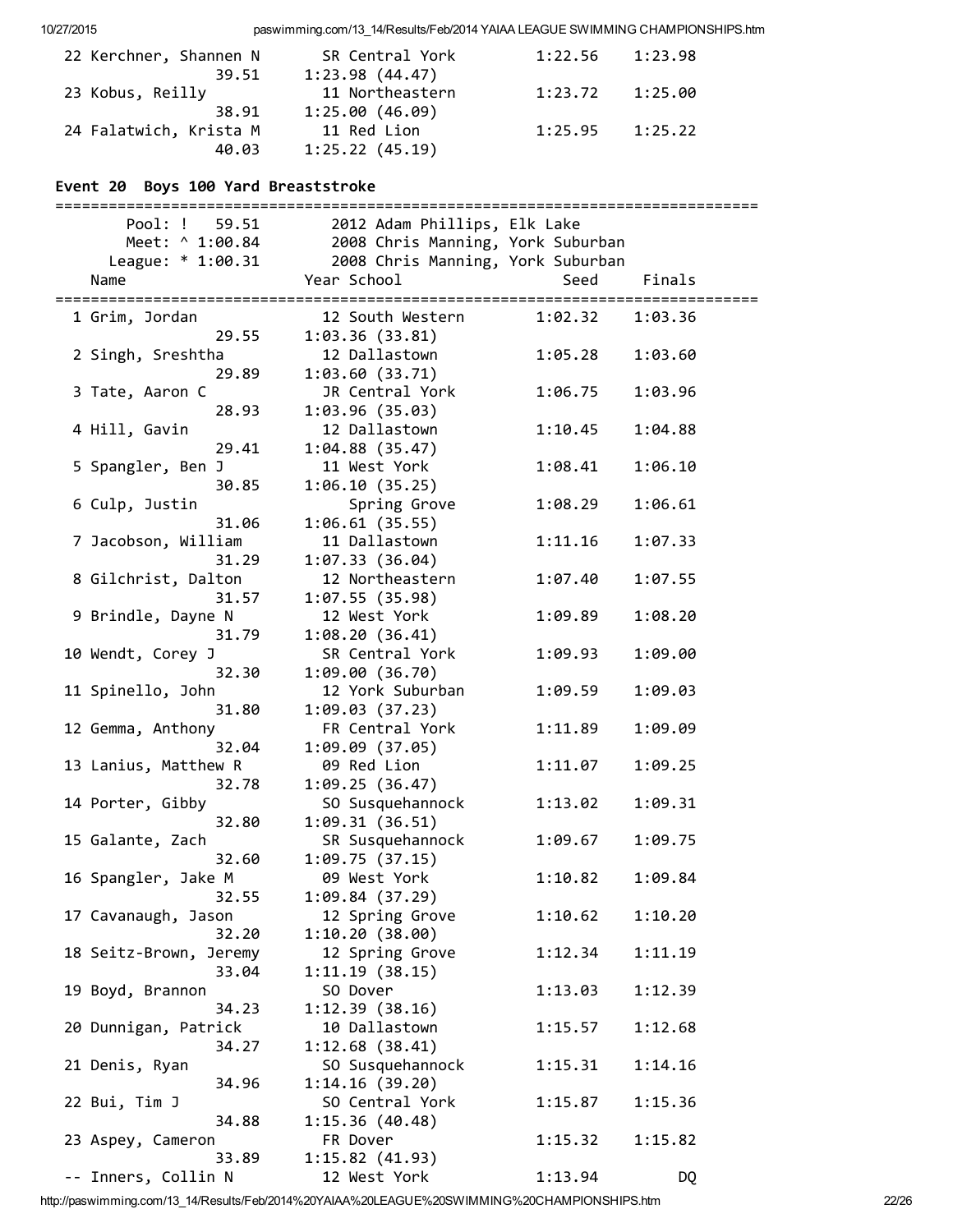35.03 DQ (40.36)

Event 21 Girls 400 Yard Freestyle Relay =============================================================================== Pool: ! 3:36.40 2013 Dover Meet: ^ 3:36.40 2013 Dover League: \* 3:34.66 1986 Dover School School Seed Finals =============================================================================== 1 Dallastown Area High School 'A' 3:38.22 3:37.58 1) Oberlander, Kacey 10 2) Wise, Erica 11 3) Bixler, Alyssa 12 (4) Casolo, Julia 12 26.83 55.90 (55.90) 1:21.87 (25.97) 1:50.85 (54.95) 2:16.99 (26.14) 2:45.14 (54.29) 3:10.01 (24.87) 3:37.58 (52.44) 2 Dover Area High School 'A' 3:45.18 3:38.87 1) Spaulding, Rachel C SR 2) Brenneman, Lindsay FR 3) Dacheux, Summer A SR 4) Smith, Nicole R SR 26.66 55.23 (55.23) 1:22.17 (26.94) 1:51.81 (56.58) 2:18.13 (26.32) 2:46.35 (54.54) 3:11.26 (24.91) 3:38.87 (52.52) 3 Red Lion High School 'A' 3:53.90 3:50.17 1) Schaefer, Courtney M 11 2) Mitzel, Anne E 11 3) Washington‐Myers, Amira J 11 4) Sun, Jessica J 09 26.45 54.68 (54.68) 1:22.90 (28.22) 1:53.81 (59.13) 2:20.60 (26.79) 2:52.76 (58.95) 3:20.18 (27.42) 3:50.17 (57.41) 4 Dover Area High School 'B' 3:55.62 3:50.82 1) Staub, Morgan JR 2) Aspey, Allie JR 3) Beierschmitt, Shea L SR 4) Becker, Mia R SR 27.69 56.99 (56.99) 1:25.25 (28.26) 1:56.55 (59.56) 2:23.78 (27.23) 2:55.22 (58.67) 3:21.52 (26.30) 3:50.82 (55.60) 5 York Suburban High School 'B' 4:12.26 4:00.56 1) Gochnauer, Morgan 9 2) Wolfenberger, Allie 12 3) Suarez, Havannah 9 (4) Zortman, Cara 9 28.76 1:00.58 (1:00.58) 1:30.56 (29.98) 2:02.34 (1:01.76) 2:30.28 (27.94) 3:01.79 (59.45) 3:28.73 (26.94) 4:00.56 (58.77) 6 Central York High School 'A' 3:56.92 4:02.17 1) Vaughn, Haley SR 2) Spinney, Sarah E FR 3) Sopko, Mackenzie R SO 4) Burgess, Theresa M SR 28.91 1:01.02 (1:01.02) 1:29.87 (28.85) 2:03.60 (1:02.58) 2:32.48 (28.88) 3:04.63 (1:01.03) 3:31.53 (26.90) 4:02.17 (57.54) 7 Northeastern High School 'A' 4:00.84 4:03.95 1) Sutton, Ona 9 2) Damon, Savannah 11 3) Sevret, Devin 9 (4) Eckenrode, Hali 10 28.71 59.88 (59.88) 1:29.22 (29.34) 2:01.57 (1:01.69) 2:30.84 (29.27) 3:04.12 (1:02.55) 3:32.77 (28.65) 4:03.95 (59.83) 8 Spring Grove High School 'A' 4:02.21 4:09.20 1) Staub, Haley 12 2) Miller, Ashton 11 3) Lecrone, Olivia 11 (4) Lecrone, Camille 09 28.26 58.52 (58.52) 1:27.25 (28.73) 1:59.54 (1:01.02) 2:30.21 (30.67) 3:04.48 (1:04.94) 3:34.27 (29.79) 4:09.20 (1:04.72) 9 Red Lion High School 'B' 4:10.44 4:11.06 1) Welchans, Hailey E 09 2) Rinehart, Emma M 10 3) Snyder, Aubree L 11 4) Reed, Kristen A 10 28.97 1:02.93 (1:02.93) 1:33.31 (30.38) 2:05.90 (1:02.97) 2:36.47 (30.57) 3:09.33  $(1:03.43)$  3:38.66 (29.33) 4:11.06 (1:01.73) 10 West York High School 'A' 4:11.66 4:12.18 1) Alleyne, Jahna L 11 2) Smith, Jordan E 09 3) Stottlemyer, Britney A 11 4) Fairlamb, Lydia E 09 30.20 1:03.57 (1:03.57) 1:33.79 (30.22) 2:07.45 (1:03.88) 2:37.40 (29.95) 3:09.19 (1:01.74) 3:38.85 (29.66) 4:12.18 (1:02.99) 11 South Western 'A' 4:20.10 4:16.54 1) Urakami, Maki 12 2) Rhone, Katie 12

http://paswimming.com/13\_14/Results/Feb/2014%20YAIAA%20LEAGUE%20SWIMMING%20CHAMPIONSHIPS.htm 23/26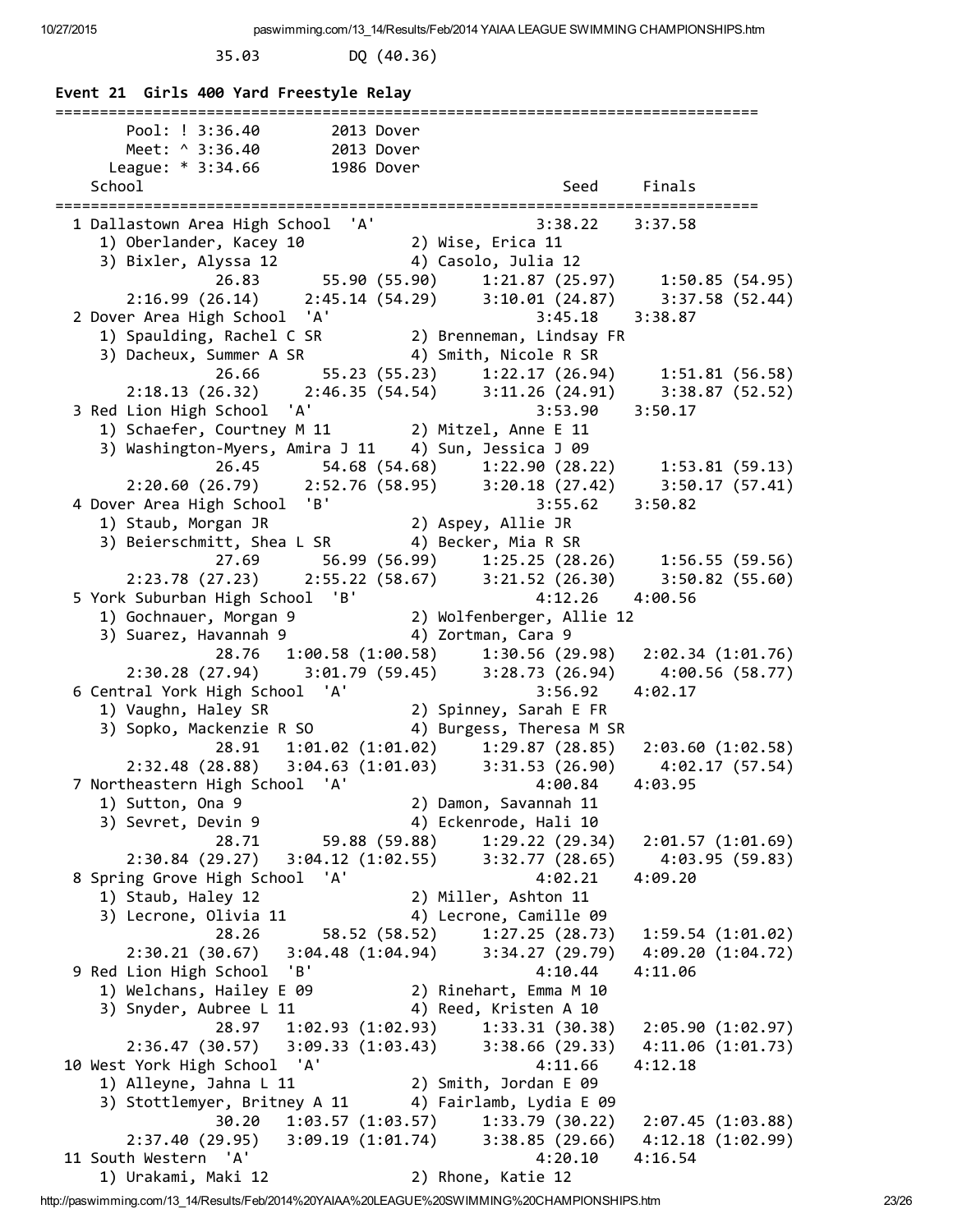3) Maas, Emma 11 4) Sigmon, Alicia 12 30.81 1:03.48 (1:03.48) 1:34.67 (31.19) 2:09.84 (1:06.36) 2:40.30 (30.46) 3:13.96 (1:04.12) 3:43.04 (29.08) 4:16.54 (1:02.58) 12 Susquehannock High School 'A' 4:17.09 4:18.76 1) Keuler, Megan SO 2) Mentlik, Dani SO 3) Steines, Katie SR (4) Krewson, Emilee SO 31.01 1:05.80 (1:05.80) 1:36.49 (30.69) 2:10.65 (1:04.85) 2:42.50 (31.85) 3:16.23 (1:05.58) 3:45.91 (29.68) 4:18.76 (1:02.53) 13 Northeastern High School 'B' 4:15.25 4:22.95<br>1) Hoffmaster, Jocelyn 11 2) Stahlman, Danielle 10 1) Hoffmaster, Jocelyn 11 2) Stahlman, Danielle 10 3) Moyer, Coryn 11 (4) Wolfgang, Morgan 11 31.42 1:04.18 (1:04.18) 1:35.06 (30.88) 2:11.02 (1:06.84) 2:43.41 (32.39) 3:19.39 (1:08.37) 3:50.20 (30.81) 4:22.95 (1:03.56) 14 Spring Grove High School 'B' 4:25.46 4:27.32 1) Craver, Amanda 12 2) Martin, Sabrina 12 3) Bricker, Mackenzie 11 (4) Godman, Kaylyn 09 32.85 1:08.65 (1:08.65) 1:39.73 (31.08) 2:13.66 (1:05.01) 2:46.41 (32.75) 3:26.30 (1:12.64) 3:53.35 (27.05) 4:27.32 (1:01.02) 15 South Western 'B' 4:34.13 4:28.96 1) Mart, Cassidy 10 2) Green, Allyson 09 3) Martin, Alaina 11 4) Green, Courtney 10 31.95 1:07.08 (1:07.08) 1:40.43 (33.35) 2:16.64 (1:09.56) 2:49.12 (32.48) 3:25.12 (1:08.48) 3:55.23 (30.11) 4:28.96 (1:03.84) 16 Susquehannock High School 'B' 4:31.22 4:30.30 1) Jackson, Kathryn SR 2) Jacque, Haley JR 3) Rodgers, Courtney SO 4) Kroner, Maddie JR 32.72 1:08.65 (1:08.65) 1:40.58 (31.93) 2:16.98 (1:08.33) 2:49.06 (32.08) 3:24.43 (1:07.45) 3:55.89 (31.46) 4:30.30 (1:05.87) 17 New Oxford High School 'A' 4:31.29 4:41.69 1) Hartlaub, Brooke SR 2) Hogarty, Jamie FR 3) Sanders, Faith JR 4) Groden, Rachel SO 32.59 1:07.16 (1:07.16) 1:39.73 (32.57) 2:17.31 (1:10.15) 2:52.15 (34.84) 3:30.32 (1:13.01) 4:04.24 (33.92) 4:41.69 (1:11.37) 18 New Oxford High School 'B' 4:53.42 4:55.89 1) Smith, Sarah A SR 2) Arnold, Ophelia FR 3) Smith, Madison FR 4) Ernst, Gracie FR 33.97 1:12.70 (1:12.70) 1:49.22 (36.52) 2:30.41 (1:17.71) 3:03.84 (33.43) 3:43.97 (1:13.56) 4:17.70 (33.73) 4:55.89 (1:11.92) 19 West York High School 'B' 5:12.61 5:14.50 1) Gross, Tori E 10 2) Kite, Tailyn A 09 3) Fitzke, Heike 09 (4) Portillo, Jocelyn J 10 32.48 1:12.09 (1:12.09) 1:50.06 (37.97) 2:34.04 (1:21.95) 3:08.41 (34.37) 3:49.60 (1:15.56) 4:30.59 (40.99) 5:14.50 (1:24.90) ‐‐ Dallastown Area High School 'B' 4:02.70 DQ 1) Balderson, Emma 9 2) Gonzalez, Mikaelie 11 3) Hess, Anna 11 4) Thornley, Justina 10 27.09 57.79 (57.79) 1:24.24 (26.45) 1:54.76 (56.97) 2:21.25 (26.49) 2:51.06 (56.30) 3:17.15 (26.09) DQ (54.36) ‐‐ York Suburban High School 'A' 3:47.75 DQ 1) Schmittle, Emily 12 2) Gross, Carson 10 3) Schmittle, Anna 11 4) Hunt, Megan 9 27.20 56.59 (56.59) 1:22.39 (25.80) 1:51.15 (54.56) 2:18.06 (26.91) 2:48.41 (57.26) 3:15.13 (26.72) DQ (56.92) Event 22 Boys 400 Yard Freestyle Relay =============================================================================== Pool: ! 3:13.90 2009 York Suburban Meet: ^ 3:13.90 2009 York Suburban League: \* 3:13.90 2009 York Suburban School Seed Finals

===============================================================================

http://paswimming.com/13\_14/Results/Feb/2014%20YAIAA%20LEAGUE%20SWIMMING%20CHAMPIONSHIPS.htm 24/26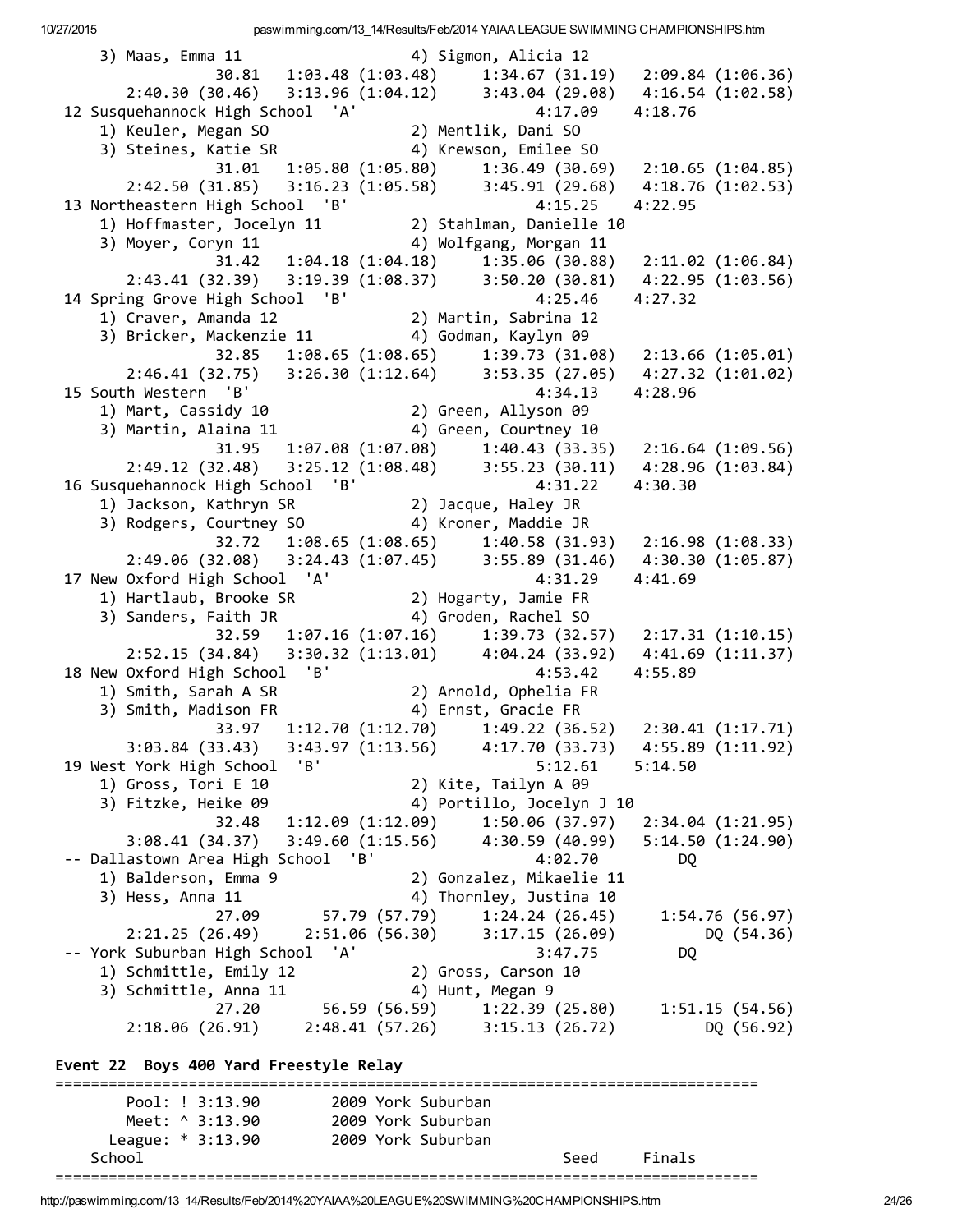1 Red Lion High School 'A' 3:26.80 3:21.38 1) North, Dylan J 10 2) Brandt, Callum M 12 3) Aggen, Eli C 12 (4) King, Chance T 12 24.04 49.77 (49.77) 1:13.65 (23.88) 1:40.57 (50.80) 2:04.67 (24.10) 2:31.33 (50.76) 2:55.20 (23.87) 3:21.38 (50.05) 2 Central York High School 'A' 3:25.48 3:21.62 1) Fisher, Ben C SO 2) Hartzell, Will D SO 3) Kerestes, Hunter H SR (4) Tate, Jesse W SO 23.82 50.26 (50.26) 1:13.67 (23.41) 1:40.29 (50.03)<br>4.59) 2:31.05 (50.76) 2:55.50 (24.45) 3:21.62 (50.57) 2:04.88 (24.59) 2:31.05 (50.76) 2:55.50 (24.45) 3 Dallastown Area High School 'B' 3:30.89 3:24.16 1) Lovelace, Jacob 11 2) Marsico, Lucas 11 3) Stoner, Jacob 9 (4) Boyer, DJ 12 24.17 49.98 (49.98) 1:14.42 (24.44) 1:40.77 (50.79) 2:05.77 (25.00) 2:33.88 (53.11) 2:57.29 (23.41) 3:24.16 (50.28) 4 Spring Grove High School 'A' 3:34.45 3:29.56 1) Smith, Isaac 12 2) Kling, Nolan 11 3) Boyles, Colton 11 (4) Myers, Taylor 11 24.78 52.25 (52.25) 1:17.47 (25.22) 1:45.46 (53.21) 2:11.06 (25.60) 2:39.44 (53.98) 3:03.27 (23.83) 3:29.56 (50.12) 5 York Suburban High School 'A' 3:30.53 3:29.90 1) Fridman, Alex 12 2) Spinello, Matt 10 3) Herrera, Diego 11 (4) Schmittle, Karl 9 24.49 51.81 (51.81) 1:16.20 (24.39) 1:43.12 (51.31) 2:08.46 (25.34) 2:36.35 (53.23) 3:01.96 (25.61) 3:29.90 (53.55) 6 Northeastern High School 'A' 3:40.52 3:37.46 1) Linne, Ben 11 2) Darrah, Nathan 11 3) Wunsch, Logan 11 4) Soop, Devin 11 26.04 54.23 (54.23) 1:20.11 (25.88) 1:49.26 (55.03) 2:14.91 (25.65) 2:44.73 (55.47) 3:09.55 (24.82) 3:37.46 (52.73) 7 Susquehannock High School 'A' 3:40.34 3:37.83 1) Mosko, Evan JR 2) Altom, Robert SR 3) Gloeckner, Zach SR 4) Jackson, Robert SO 26.00 53.72 (53.72) 1:19.93 (26.21) 1:49.51 (55.79) 2:15.09 (25.58) 2:44.28 (54.77) 3:09.73 (25.45) 3:37.83 (53.55) 8 New Oxford High School 'A' 3:53.32 3:45.59 1) Clark, Jack SR 2) Long, Owen JR 3) Anderson, Hank SR 4) Pecher, Alex FR 26.50 55.83 (55.83) 1:22.89 (27.06) 1:52.50 (56.67) 2:19.98 (27.48) 2:50.39 (57.89) 3:16.23 (25.84) 3:45.59 (55.20) 9 West York High School 'A' 4:01.72 3:49.61 1) Morrison, Dan E 11 2) May, Jared M 11 3) Smith, Jarod W 09 4) Henderson, Jared P 11 26.04 54.88 (54.88) 1:22.15 (27.27) 1:52.68 (57.80) 2:20.80 (28.12) 2:52.43 (59.75) 3:20.10 (27.67) 3:49.61 (57.18) 10 Central York High School 'B' 3:54.27 3:49.63 1) Bode, Alec FR 2) Bui, Tim J SO 3) Gemma, Anthony FR 4) Seymour, James P JR 29.71 1:04.35 (1:04.35) 1:31.57 (27.22) 2:02.57 (58.22) 2:28.61 (26.04) 2:57.20 (54.63) 3:22.55 (25.35) 3:49.63 (52.43) 11 Northeastern High School 'B' 4:03.51 3:51.53 1) Irvine, Tristan 12 2) Gilchrist, Dalton 12 3) Bentz, Matt 12 4) Myers, Grant 12 27.46 57.15 (57.15) 1:25.81 (28.66) 1:57.86 (1:00.71) 2:23.61 (25.75) 2:53.06 (55.20) 3:51.48 (58.42) 3:51.53 (58.47) 12 Susquehannock High School 'B' 3:49.67 3:51.63 1) Loehmer, Brandon SR 2) Freidhoff, Mark JR 3) Hogan, Patrick JR 4) Gloeckner, Ryan SO 27.99 57.29 (57.29) 1:24.86 (27.57) 1:54.39 (57.10) 2:23.65 (29.26) 2:55.10 (1:00.71) 1:24.80 (2/.5/) 1:54.39 (57.10)<br>2:23.65 (29.26) 2:55.10 (1:00.71) 3:21.72 (26.62) 3:51.63 (56.53)<br>2:21.72 (26.62) 3:51.63 (56.53) 13 Dover Area High School 'B' 4:01.01 3:55.82

http://paswimming.com/13\_14/Results/Feb/2014%20YAIAA%20LEAGUE%20SWIMMING%20CHAMPIONSHIPS.htm 25/26